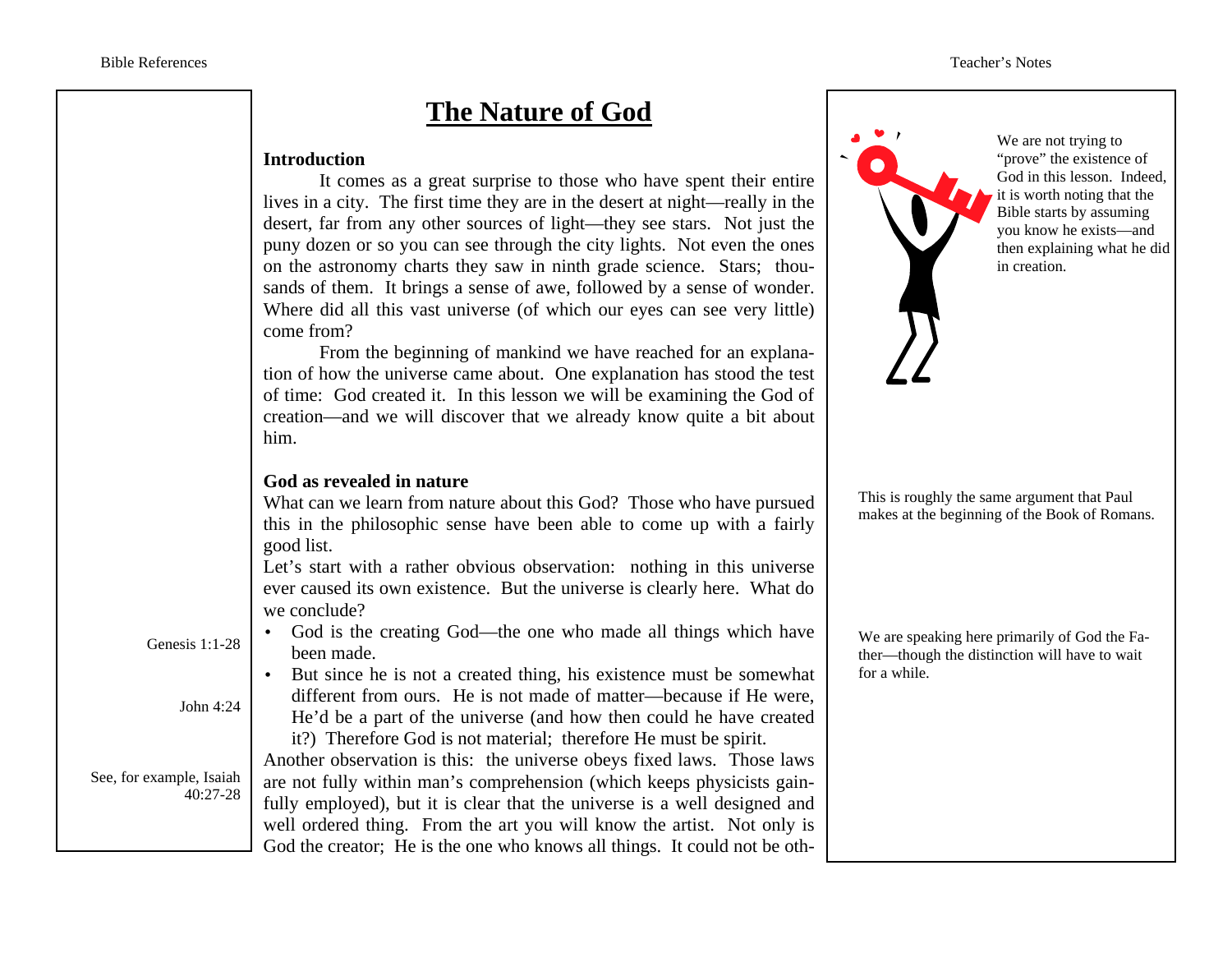| See, for example, Exodus<br>3:14—where God intro-<br>duces Himself to Moses as<br>"I AM". | erwise. This is called omniscience.<br>Consider one other observation of the universe—let's get personal here.<br>If your mother had told your father she had a headache that night, you<br>wouldn't be here. There is nothing in the universe which requires you to<br>exist. Indeed, for each of us, we are "contingent" beings—we depend<br>upon someone else to cause our existence. Your grandfathers and grand-<br>mothers take it back one more step. But it's easy to see that this chain<br>has to stop somewhere. Somewhere back there, trace it how you will, the<br>first link in the chain is someone who is not contingent. That someone is<br>God—and now we now that his existence is required. He is said, there-<br>fore, to be Self-Existent.<br>We can take things a bit further by noting that the universe is in motion. | From the root "omni" meaning "all" and our word<br>"science", meaning knowledge.                                                                                                                                                                  |
|-------------------------------------------------------------------------------------------|------------------------------------------------------------------------------------------------------------------------------------------------------------------------------------------------------------------------------------------------------------------------------------------------------------------------------------------------------------------------------------------------------------------------------------------------------------------------------------------------------------------------------------------------------------------------------------------------------------------------------------------------------------------------------------------------------------------------------------------------------------------------------------------------------------------------------------------------|---------------------------------------------------------------------------------------------------------------------------------------------------------------------------------------------------------------------------------------------------|
| Matthew 19:26                                                                             | You don't need too much in the way of physics to know that nothing ever<br>set itself in motion—there is always a cause. Trace that back through the<br>history of the universe. Somebody had to give things the initial shove.<br>That's God; the prime mover—and that implies that he has all power<br>over the universe. He is omnipotent.<br>Finally, we notice that the universe had a start date. If the universe was                                                                                                                                                                                                                                                                                                                                                                                                                    | "omni" + "potent" - figure that one.                                                                                                                                                                                                              |
| Psalm 139:5-12                                                                            | eternal, we know from the laws of physics that it would be completely<br>run down, nothing moving. But we see that this is not so; therefore the<br>universe had a time of beginning. But we also note that "time" does not<br>apply to the one who created the universe; he is beyond its control. He<br>is, therefore, eternal. He is spirit, we know—and therefore he is every-<br>where present in the universe which is his creation.<br>So—what do we know from nature? God is<br>Self existent—eternal, uncreated.<br>$\bullet$                                                                                                                                                                                                                                                                                                         | If you want to get into this, it's the Second Law of<br>Thermodynamics. Try to stay away from any the-<br>ory in particular about the creation—the physicists<br>are still exploring the problem.<br>You might want to point out here that if God |
|                                                                                           | Creator—omniscient, omnipotent, omnipresent.<br>$\bullet$<br>The uncaused cause; the only necessary being.<br>$\bullet$                                                                                                                                                                                                                                                                                                                                                                                                                                                                                                                                                                                                                                                                                                                        | chose not to reveal himself, this would be what we<br>would know.                                                                                                                                                                                 |
|                                                                                           | That would be good enough for some. Indeed, many would prefer to stop<br>here—after all, this God might want something from me. But we have<br>another source of information. It's the Bible. In a very real sense the Bi-<br>ble is nothing less than the record of God's intervention in human affairs.<br>Over the course of about 1500 years He sent messengers to tell the world<br>just what He is like—and what He wants from us.                                                                                                                                                                                                                                                                                                                                                                                                       | It's worth noting that the description of God at<br>this point says nothing about either compassion or<br>righteousness. From these observations alone He<br>might be only a philosophical footnote.                                              |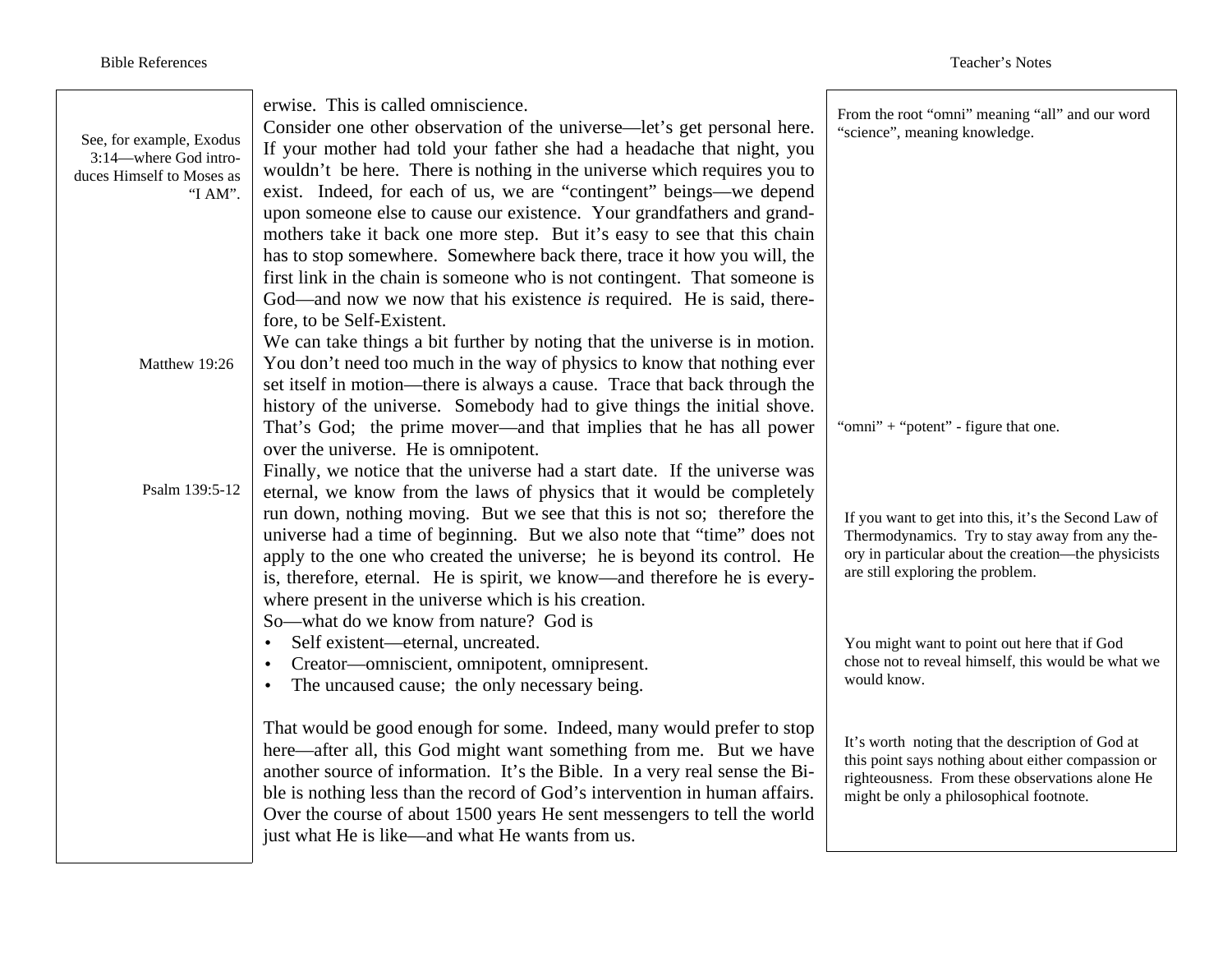|                | <b>Learning from the Bible</b><br>It is fascinating to note that the Bible nowhere attempts to prove the exis-<br>tence of God. It's as if the authors did not wish to waste ink on what was<br>an obvious point. Why is it obvious? Well, the first five books of the Bi-<br>ble were written down by a fellow named Moses. His experience in deal-<br>ing with God showed so much miraculous power that it would never<br>have occurred to him to ask if it was all a hallucination.<br>What else, then, has been revealed about God in the Bible? It's a pretty<br>long list.<br>The list of attributes of God revealed in the Bible is rather extensive. It is<br>convenient to divide them into two categories: those dealing with his<br>compassion and mercy, and those dealing with his righteousness. |      | C'mon, you've all seen Charlton Heston as Moses<br>in "The Ten Commandments" - same story!!         |
|----------------|----------------------------------------------------------------------------------------------------------------------------------------------------------------------------------------------------------------------------------------------------------------------------------------------------------------------------------------------------------------------------------------------------------------------------------------------------------------------------------------------------------------------------------------------------------------------------------------------------------------------------------------------------------------------------------------------------------------------------------------------------------------------------------------------------------------|------|-----------------------------------------------------------------------------------------------------|
|                | Love                                                                                                                                                                                                                                                                                                                                                                                                                                                                                                                                                                                                                                                                                                                                                                                                           |      |                                                                                                     |
| 1 John 4:8-10  | We are explicitly told in the New Testament that God is love. This is the<br>culmination of the picture of the Old Testament, where over and over                                                                                                                                                                                                                                                                                                                                                                                                                                                                                                                                                                                                                                                              |      |                                                                                                     |
|                | again God is described in two words:                                                                                                                                                                                                                                                                                                                                                                                                                                                                                                                                                                                                                                                                                                                                                                           |      |                                                                                                     |
| Psalm 103:8-10 | He is <i>compassionate</i> . Once you see this, you can see that God is not<br>a "force" - but a person. He is in great sympathy with our weak-<br>nesses and desires to aid us in our misfortunes.                                                                                                                                                                                                                                                                                                                                                                                                                                                                                                                                                                                                            | ity. | "Being a person" does not equal "having a<br>body". Rather, it means that he has a personal-        |
|                | He is <i>merciful</i> . When the time comes for judgment, His desire is to                                                                                                                                                                                                                                                                                                                                                                                                                                                                                                                                                                                                                                                                                                                                     |      |                                                                                                     |
| Micah 7:18-19  | be merciful to those He loves. But "merciful" implies a God who<br>judges us, doesn't it?                                                                                                                                                                                                                                                                                                                                                                                                                                                                                                                                                                                                                                                                                                                      |      | If you are not on trial, what need do you have of<br>mercy? Even in mercy we see His righteousness. |
|                | Righteousness                                                                                                                                                                                                                                                                                                                                                                                                                                                                                                                                                                                                                                                                                                                                                                                                  |      |                                                                                                     |
|                | From your earliest days you have believed that there is such a thing as                                                                                                                                                                                                                                                                                                                                                                                                                                                                                                                                                                                                                                                                                                                                        |      |                                                                                                     |
|                | "right and wrong." We may not all agree on what is right in a particular<br>situation, but we do agree (at least most of us) that right and wrong exist.                                                                                                                                                                                                                                                                                                                                                                                                                                                                                                                                                                                                                                                       |      |                                                                                                     |
|                | The Bible reveals to us righteousness in God's character. We find three                                                                                                                                                                                                                                                                                                                                                                                                                                                                                                                                                                                                                                                                                                                                        |      | What a puny list this is! We<br>are skipping so much about                                          |
|                | aspects of that character:<br>• He is <i>righteous</i> —in the sense that He cannot do anything morally                                                                                                                                                                                                                                                                                                                                                                                                                                                                                                                                                                                                                                                                                                        |      | the character of God. The                                                                           |
| Psalm 71:15    | wrong. We also call this being sinless.                                                                                                                                                                                                                                                                                                                                                                                                                                                                                                                                                                                                                                                                                                                                                                        |      | best reference to find out<br>more: Nave's Topical Bible.                                           |
| Psalm 33:4-5   | He is <i>truth</i> —everything He reveals to us is trustworthy; He is not ca-<br>$\bullet$                                                                                                                                                                                                                                                                                                                                                                                                                                                                                                                                                                                                                                                                                                                     |      | Just check under "God."                                                                             |
| Psalm 104:24   | pable of lying to us.<br>He is <i>wisdom</i> —not only sinless and trustworthy, but He has "the right"                                                                                                                                                                                                                                                                                                                                                                                                                                                                                                                                                                                                                                                                                                         |      |                                                                                                     |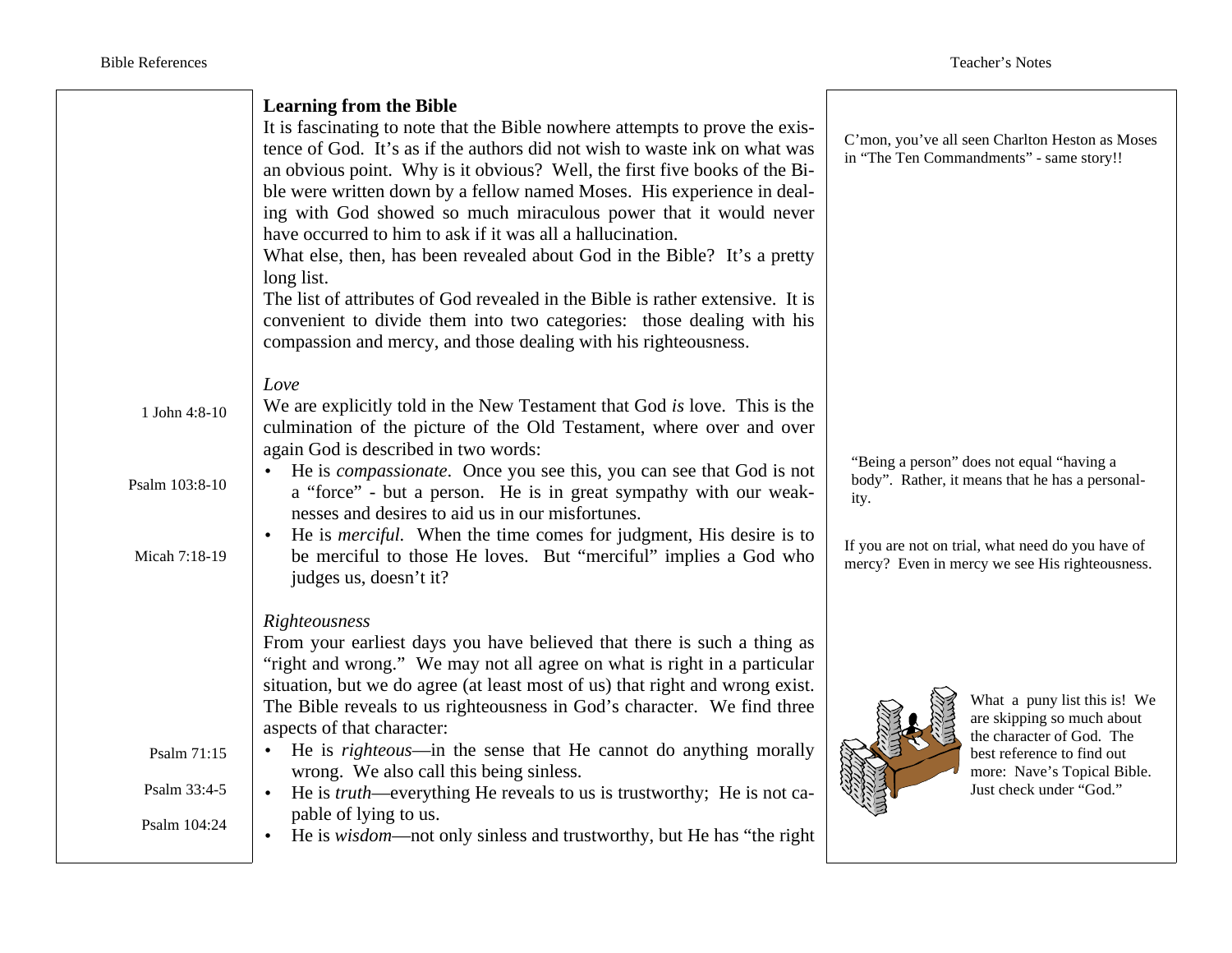| 2 Samuel 22:31 | answer" every time.<br>The Hebrew people had a word for this: emeth. It can be translated<br>"truth" or "wisdom" - but the closest English language phrase just might<br>be "holds water." Whatever God tells us, therefore, we should be wise<br>enough to hear.<br>That's why Christians read the Bible so much. It is the record of God<br>speaking to man—and every word of His is flawless.<br>We will cover this more in detail later, but for right now we can say that<br>this applies to God the Father most explicitly. We'll deal with Jesus and<br>the Holy Spirit in future lessons.                                                                                                                                                                                                                                                                                                                                                                                                                                                                                                                                                                                      | The parallel to the diamond is worth<br>exploring. As you hold up a large<br>gem and turn it in your hand, you see<br>new depths in it. The greater the<br>gem, the more varied the depths. The<br>Bible is such a gem; Christians who<br>read it regularly find that its depths<br>are ever new. |
|----------------|----------------------------------------------------------------------------------------------------------------------------------------------------------------------------------------------------------------------------------------------------------------------------------------------------------------------------------------------------------------------------------------------------------------------------------------------------------------------------------------------------------------------------------------------------------------------------------------------------------------------------------------------------------------------------------------------------------------------------------------------------------------------------------------------------------------------------------------------------------------------------------------------------------------------------------------------------------------------------------------------------------------------------------------------------------------------------------------------------------------------------------------------------------------------------------------|---------------------------------------------------------------------------------------------------------------------------------------------------------------------------------------------------------------------------------------------------------------------------------------------------|
| Psalm 8        | What's that got to do with me?<br>Good question.<br>Did you ever wonder why we begin our worship service with praise<br>songs about God? It's not just to warm up the crowd. It's because the<br>character and actions of God deserve our praise.<br>"Deserve" our praise? Yes. His character is so far superior to ours that<br>nothing less than praise is the right reaction to God. The reasons we have<br>seen here; the actions are recorded for us in the Bible.<br>If God simply wanted us to read His press clippings this would be rather<br>dull stuff. He has another purpose, however. It is his desire that man<br>would know Him and enjoy Him forever. If you've ever wondered why<br>some Christians seem lost in ecstasy when singing God's praises, there is<br>a reason. Only in song can the Christian actively love God with all heart,<br>soul, mind and strength.<br>This is what Christians know about God. God's righteousness carries<br>with it a bitter implication. He is completely righteous. We're not. So<br>we should expect a God who is angry with us—and not because it's His<br>fault. As Pogo once said, "We have met the enemy—and he is us!" | This would be a good question<br>to ask the class, $&$ get 2-3<br>minutes of discussion on the<br>subject.<br>Pogo was a comic strip running from the 1940s<br>into the 1960s. It usually featured homely wis-<br>dom with a wry punch line.                                                      |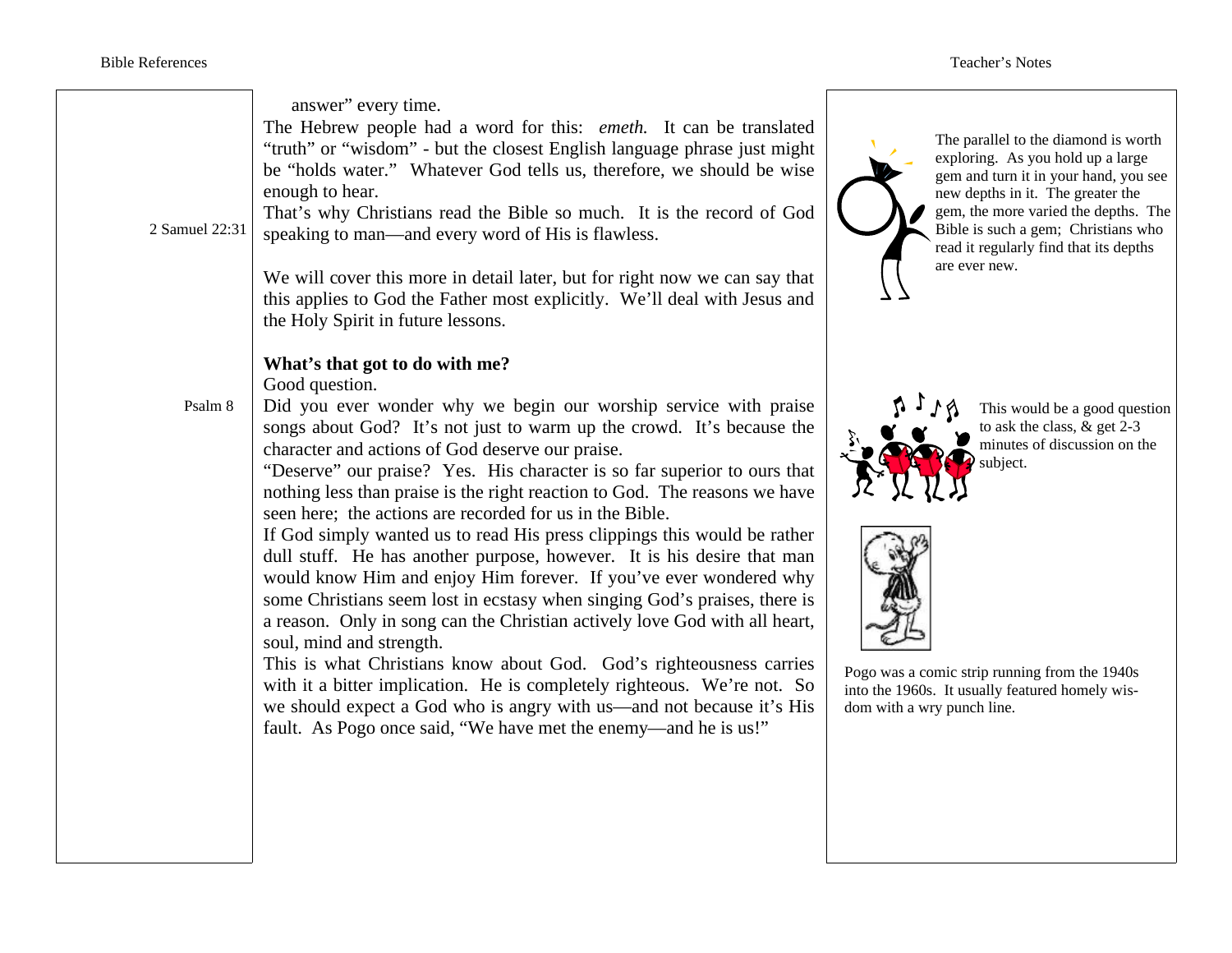## **The Nature of Man**

| The original version of this<br>story is found in Genesis,<br>chapters 2 and 3 | <b>Heavenly Argument</b><br>It happened this way. Two angels, Michael and Gabriel, were having<br>coffee in the lounge and discussing how to resolve a bet. Michael thinks<br>that man is basically good—what does man in is a combination of up-<br>bringing, environment and misunderstanding. Gabriel thinks man is rot-<br>ten to the core. The question is, how do we resolve the bet? |  |
|--------------------------------------------------------------------------------|---------------------------------------------------------------------------------------------------------------------------------------------------------------------------------------------------------------------------------------------------------------------------------------------------------------------------------------------------------------------------------------------|--|
| But see Proverbs 22:6 for<br>another look at childhood.                        | Michael: The first thing have to do is eliminate childhood. That's where<br>most of man's bad habits are formed.<br>Gabriel: In other words, we get The Boss to create a man who is already<br>and adult?                                                                                                                                                                                   |  |
|                                                                                | Michael: Right. No parents, no problems, Gabe.                                                                                                                                                                                                                                                                                                                                              |  |
|                                                                                |                                                                                                                                                                                                                                                                                                                                                                                             |  |
|                                                                                | Gabriel: OK—but an "adult" means sex. What are we going to do about<br>that?                                                                                                                                                                                                                                                                                                                |  |
|                                                                                | Michael: Got that one covered too. We get The Boss to create a woman,                                                                                                                                                                                                                                                                                                                       |  |
|                                                                                |                                                                                                                                                                                                                                                                                                                                                                                             |  |
|                                                                                | same way.                                                                                                                                                                                                                                                                                                                                                                                   |  |
|                                                                                | Gabriel: That's not going to work. Two creations—they'll have each                                                                                                                                                                                                                                                                                                                          |  |
|                                                                                | other to blame.                                                                                                                                                                                                                                                                                                                                                                             |  |
| Genesis 2:23                                                                   | Michael: OK—we get The Boss to make her from some part of him.                                                                                                                                                                                                                                                                                                                              |  |
|                                                                                | That way, no finger pointing.                                                                                                                                                                                                                                                                                                                                                               |  |
|                                                                                | Gabriel: The first time that woman puts on a miniskirt your theory is go-                                                                                                                                                                                                                                                                                                                   |  |
|                                                                                | ing to be shot to blazes, Mike.                                                                                                                                                                                                                                                                                                                                                             |  |
| Genesis 3:7                                                                    | Michael: Good point. We can't have a pair of prudes running around the                                                                                                                                                                                                                                                                                                                      |  |
|                                                                                | place—sexual inhibitions cause a lot of problems. Can we get them so                                                                                                                                                                                                                                                                                                                        |  |
|                                                                                | they're naked—but don't know it?                                                                                                                                                                                                                                                                                                                                                            |  |
|                                                                                | Gabriel: You might as well; but is The Boss going to go for this?                                                                                                                                                                                                                                                                                                                           |  |
|                                                                                | Michael: You know how He likes to create things; he'll love it.                                                                                                                                                                                                                                                                                                                             |  |
|                                                                                | Gabriel: OK, that will do for heredity. What about environment?                                                                                                                                                                                                                                                                                                                             |  |
|                                                                                | Michael: We make a garden for them—just for them. Fill it full of fruit                                                                                                                                                                                                                                                                                                                     |  |
|                                                                                | trees and useful plants. They get the best possible environment-one                                                                                                                                                                                                                                                                                                                         |  |
|                                                                                | that supports them completely.                                                                                                                                                                                                                                                                                                                                                              |  |
| 2 Thessalonians 3:11                                                           | Gabriel : Better make them the gardeners—we don't want them being                                                                                                                                                                                                                                                                                                                           |  |
|                                                                                | idle. Idle hands, the Devil's workshop.                                                                                                                                                                                                                                                                                                                                                     |  |

This section may sound a little strange to you at first. But remember: there are a lot of people out there who are convinced of evolution. Don't get sidetracked with that. Whether or not they believe in evolution is *trivial* compared to believing in Christ. Presenting Adam and Eve as an experiment doesn't contradict either the Bible or evolution. The key point we're trying to make here is this: Man is by his

very nature a sinner. If they don't think so, ask them to name somebody who's perfect.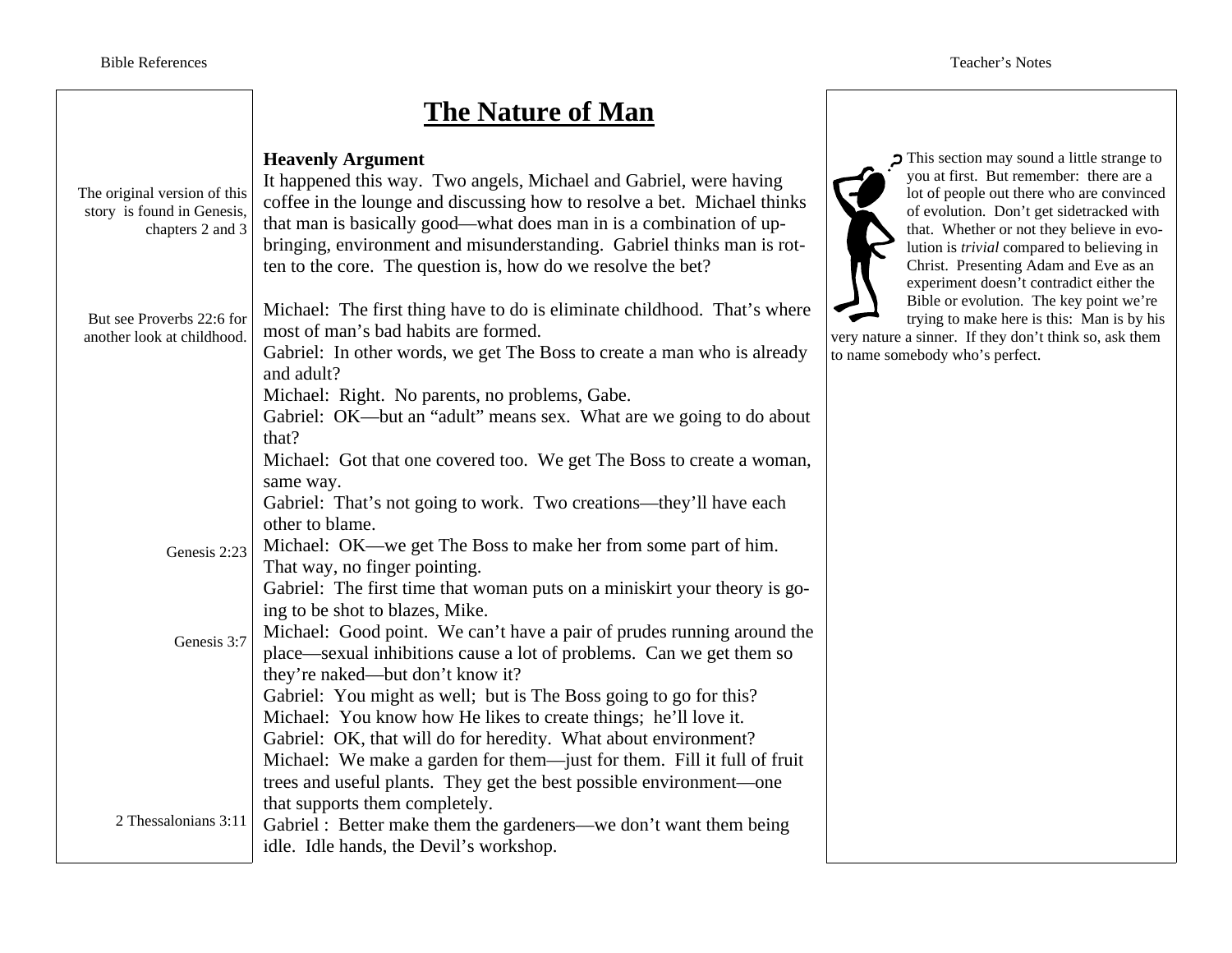| Isaiah 14:12 | Michael: Oooh, forgot about old Satan. What are we going to do with<br>him?<br>Gabriel: Well, we have to test these two somehow. It's not like he<br>wouldn't be willing to provide the temptation.<br>Michael: Yeah, but we don't let him in any way he wants—we let him in<br>the way we want.<br>Gabriel: Here's what you can do for the test. Put one tree in the middle<br>of the garden, and tell not to eat from it.<br>Michael: We have to give the man a fair chance at this. We have to<br>warn him about it—and really threaten him if he does eat.<br>Gabriel: OK, we'll give them the death penalty if they eat.<br>Michael: The death penalty? For one piece of fruit? Gabe, isn't that a<br>little extreme? |                                                                                                                                    | Satan? It 1<br>out that Sa<br>acter in red<br>also a goo<br>Satan is no<br>Evil is not<br>good. Evi<br>Satan was<br>fall. By pi<br>the enemy |
|--------------|----------------------------------------------------------------------------------------------------------------------------------------------------------------------------------------------------------------------------------------------------------------------------------------------------------------------------------------------------------------------------------------------------------------------------------------------------------------------------------------------------------------------------------------------------------------------------------------------------------------------------------------------------------------------------------------------------------------------------|------------------------------------------------------------------------------------------------------------------------------------|----------------------------------------------------------------------------------------------------------------------------------------------|
|              | Gabriel: Look—what could be more clear cut than this: Only one thing<br>that you could possibly do wrong—that eliminates any shades of gray<br>ethical problems. They get a perfect childhood and a perfect environ-<br>ment, and the death penalty if they screw up. What could be more con-<br>vincing a test?<br>Michael: I'm sold. But what are we going to do about Satan? If he<br>shows up in great power, it will confuse them no end.<br>Gabriel: Piece of cake, Mike—we only let him enter in the form of a<br>snake. People just naturally loathe snakes. That should set off the alarm<br>bells for these two.<br>Michael: Done deal! Let's go see The Boss.                                                   | Many Christians are bother<br>of Adam and Eve is an alle                                                                           |                                                                                                                                              |
|              | <b>The Boss</b><br>It turns out that God has already conducted this little experiment. Only<br>He would have the power to do so. It is a demonstration so clear that<br>only one conclusion is possible: Man, by his very nature, is a sinner.<br>Not one of us is perfectly righteous.<br>But the experiment in the Garden of Eden tells us a few other things too.<br>We can see that God intended man to be good—He created us that<br>way.<br>But—by our own choices—we are sinners. Because God is right-<br>eous, He can have no dealings with sinners.                                                                                                                                                              | you've heard). But that do<br>any less physical reality. If<br>thing God would never do,<br>an allegory in all senses. B<br>of us. |                                                                                                                                              |

may be necessary to point atan is not the cartoon chard tights and a tail. But it's d idea to keep in mind that ot the opposite of God. equal and opposite to 1 is the corruption of good. an angel of light before his ride he fell; in pride he is of our souls.



Keep in mind that sin is missing the mark. We'll go over that in detail in a later lesson.

ed by the fact that the story gory. It is (despite what pesn't make Adam and Eve iv you think that's someread the book of Hoseaaut Hosea was just like one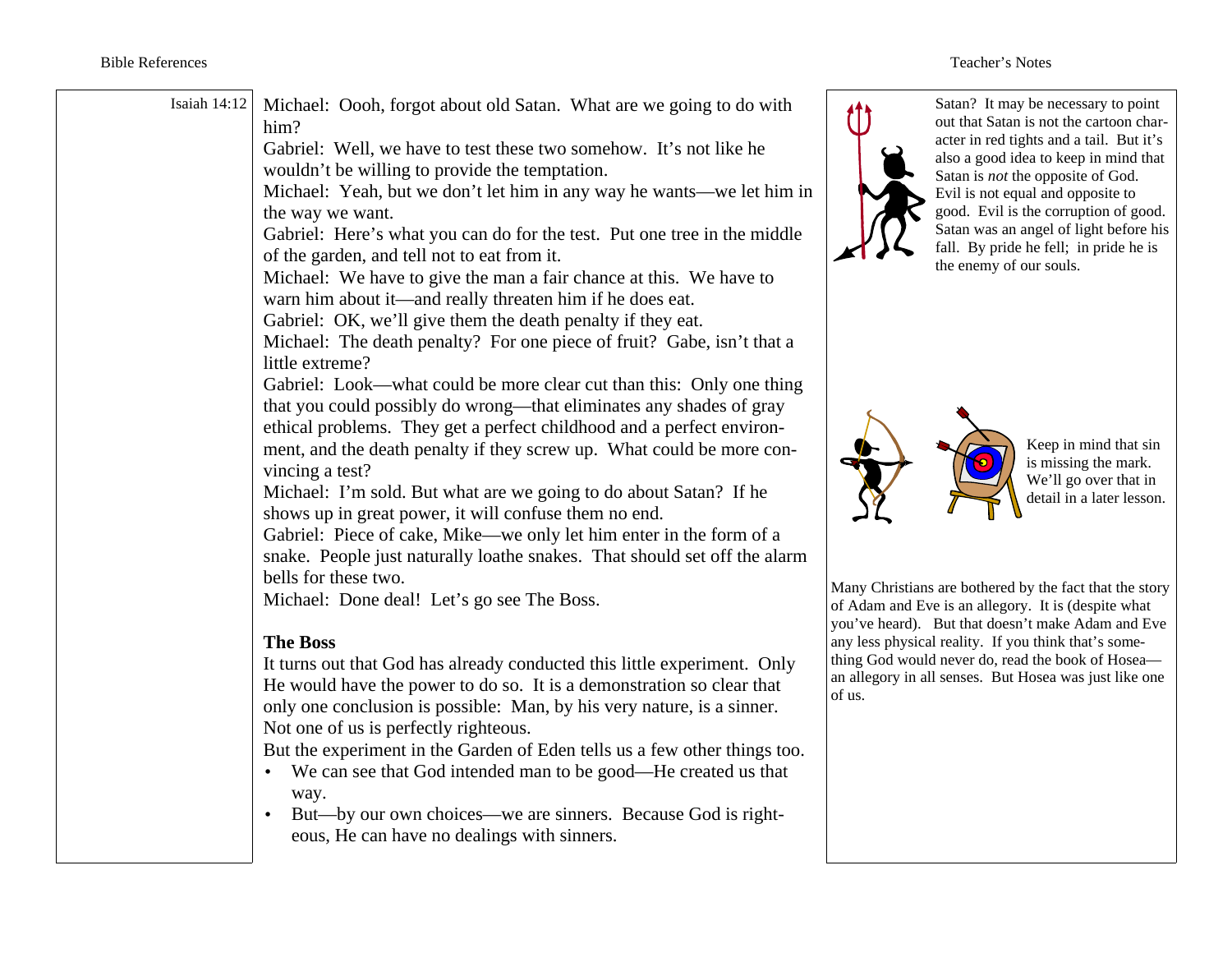| Romans 3:11-12 | This explains a lot about human behavior. Why is it, we ask, that the<br>people around us can be kind, generous and loving at times—and the<br>same people can watch someone being beaten to death without bothering<br>to call the police? The answer is found in the fallen nature of man.<br>We are not mixtures of good and evil; we are not like an alloy. When<br>we are righteous, our righteousness can be as pure as God's. How do we<br>know? Go back to Genesis—and see that we are created in God's image.<br>We have the capability of being like Him. But because of our sinful na-<br>ture, we can't keep it up all the time. At times we rebel against what we<br>know to be the truth. | One of the difficulties we have with<br>English is that we have no continuous<br>tense. Sometimes we see sin as an<br>"only did it once" verb; other times we<br>mean that someone sins continuously.<br>The students may not have made this<br>distinction—which can be confusing in<br>some Bible passages (and sermons, and<br>lessons). |
|----------------|---------------------------------------------------------------------------------------------------------------------------------------------------------------------------------------------------------------------------------------------------------------------------------------------------------------------------------------------------------------------------------------------------------------------------------------------------------------------------------------------------------------------------------------------------------------------------------------------------------------------------------------------------------------------------------------------------------|---------------------------------------------------------------------------------------------------------------------------------------------------------------------------------------------------------------------------------------------------------------------------------------------------------------------------------------------|
|                | <b>Rebellion</b>                                                                                                                                                                                                                                                                                                                                                                                                                                                                                                                                                                                                                                                                                        |                                                                                                                                                                                                                                                                                                                                             |
| Proverbs 17:11 | Understanding human behavior is much simplified if you know that we<br>are in rebellion against God. He is merciful and compassionate (and if                                                                                                                                                                                                                                                                                                                                                                                                                                                                                                                                                           |                                                                                                                                                                                                                                                                                                                                             |
|                | not we'd see a lot more lightning strikes). But He has a rebellion on his<br>hands.                                                                                                                                                                                                                                                                                                                                                                                                                                                                                                                                                                                                                     |                                                                                                                                                                                                                                                                                                                                             |
|                | You think not? Let's take this into down home cooking. When you are                                                                                                                                                                                                                                                                                                                                                                                                                                                                                                                                                                                                                                     |                                                                                                                                                                                                                                                                                                                                             |
| Romans 7:14-25 | "plump" your doctor will soon tell you that you need to go on a diet.<br>Now, eating a chocolate bar is a matter of will. You can say no. It's an<br>easy word to pronounce. You know the right thing to do—but the choco-<br>late bar keeps calling your name, doesn't it? Immediately after this in-<br>dulgence, you promise yourself that you will never do that again. It<br>doesn't take too long for "never" to expire. The more often you indulge,<br>the more you bulge—and regret it.                                                                                                                                                                                                         |                                                                                                                                                                                                                                                                                                                                             |
|                | The usual question at this point is, "What can we possibly do about it?"<br>But that question presupposes one condition: that there really is anything<br>we can do about it. Pitchmen for all kinds of diet pills get rich when we<br>try to do something about it. If you want the right answers you must first<br>ask the right questions. The right question? "What can God possibly do<br>about it?"                                                                                                                                                                                                                                                                                               | This is as old as Aristotle, who divided the im-<br>possible into the possible impossible and the im-<br>possible impossible. The latter is this kind of<br>nonsense; the former we call miracles.                                                                                                                                          |
|                | At first the question seems rather simple. God can do anything, therefore<br>God can fix this. Please remember: any idiot can place the words "God<br>can" in front of something stupid. Can God decree that yellow will be<br>round on Tuesdays and square the rest of the week? God, the Scripture                                                                                                                                                                                                                                                                                                                                                                                                    |                                                                                                                                                                                                                                                                                                                                             |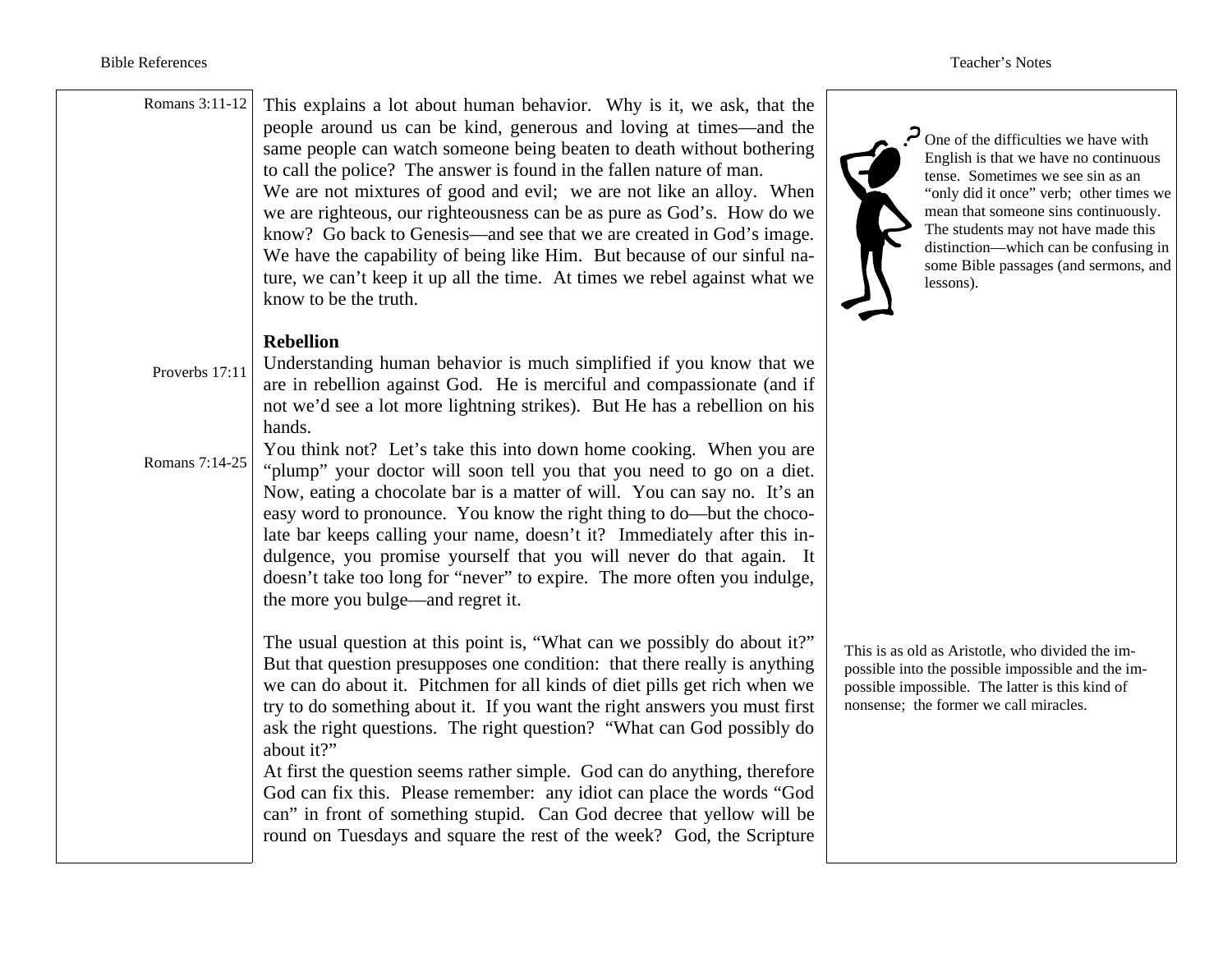| 1 Corinthians 14:43                               | tells us, is not the author of confusion. So we recognize that God does<br>not act like a circus magician. He must be true to his character.                                                                                                                                                                                                                                                                                                                                                                                                                                                                                     |                                                                                                                                                                                                                                              |
|---------------------------------------------------|----------------------------------------------------------------------------------------------------------------------------------------------------------------------------------------------------------------------------------------------------------------------------------------------------------------------------------------------------------------------------------------------------------------------------------------------------------------------------------------------------------------------------------------------------------------------------------------------------------------------------------|----------------------------------------------------------------------------------------------------------------------------------------------------------------------------------------------------------------------------------------------|
| Matthew 7:21-22<br>Galatians 6:3<br>Acts 17:22-31 | <b>Solving it ourselves</b><br>When you present this to smart people, their reaction is pretty predict-<br>able. "I can handle it myself."<br>Some see God the cosmic bean counter. If the good things I do add<br>up to more points than the bad It doesn't make any difference-<br>God is pure righteousness. You have to be perfect.<br>"Well, at least I'm better than (insert name of local louse here)."<br>God's answer to that is, "So what. You're both sinners."<br>"I'll just pretend I didn't know about this. God wouldn't blame me<br>for my ignorance, would he? Especially when I'm so sincere?"<br>Yeah, right. | The key to this section is simply this: left to our own<br>ways of doing things, we will soon turn to self-<br>justification. And it doesn't work.<br>The "score" doesn't count. It's not a game.<br>Remember back in chapter 1-omniscience? |
|                                                   | There are a few more choice methods for this—but they all end the same<br>way. Not one of us can handle this problem.                                                                                                                                                                                                                                                                                                                                                                                                                                                                                                            | You might ask the class how people handle guilt-the<br>answers just might be very interesting.                                                                                                                                               |
|                                                   | <b>The Divine Dilemma</b><br>Now you see the problem that man's rebellion poses for God:<br>His loving, merciful and compassionate side wants to take us into his<br>arms and tenderly bring us to perfection. He knows we can't do it<br>ourselves.<br>But his righteous side says this cannot be done: sinners must pay the<br>$\bullet$<br>penalty for their sins. And as we saw in the Garden, the penalty of<br>sin is death.                                                                                                                                                                                               | About that bet: neither of the angels had it right. Man<br>is neither intrinsically good nor intrinsically evil.<br>Man was created in the image of God; he is therefore<br>the creating creature. He is also the fallen one.                |
|                                                   | So what does God do? Does he toast the planet and start all over with<br>some other species? Or does he announce blanket forgiveness—and<br>watch as we take advantage of His good-hearted nature? This is the di-<br>vine dilemma-how to treat sin as it deserves while loving the wayward<br>sinners. That's the problem. The solution we shall see in Jesus, the<br>Christ.                                                                                                                                                                                                                                                   | "Much more difficult than the usual parent-child<br>'rebellion needs discipline' scenario."<br>Jean Warner                                                                                                                                   |
|                                                   |                                                                                                                                                                                                                                                                                                                                                                                                                                                                                                                                                                                                                                  |                                                                                                                                                                                                                                              |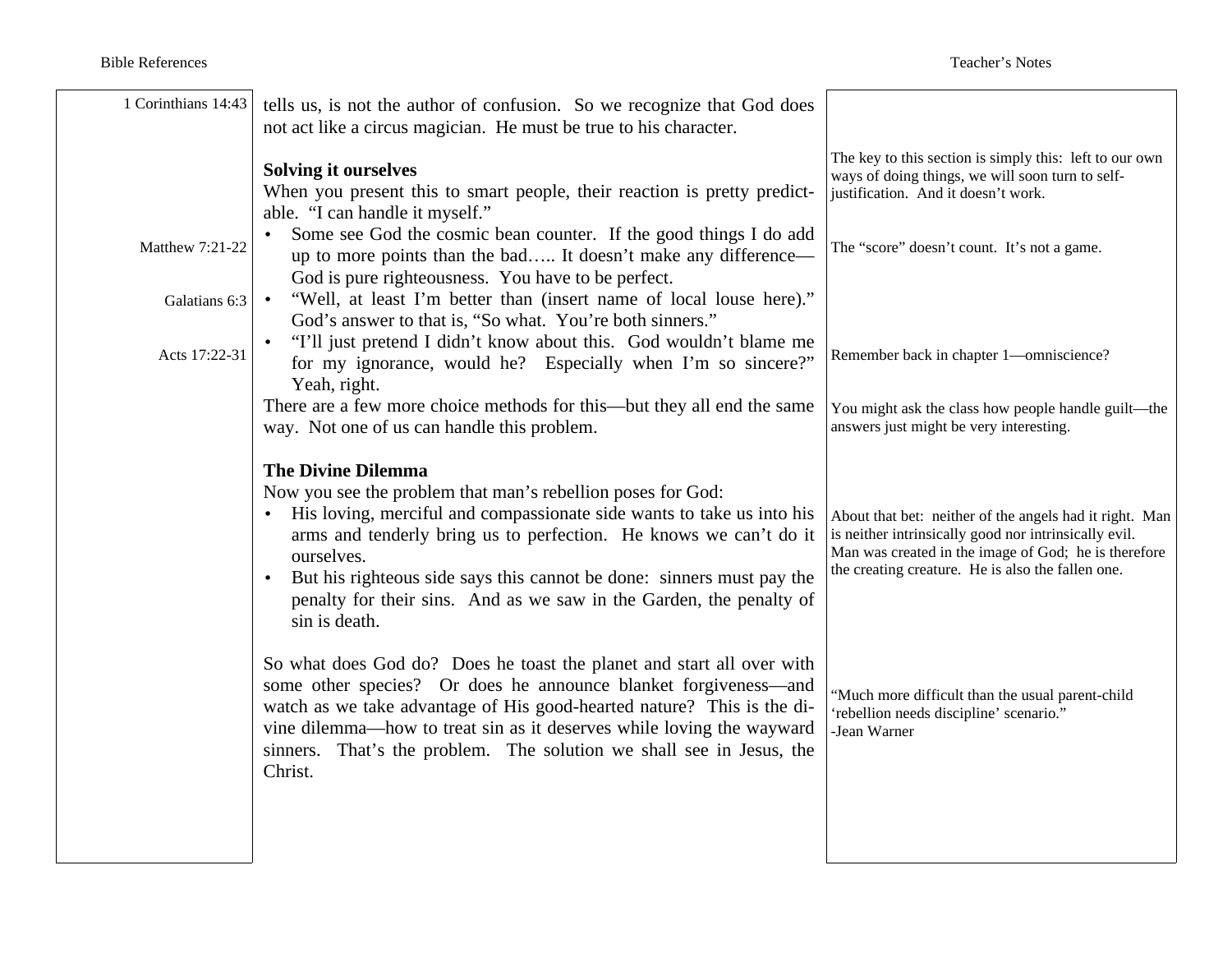Galatians 3:13

John 14:6-11

## **Christ, the Atonement**

We left the last lesson with a dilemma: how does God deal with sin, both in mercy and in justice?

It turns out that God laid groundwork for his solution in the Old Testament. One of the difficulties in reading through the Bible is Leviticus. To a young Christian it appears a series of rather boring rituals. But hidden within them, when you piece together the details, is the secret of atonement.

#### **Atonement**

Atonement means to make amends for your sins—to wipe out the penalty for them. The one consistent pattern for atonement sacrifices is this: the sacrifice must be perfect—no defects allowed. So if you had an animal in your flocks that was blemished in some way, you could not use it for an atonement sacrifice.

Why is this important to the Christian today? Because these Old Testament regulations give us a picture of what was to happen when Christ came. It also gives us confirmation of one very important thing: Jesus came to be the atonement sacrifice for our sins. So he had to be "unblemished" in the spiritual sense—meaning, He was without sin. Therefore, under the law of the righteous God, he could be the one who paid the penalty of our sins.

Everything about Jesus points to that one fact. But there is more than that; we need to take things in order to understand just how much of a sacrifice this truly is.

### **In the Beginning**

Jesus—the man of Galilee, the Son of David, and all those other human titles—was God. You heard it right: Jesus of Nazareth, a man with a body just like the rest of us, was and is God in the flesh. The Bible clearly gives us detailed statements about this.

Colossians 1:15-20 First, like God the Father, he exists before time. Indeed, he is said to be the agent of creation and the sustainer of creation. He is eternal. Next, He was born of a virgin. If you've ever sung the Christmas carol



A key point is this: God had this planned from the very beginning. This is not something that went astray and God is trying to fix it. This is Plan A.



This might be a good time to point out that "Christ" and "Messiah" are the same thing and that Christ is not Jesus' last name. The name mans "Anointed." Prophets, priests and kings were anointed—and Jesus is all three.



Look at it this way: if you're in debt, do you ask your poor brother to help—or your rich uncle? Only the sinless can atone for the sinner. Sinners are broke.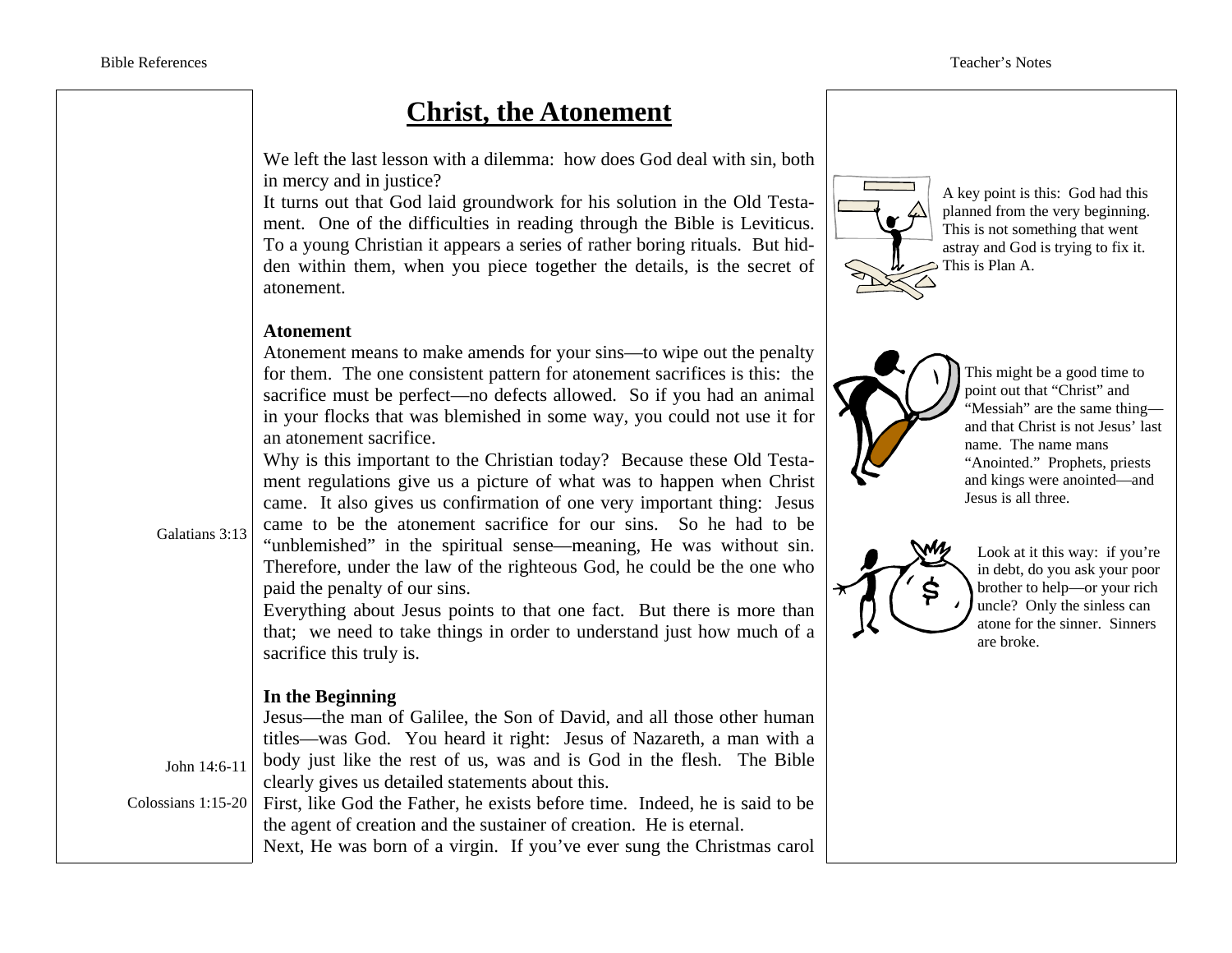|                      | "Silent Night" you might remember these words:                                                                                                                                                                                                                                                                                                                                                                                                                                                                                                                                                                                                                                    |                                                                                                                                                                            |
|----------------------|-----------------------------------------------------------------------------------------------------------------------------------------------------------------------------------------------------------------------------------------------------------------------------------------------------------------------------------------------------------------------------------------------------------------------------------------------------------------------------------------------------------------------------------------------------------------------------------------------------------------------------------------------------------------------------------|----------------------------------------------------------------------------------------------------------------------------------------------------------------------------|
|                      | 'Round yon virgin mother and child,<br>Holy Infant so tender and mild"                                                                                                                                                                                                                                                                                                                                                                                                                                                                                                                                                                                                            | Try to keep Mary as seen by the Roman Catholics out<br>of this. So much has been added to the Mary in the<br>Bible that she is practically unrecognizable.                 |
| Matthew 1:18-25      | That's a reminder of the virgin birth. Why is that important? Let's go<br>back to Adam and Eve. The Bible clearly teaches the idea that anyone                                                                                                                                                                                                                                                                                                                                                                                                                                                                                                                                    |                                                                                                                                                                            |
| Hebrews 4:14-15      | born in the usual way inherits Adam's fallen nature. This baby is to grow<br>and live a sinless life. That can't be done—unless the Holy Spirit (also<br>God) is involved in the pregnancy.<br>Try to catch the magnitude of the change. Being one who is equal to<br>God, he becomes man. It would be like you volunteering to become an<br>earthworm—so you could save the earthworms.                                                                                                                                                                                                                                                                                          |                                                                                                                                                                            |
| 1 Corinthians 15:3-8 | That's the reason He came: to be our Savior. He preached for about<br>three years before the Crucifixion; the record of that preaching is found<br>in the Gospels (Matthew, Mark, Luke and John). At the end of that<br>preaching—and at exactly the right moment based upon the Old Testa-<br>ment laws—he died. He died the horrible death of one who is nailed to a<br>cross after being beaten, and then left to die. It was considered merciful<br>to stick a spear in someone like that. For sport, the Roman soldiers who<br>carried out such executions would often take a large mallet and shatter<br>the leg bones—leaving the man to hang by his hands in excruciating | It can also be stressed<br>here that the reason we<br>believe this is not be-<br>cause it makes a pretty<br>religion (it doesn't) but<br>because of the evi-<br>dence.     |
| Philippians 2:5-11   | pain.<br>He died a physical death—like all of us are likely to die, and all who<br>have gone before us. But God's plan was not yet complete. He died on a<br>Friday. Sunday morning, God raised him from the dead—in a physical<br>body. "He is Risen" - the watchword of the church.                                                                                                                                                                                                                                                                                                                                                                                             | This is the key fact of the faith. Along<br>with the doctrine of grace, it is essential.<br>That's why most cults and sects either<br>deny the resurrection or deny grace. |
|                      | <b>Summary</b><br>Let's review the key points:<br>Jesus is God in the flesh—completely human, completely God.<br>$\bullet$<br>He lived a sinless life, preparing him to be our atonement.<br>$\bullet$<br>His purpose in coming was to save us from our sins.<br>$\bullet$<br>He died on a cross—a physical death.<br>$\bullet$<br>He rose from the dead by the power of God—a physical resurrection.                                                                                                                                                                                                                                                                             |                                                                                                                                                                            |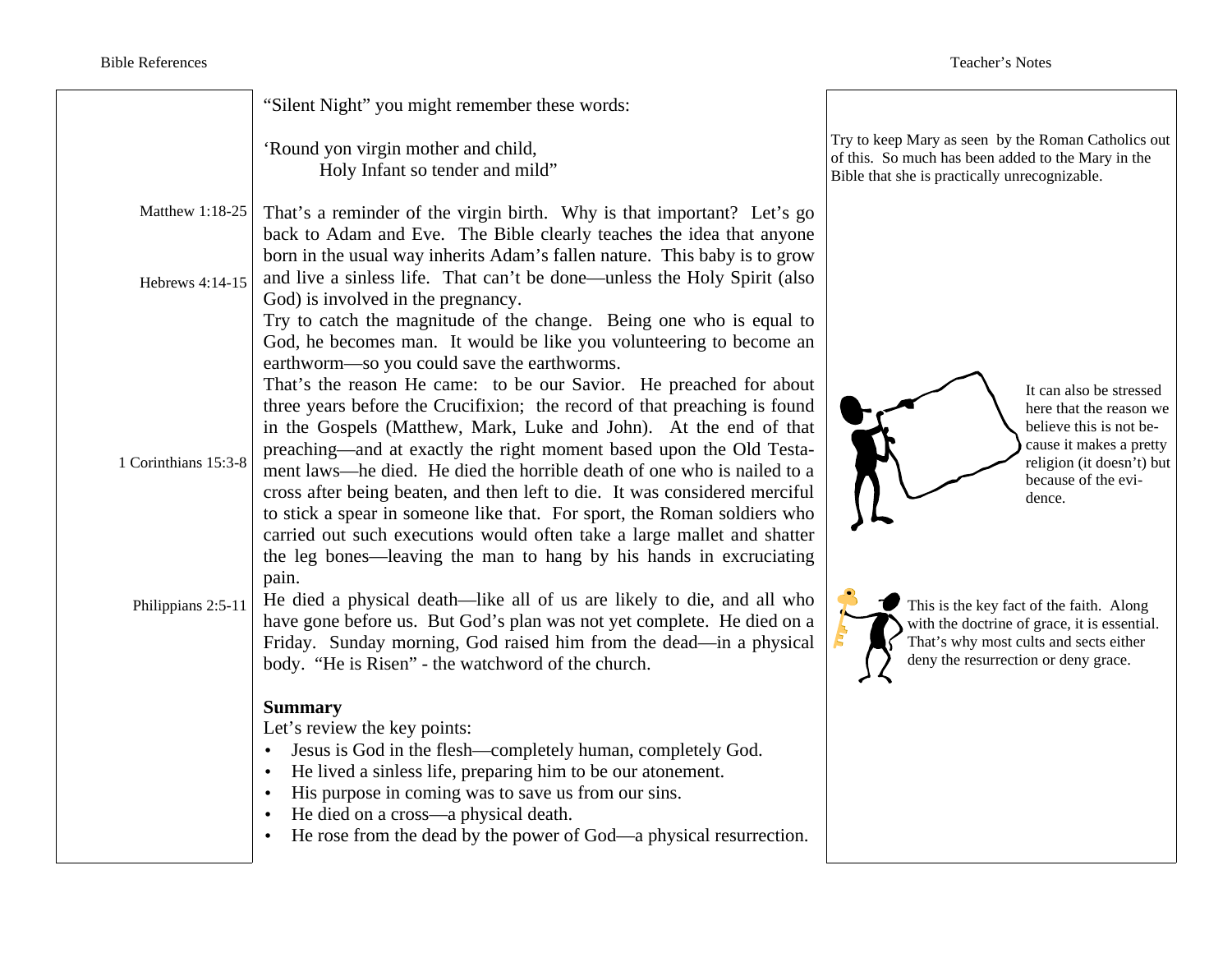|                     | We list these points for a reason: they are the ones that all fraudulent<br>versions of Christianity attack. Such attacks are called "heresies." For<br>your reference, we list a few here:                                                                                                                                                                                                                                                                                                                                                                                                                                    | You may want to point out that this is not a Catholic<br>vs. Protestant thing—we are talking about cults and<br>heresies here.                                |
|---------------------|--------------------------------------------------------------------------------------------------------------------------------------------------------------------------------------------------------------------------------------------------------------------------------------------------------------------------------------------------------------------------------------------------------------------------------------------------------------------------------------------------------------------------------------------------------------------------------------------------------------------------------|---------------------------------------------------------------------------------------------------------------------------------------------------------------|
|                     | Jesus wasn't really sinless—he took over someone else's body. He was<br>born of a virgin—the mother who followed her son to his crucifixion.                                                                                                                                                                                                                                                                                                                                                                                                                                                                                   |                                                                                                                                                               |
|                     | It's really easy for Jesus to be sinless, because he's God. So his being<br>sinless doesn't really count. No, he's also completely man as well as<br>completely God.                                                                                                                                                                                                                                                                                                                                                                                                                                                           |                                                                                                                                                               |
|                     | He didn't really die; it was just a swoon. Tell that to his apostles; they<br>hid in fear after they saw him die.                                                                                                                                                                                                                                                                                                                                                                                                                                                                                                              | Why do we have such heresies? Because the Atone-<br>ment, death, burial and resurrection, fully human,<br>fully God are the essentials of the faith-and Satan |
|                     | He wasn't really a human; he was some sort of ghost. Ghosts don't eat<br>breakfast with their disciples.                                                                                                                                                                                                                                                                                                                                                                                                                                                                                                                       | will do anything he can to undermine that.                                                                                                                    |
|                     | There really was no resurrection; it's all a myth. Of the twelve apostles,<br>all but one died a violent death because of their faith in him. Men don't<br>die for a myth.                                                                                                                                                                                                                                                                                                                                                                                                                                                     |                                                                                                                                                               |
|                     | Jesus is really inferior to God—like an angel. No, fully God as well as<br>fully man.                                                                                                                                                                                                                                                                                                                                                                                                                                                                                                                                          |                                                                                                                                                               |
| Ephesians $2:13-18$ | <b>The Bridge</b><br>The matter can be reduced to a simple illustration. Suppose you wish to<br>build a suspension bridge over a river. It's not very much use to have a<br>tower on one side of the river if you don't have a tower on the other side<br>as well. Jesus can be thought of as our bridge. On our side is human<br>frailty and sin. On God's side we find heaven and perfection. But which<br>of us could bridge that gap? Only the one who was able to be completely<br>on one side and also the other. Only one man ever fit those qualifica-<br>tions: Jesus of Nazareth, the Son of man and the Son of God. | The concept of a bridge is more commonly referred to<br>as mediation. Christ is our mediator with God.                                                        |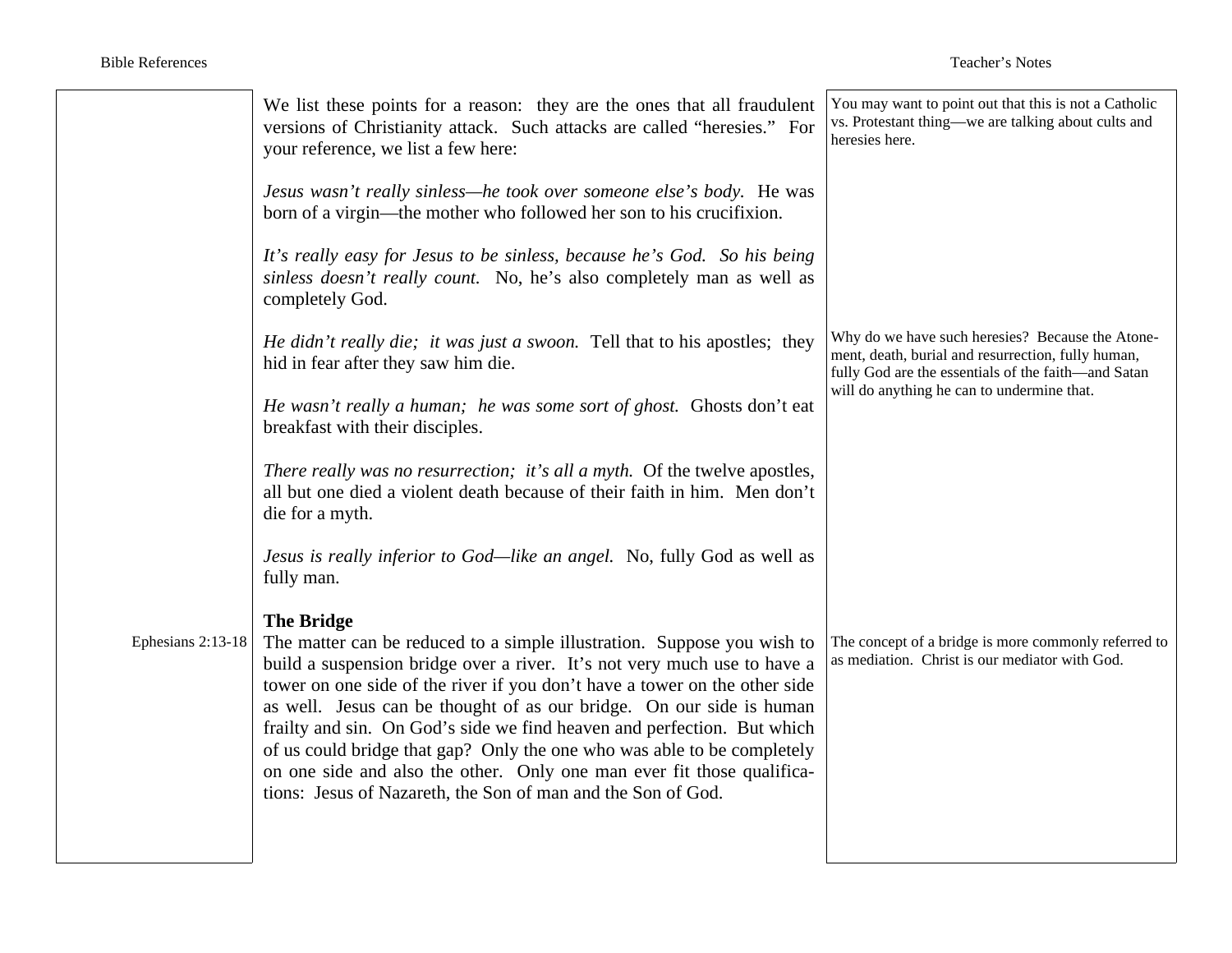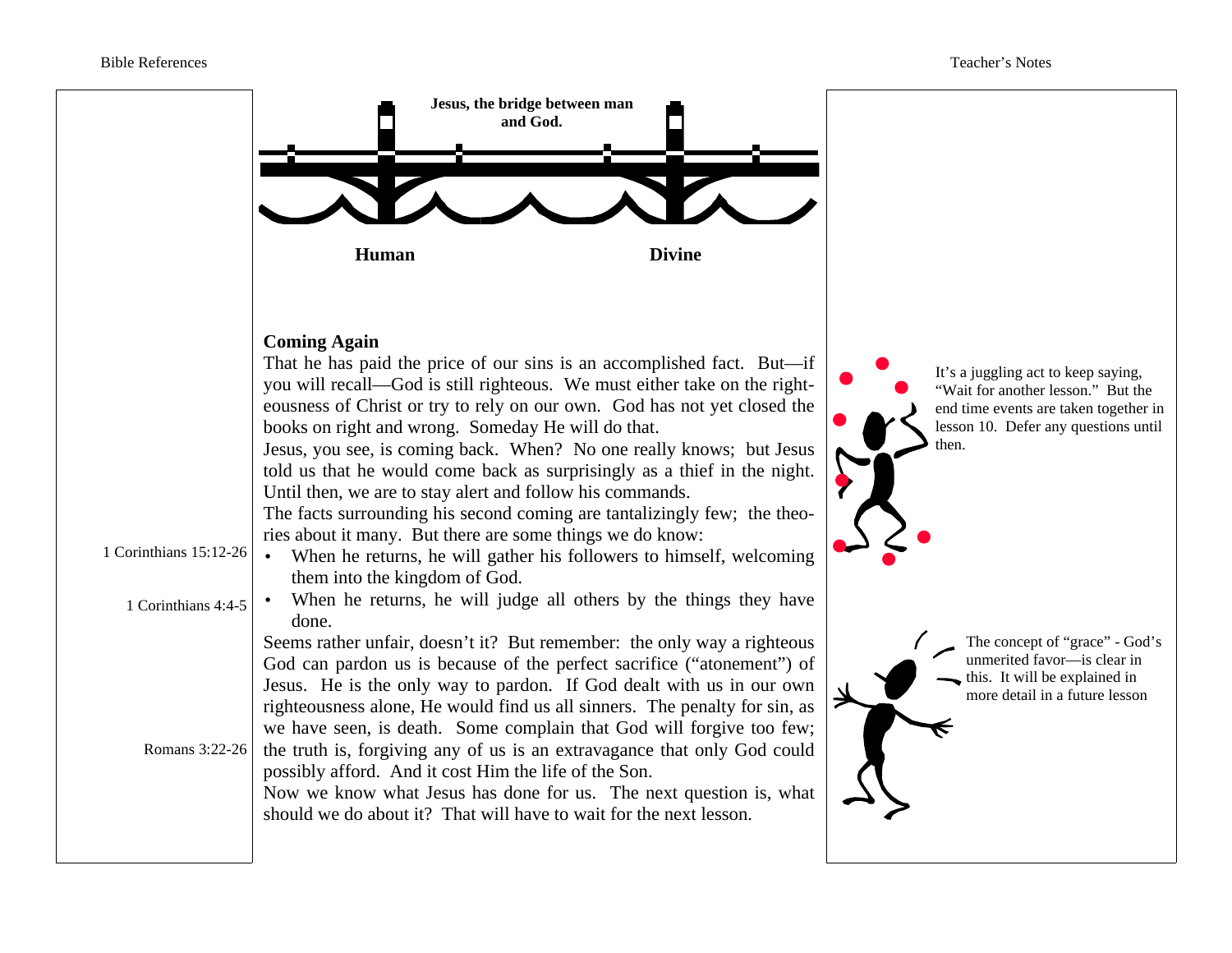# **The Nature and Work of the Holy Spirit**

| Deuteronomy 6:4<br>John 14:9 | If you've been paying close attention to the first three lessons, you will<br>note that we seem to have more than one person who is God. That's not<br>a misprint. The Bible clearly reveals three persons in one Godhead:<br>God the Father—unseen, a spirit, eternal.<br>$\bullet$<br>God the Son—visible in a human body—but also, somehow, eternal.<br>$\bullet$<br>The Holy Spirit-unseen and (so far) very mysterious.<br>$\bullet$<br>The Bible also tells us that God is one. Jesus tells us that he and the Fa-<br>ther are one; if you've seen him, you've seen the Father. How can God<br>who is one be three?<br>The question has not escaped the notice of the best minds of Christen-<br>dom. Indeed, for at least 1500 years the Trinity has been a subject of<br>lively debate. The concept is made all the worse by the fact that God is<br>so far beyond human comprehension (remember who made the uni-<br>verse?) that we can only draw word pictures to illustrate a solution. So,<br>remembering that great minds before us had a lot of trouble with this too,<br>we'll see if we can make this clear. But if this illustration doesn't work<br>for you, try finding others that do. There are many out there to be found. | The word "Trinity" never appears in the Scripture;<br>it's just shorthand for this problem. 1500 years ago<br>St. Augustine wrote a lengthy book on the subject.<br>The explanations haven't stopped since. |
|------------------------------|---------------------------------------------------------------------------------------------------------------------------------------------------------------------------------------------------------------------------------------------------------------------------------------------------------------------------------------------------------------------------------------------------------------------------------------------------------------------------------------------------------------------------------------------------------------------------------------------------------------------------------------------------------------------------------------------------------------------------------------------------------------------------------------------------------------------------------------------------------------------------------------------------------------------------------------------------------------------------------------------------------------------------------------------------------------------------------------------------------------------------------------------------------------------------------------------------------------------------------------------------|-------------------------------------------------------------------------------------------------------------------------------------------------------------------------------------------------------------|
|                              | <b>The Novel</b><br>A story is told about the night on which Harriet Beecher Stowe met<br>Abraham Lincoln. It was a formal reception. As her name was called<br>out, Lincoln said, "Oho—so you're the little lady who caused all this<br>fuss." He was referring, of course, to her novel Uncle Tom's Cabin. It<br>had a tremendous impact on the common people of her time, inflaming a<br>great hatred of slavery. In a sense one could say, "The novel Uncle<br>Tom's Cabin started the Civil War."<br>Let's take that a step further: what do we mean when we say, "The novel"<br>Uncle Tom's Cabin"?<br>We could (possibly) mean the idea for the novel in Harriet Beecher<br>$\bullet$<br>Stowe's head. Writers will tell you that they often have a detailed<br>conception of the work before putting the first mark on paper. We'd<br>use that meaning if we said, "Uncle Tom's Cabin preoccupied Harriet                                                                                                                                                                                                                                                                                                                                 | The illustration given here is taken from Dorothy L.<br>Sayers book The Mind of the Maker. It's well worth<br>your time to get a copy and read through it.                                                  |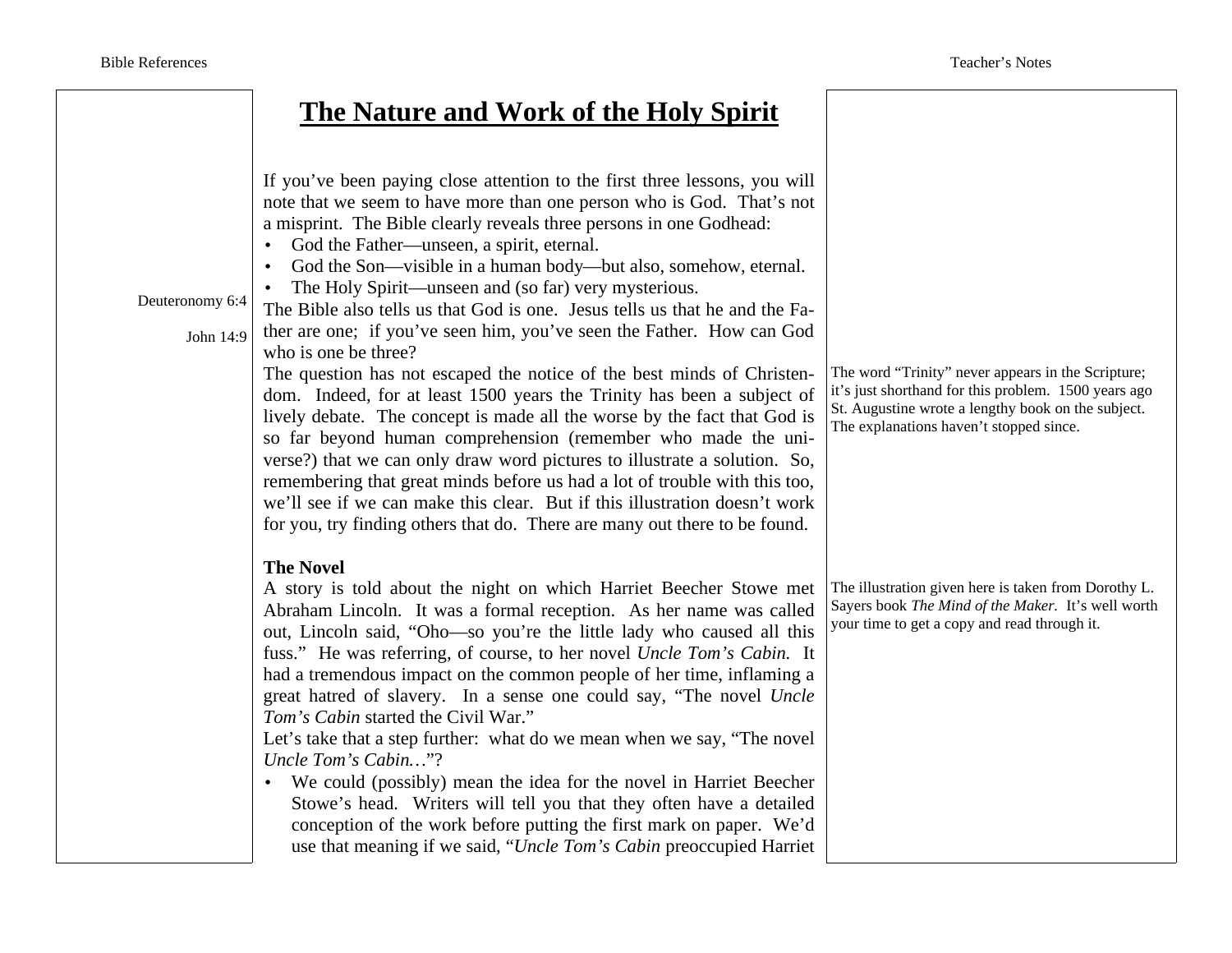| Beecher Stowe's mind for years before she wrote it."                                                                                                                                                                                                                                                                                                                                                                                                                                                                                                                                            |  |
|-------------------------------------------------------------------------------------------------------------------------------------------------------------------------------------------------------------------------------------------------------------------------------------------------------------------------------------------------------------------------------------------------------------------------------------------------------------------------------------------------------------------------------------------------------------------------------------------------|--|
| We could also mean the physical copy of that book. We might use<br>that as, "I have a signed, first edition copy of Uncle Tom's Cabin."<br>Or we could use it in the sense Lincoln meant it. Not the idea, nor<br>the physical book, but the effect it had on Americans.                                                                                                                                                                                                                                                                                                                        |  |
| We can take this trio of meanings—which should be familiar enough—<br>and describe something in parallel as God.<br>There is God the Father. No one has seen him at any time; He is<br>John 6:46<br>spirit. That's like our novel in the mind—you can never see inside<br>the mind.                                                                                                                                                                                                                                                                                                             |  |
| There is Jesus, God the Son. His coming in the flesh is said to be his<br>Colossians 1:15<br>There are several other explanations; this might be a<br>"Incarnation." That means being made in the flesh. We can see, feel<br>good time to solicit some from the class.<br>and touch him (or at least, the people back then could.)<br>There is the Holy Spirit—who is the Spirit of God living in us.<br>1 Corinthians 3:16                                                                                                                                                                     |  |
| If we as mortals can understand something as commonplace as a novel to<br>be "three, yet one" then we can surely accept that as fact concerning God.                                                                                                                                                                                                                                                                                                                                                                                                                                            |  |
| <b>Role of the Holy Spirit</b><br>1 Corinthians 6:9<br>As in our book example, the Holy Spirit is God living in me. Indeed, we                                                                                                                                                                                                                                                                                                                                                                                                                                                                  |  |
| are told that our bodies are the temple of the Holy Spirit. Interestingly,<br>Galatians 2:20-21<br>the Bible also tells us that Christ lives in us. You can see from that how<br>difficult it is to pry the oneness of God apart. We'll learn more about this<br>in a later lesson when we discuss the church. But there are some things<br>that we should know about the Holy Spirit:                                                                                                                                                                                                          |  |
| He is our counselor—the one who brings God's wisdom to us.<br>John 16:5-15<br>He is the one who guides the church into all truth. (For example, he<br>is said to have inspired the writers of the Bible).<br>He is also the one who convicts the world of sin and judgment.                                                                                                                                                                                                                                                                                                                     |  |
| God is the creating God—and since the Spirit is what<br>is supposed to live in man, it's easy to see that when<br>The role of the Holy Spirit seems (from the Old Testament) to be rather<br>God needed artists He sent his Spirit to certain men.<br>mysterious—usually involving creativity. For example, certain Old Tes-<br>But unlike in the times of the Old Testament, we now<br>tament artisans were said to have been given the Holy Spirit for the pur-<br>have the Holy Spirit indwelling all Christians.<br>pose of creating the original Tabernacle. But what does that mean to us |  |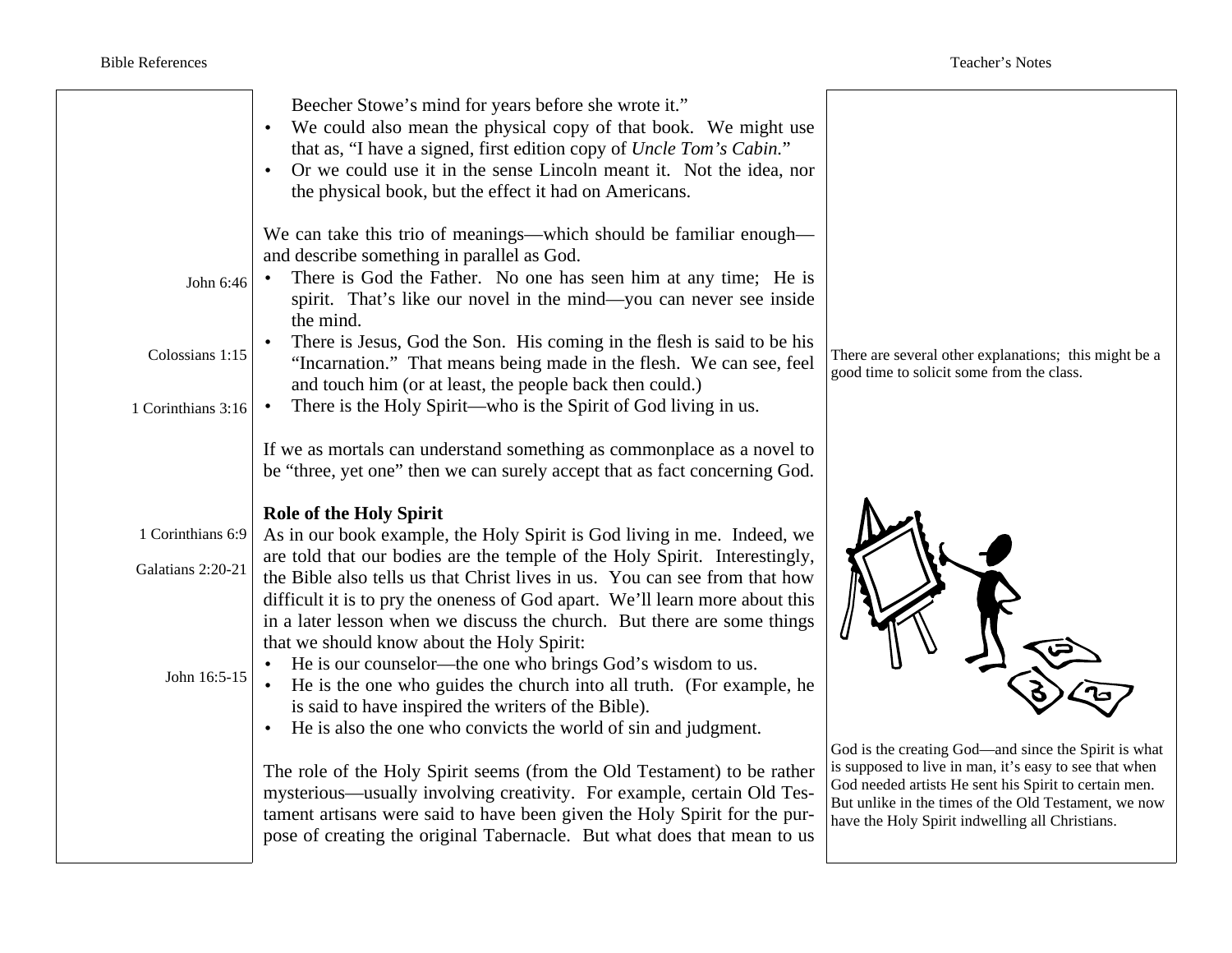| John 14:16        | today?<br>Most Christians, when you ask them what the Holy Spirit does, will reply<br>with one word: "Comforter." The troubles of life happen to us all. All<br>of us will die (unless our Lord returns first), and those left behind will be<br>asking the same questions and feeling the same feelings that human be-<br>ings have had for thousands of years. The Spirit is our comforter.<br>How close is our relationship? The Bible teaches us that Christ lives in                                                       |                                                                                                                                                                                                                                                                                                   |
|-------------------|---------------------------------------------------------------------------------------------------------------------------------------------------------------------------------------------------------------------------------------------------------------------------------------------------------------------------------------------------------------------------------------------------------------------------------------------------------------------------------------------------------------------------------|---------------------------------------------------------------------------------------------------------------------------------------------------------------------------------------------------------------------------------------------------------------------------------------------------|
| 1 Corinthians 6:9 | us—in the person of the Holy Spirit. This is the reason that Christians<br>are forbidden to abuse their bodies: your body is the temple of the Holy<br>Spirit.<br>Comfort alone, however, is not the reason for the Holy Spirit living in us.<br>You have already encountered one of the teachings which the world finds<br>so incredible: the resurrection of the dead. How do you know that there<br>is going to be such a resurrection? The one man who has done it tells                                                    | Isn't it also clear we are not to abuse someone else's<br>body—since that too may be the temple of the Holy<br>Spirit?                                                                                                                                                                            |
| Ephesians 1:13    | you so.<br>But how do I know it applies to me? God says that the Holy Spirit is a<br>"deposit" on this. It has the same meaning in spiritual terms as in human<br>terms. If you plan to buy a house, you might be required to put down a<br>deposit. This is money you would lose if you backed out of the deal.<br>That's us; we seek assurance in every transaction we think important.<br>What could be more important than salvation? God, understanding our<br>needs, has provided the Holy Spirit as just such a deposit. | One of the surest<br>guides to conduct<br>is to see how<br>Christians handle<br>their money. It<br>works well with<br>God too-he<br>knows we need a<br>deposit. Where                                                                                                                             |
|                   | The Unforgivable Sin<br>Once in a while you will hear about the "unforgivable sin." It sometimes<br>seems to Christians that such a thing could not happen—after all, God is<br>love and should always be willing to forgive, right? We can see why<br>some things would be unforgivable to us; we're just sinful human be-<br>ings, after all.<br>Where did this "unforgivable sin" come from? Right from the mouth of<br>our Lord Jesus:<br>The Holy Bible, New International Version                                         | your checkbook is, there your heart will be also.<br>The story hasn't changed<br>at all. If we try to life the<br>burden of sin from our-<br>selves, we will find it too<br>much to bear. If we per-<br>sist in tugging at the bar,<br>and ignore the Holy<br>Spirit, we cannot be for-<br>given. |
|                   | <sup>31</sup> And so I tell you, every sin and blasphemy will be forgiven men,<br>but the blasphemy against the Spirit will not be forgiven. <sup>32</sup> Anyone who                                                                                                                                                                                                                                                                                                                                                           |                                                                                                                                                                                                                                                                                                   |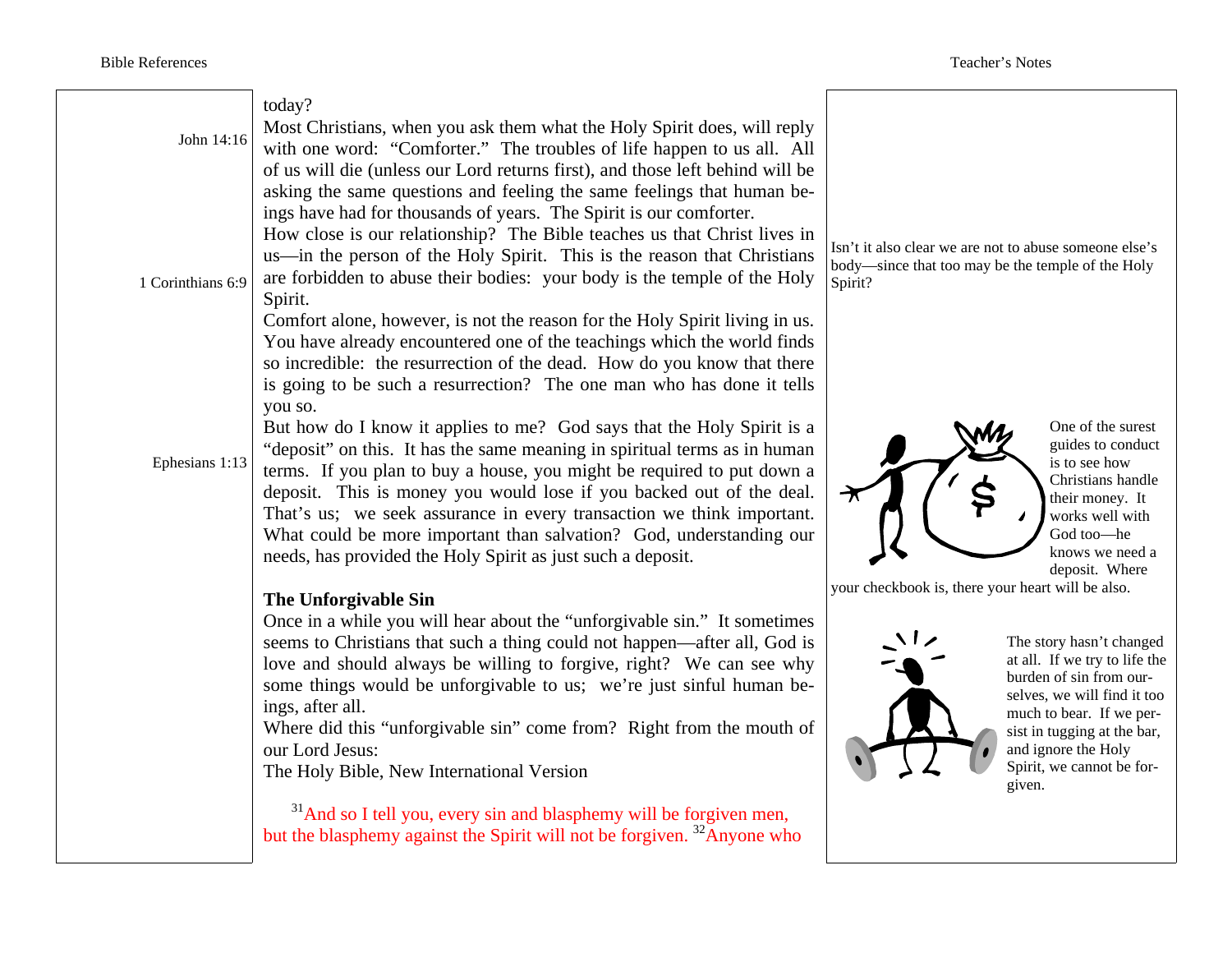| Galatians 2:20-21 | speaks a word against the Son of Man will be forgiven, but anyone who<br>speaks against the Holy Spirit will not be forgiven, either in this age or in<br>the age to come.<br>Matthew 12:31-32<br>Now we know that there is such a thing, how can we avoid it? One quick<br>answer is this: if you think you've committed the unforgivable sin, you<br>haven't. Why?<br>Let's take three aspects of the Holy Spirit, and see what might be the op-<br>posite that would seem so sinful:<br>The Holy Spirit is our counselor. If we refuse to listen to him, can<br>you not see that you are ignoring God?<br>In the form of the Spirit, Christ lives in me. If I reject the Holy Spirit,<br>then I am rejecting Christ—after I have taken him as savior.<br>Finally, the function of the Holy Spirit is to convict the world of sin<br>and judgment. If you refuse to be so convicted, why would you ever<br>repent? If you refuse to repent, why would God forgive?<br>So you can see that this sin is fatal because it rejects the counsel, comfort<br>and conviction of the Spirit—who is God living in you. | Don't sweat too much over the unfor-<br>givable sin. This is here just to round<br>out the section on the Holy Spirit-and<br>also to plant a seed for the next lesson.<br>There we will discuss the process of<br>salvation-which starts with repen-<br>tance, which means the Spirit has been<br>active in the sinner's life. |
|-------------------|-----------------------------------------------------------------------------------------------------------------------------------------------------------------------------------------------------------------------------------------------------------------------------------------------------------------------------------------------------------------------------------------------------------------------------------------------------------------------------------------------------------------------------------------------------------------------------------------------------------------------------------------------------------------------------------------------------------------------------------------------------------------------------------------------------------------------------------------------------------------------------------------------------------------------------------------------------------------------------------------------------------------------------------------------------------------------------------------------------------------|--------------------------------------------------------------------------------------------------------------------------------------------------------------------------------------------------------------------------------------------------------------------------------------------------------------------------------|
| John 14:16        | Cheer up, then. The forgiving God is still there. Most of us will see the<br>Spirit as Comforter, because all of us need comfort now and then. Even<br>Jesus himself needed comfort and strength in the Garden of Gethsemane.<br>God knows what you need—and has provided.                                                                                                                                                                                                                                                                                                                                                                                                                                                                                                                                                                                                                                                                                                                                                                                                                                      |                                                                                                                                                                                                                                                                                                                                |
|                   |                                                                                                                                                                                                                                                                                                                                                                                                                                                                                                                                                                                                                                                                                                                                                                                                                                                                                                                                                                                                                                                                                                                 |                                                                                                                                                                                                                                                                                                                                |
|                   |                                                                                                                                                                                                                                                                                                                                                                                                                                                                                                                                                                                                                                                                                                                                                                                                                                                                                                                                                                                                                                                                                                                 |                                                                                                                                                                                                                                                                                                                                |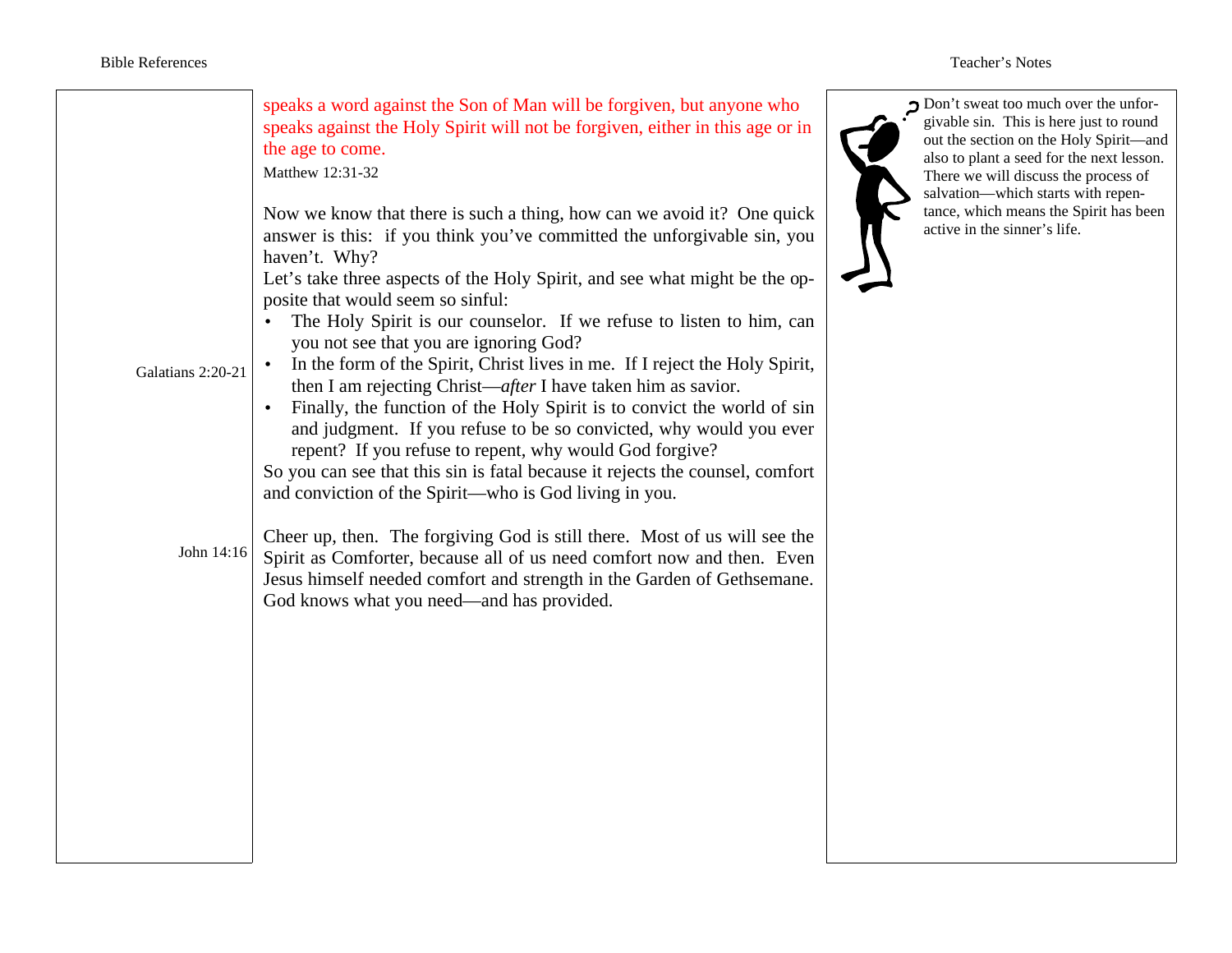## **Spare Tires and Salvation**

It will eventually happen. You're driving down the freeway, confident in your vehicle and you hear, "BLAM!" You pull over to the side of the road and examine the pathetic, shredded remains of what used to be a rather expensive tire. Looking about, you see no sign of the Highway Patrol (where are these people when you need them?) or the Auto Club.

Not to fear; you have a spare in the trunk. You excavate the trunk, carefully keeping all those aluminum cans you're going to recycle some day, until you get down to the flat bottom surface. Under there, the dealer promised, is your spare tire.

You lift the felt liner, pull up the hardboard flooring and see. What is that anemic black doughnut staring back at you? Surely not a spare for your high performance driving style! No, this thing comes with clear instructions like, "Do not go over 50 miles per hour," and "Not valid for more than 50 miles." In other words, just enough to limp into the nearest tire store—and no more.

Some folks ask about salvation in the same way. They've heard the word and decided that they ought to get saved. But they don't want to invest a nickel more than necessary! Those are the folks who would ask, "What's the bare minimum I need to do to be saved?" These are the same people who designed your spare "tire."

Fortunately there are those who ask, "What do I need to do now?" They've heard the word, they believe, and they want to know what to do next. Isn't it typical of those who are sincere that they ask for directions rather than explanations? So in this lesson we're going to lay out what's the right answer to "What do I do next?" To understand this, we are going to spend some time describing the personal relationship known as "faith." Faith is what gives the full life of the Christian.

#### **The Faith Relationship**

The deepest of human relationships revolve around the concept of trust. Should you have the privilege of a successful marriage, you will find that trust in your spouse is an absolute essential. This mutual trust relation-



Pay close attention to the distinction. We're talking about what the ordinary human being *should* do as a new Christian. We are deliberately not discussing what happens to pygmies in Africa who have never heard the word; not the guy who gets hit on the head by

a falling safe on his way to baptism. This is about Joe Ordinary.

If someone asks "what's the minimum I have to do?" you might remind him that if you want the right answers you need to ask the right questions. And is that a question you'd like to put to God Almighty, face to face?



Another common approach: the endless list of rules and regulations to keep. Some of us would rather keep elaborate rules than accept grace from God.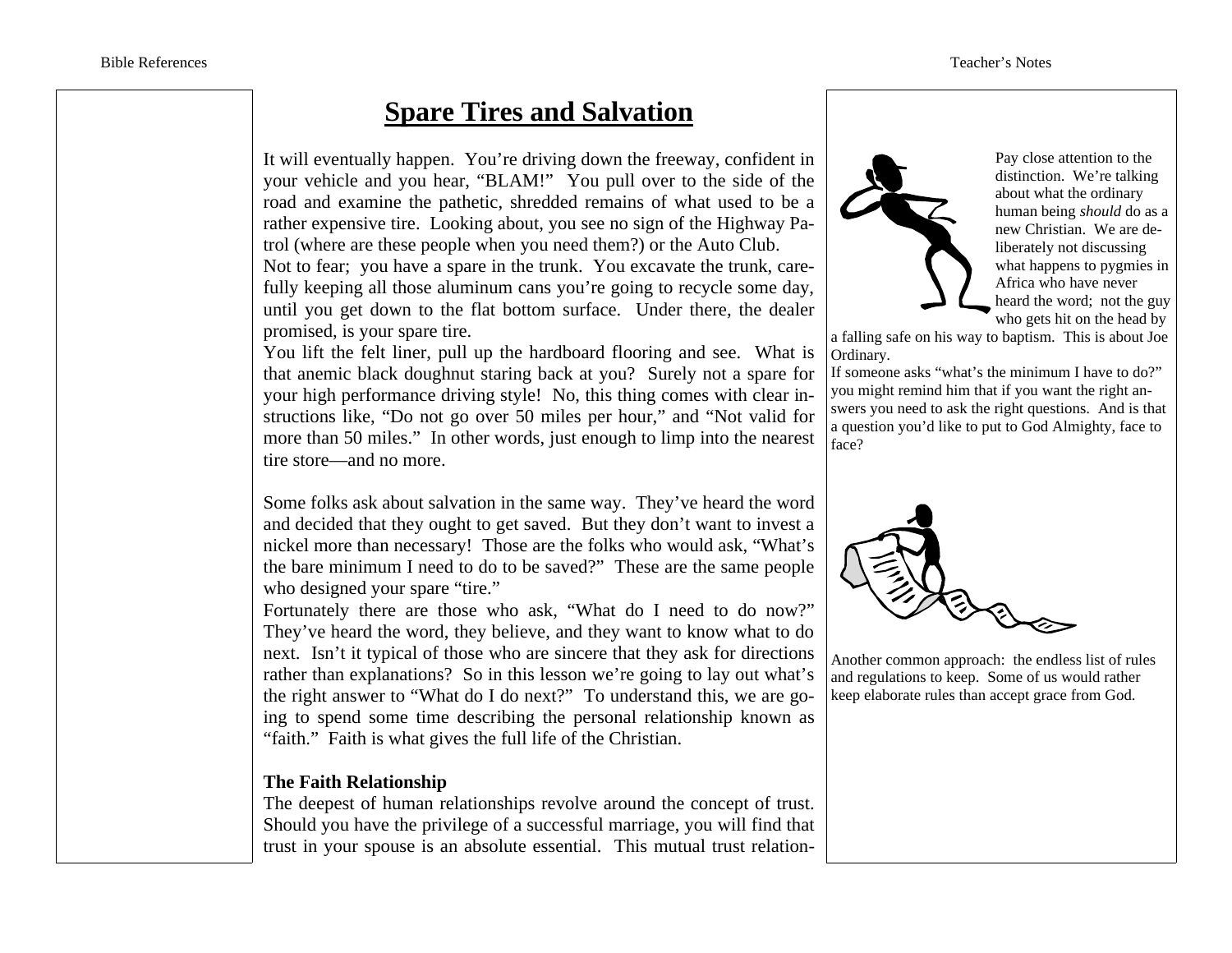|              | ship is called <i>faith</i> . The word is used in many different ways, but in this<br>lesson we will focus on the relationship aspect.<br>Trust relationships are often made between equals—for example, you<br>and your spouse, you and your friend or even you and your business part-<br>ner. The faith relationship, however, is not a relationship between<br>equals. It's a relationship between you and God. Because it's not be-<br>tween equals, your role and his role are not the same.<br>For example, this is not a "mutual benefit" relationship. God doesn't<br>need anything his creation can provide. So we can't approach this rela-<br>tionship from a "you scratch my back, God, and I'll scratch yours" point<br>of view. God defines the terms.<br>It also means that the relationship won't work if you're a skeptic or a<br>cynic. Indeed, God is quite specific about the fact that unless you trust<br>Him completely, this relationship is very weak at best. But if you will<br>trust him completely, it will grow in power and strength. The cynic who<br>sneers or the skeptic who demands proof will get nothing out of the rela-<br>tionship—because they put nothing into it.<br>That causes some a little difficulty. After all, if he's God, what's wrong<br>with a few miracles just to convince me? Remember: this is not a rela-<br>tionship between equals. You are asking the Almighty to perform tricks<br>like a dog at the end of a leash. He just might refuse. | God defines the terms--- that's a covenant.<br>Look at it this way: if you hired a<br>detective to find out if your wife<br>is faithful or not, how is she going<br>to react when she finds out you<br>doubted her? |
|--------------|-------------------------------------------------------------------------------------------------------------------------------------------------------------------------------------------------------------------------------------------------------------------------------------------------------------------------------------------------------------------------------------------------------------------------------------------------------------------------------------------------------------------------------------------------------------------------------------------------------------------------------------------------------------------------------------------------------------------------------------------------------------------------------------------------------------------------------------------------------------------------------------------------------------------------------------------------------------------------------------------------------------------------------------------------------------------------------------------------------------------------------------------------------------------------------------------------------------------------------------------------------------------------------------------------------------------------------------------------------------------------------------------------------------------------------------------------------------------------------------------------------------|---------------------------------------------------------------------------------------------------------------------------------------------------------------------------------------------------------------------|
| John 14:6    | What, specifically, does he want you to have faith in? Simply this: that<br>Jesus is indeed who he claimed to be—the Christ, or Messiah. That he<br>died on a cross for our sins, and that believing this to be the truth (and<br>acting on it) is both necessary and sufficient for eternal life.                                                                                                                                                                                                                                                                                                                                                                                                                                                                                                                                                                                                                                                                                                                                                                                                                                                                                                                                                                                                                                                                                                                                                                                                          | In a fog on this? Welcome<br>to the club. Many people<br>have tried to condense the<br>faith down to a simple set<br>of statements. Most, like<br>our written by our elder-<br>ship, read like things writ-         |
| Romans 5:1-2 | <b>Salvation by Grace</b><br>Of course, God is not asking you to do this just because He's a nice guy.<br>He offers salvation to you. We say that this is salvation "by grace."<br>You'll hear that phrase a lot; It is God's way of saying that he's taken all<br>the risk out of this for you.<br>Grace, you see, is God's gift to those who will accept it. It is his<br>"unmerited favor." We call God our Heavenly Father, and like earthly                                                                                                                                                                                                                                                                                                                                                                                                                                                                                                                                                                                                                                                                                                                                                                                                                                                                                                                                                                                                                                                            | ten by a committee. The<br>best of the early ones would probably be the Apostle's<br>Creed. It's somewhat like Justice White's definition<br>of pornography: "I can't define it, but I know it when<br>I see it."   |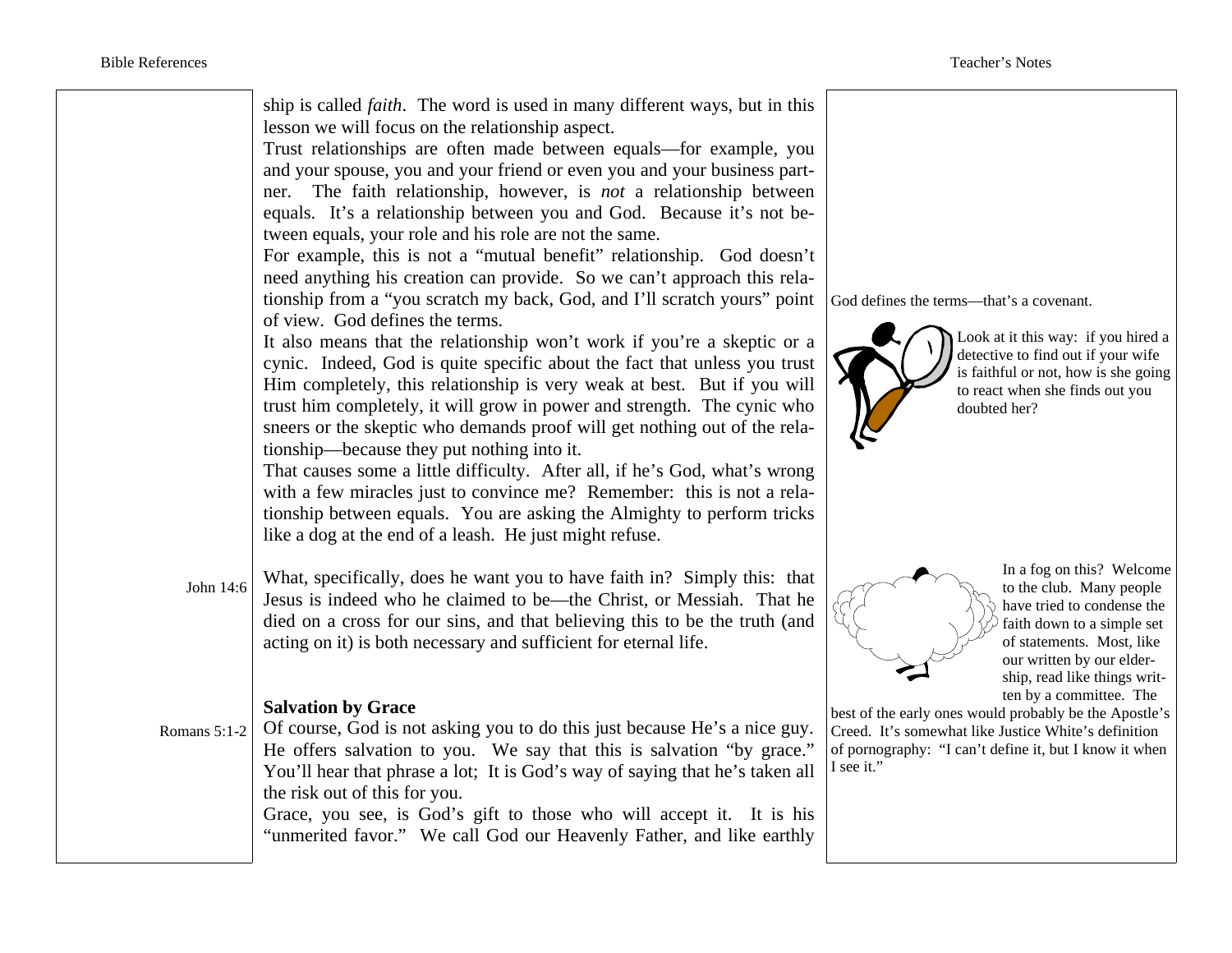| fathers he gives without asking anything in return. Anyone who has a<br>two year old can give you a working definition of grace. Trust this father<br>of three—it really is unmerited favor, driven by love.<br>That doesn't mean that grace is cheap, or thrown at everyone no matter<br>whom. Indeed, this grace cost the life of Jesus on the cross. Therefore, it<br>is extremely precious, and we should treat it with the utmost of respect<br>and gratitude.<br>What should our reaction to grace be?<br>First, there is gratitude. Your mother taught you to say "thank you"<br>and now you have all of eternity to say it.<br>More than that, there is praise. Salvation is an extraordinary gift, and<br>could only be given by the Heavenly Giver. He is worthy of our<br>praise; he's earned it.<br>Finally, there is a sense of awe. Ever have a narrow escape from a<br>traffic accident? Did you ever say, "God was really looking out for<br>me that time?" Consider that without his grace you were headed<br>straight for hell—but he rescued you.<br>You may find it strange, but God makes no attempt to sort out the<br>Romans 3:22-24<br>"worthy" sinners (such as you and I) from the "unworthy" sinners (well,<br>1 Timothy 2:3-4<br>you know who). He offers this grace to all who will apply to him for it.<br>We have the choice to accept it or reject it. We call that ability to choose<br>"free will."<br>Notice that he does not use force in this. It is a trust relationship; in<br>$\bullet$<br>such a relationship, force has no place. The Omnipotent One has vol-<br>untarily limited himself in this.<br>Though some Christians disagree, it means that we ultimately decide.<br>God does not predestine us to become Christians or not. (If you think<br>not, then perhaps you're predestined to believe in predestination, and<br>I'm not).<br>Because of that free will, some will say no. Some of those who say<br>no will be people whom we love. This can be very frustrating. But<br>our Lord used no force to convince others, neither should we. | Does it seem strange that Christ<br>beckons "whosever will?" Aren't<br>some people so bad that God<br>wouldn't want them? That may<br>seem like a reasonable point of<br>view; perhaps it's just that Jesus<br>Christ is unreasonable<br>If he drew such a line, we'd be back into the Old<br>Testament Law and legalism again. He came to<br>liberate us from that.<br>Besides, the greatest sinners make the greatest<br>saints. Ask Paul<br>It's a hard saying, but true: "They've chosen their<br>own consequences."<br>(Jean Warner) |
|--------------------------------------------------------------------------------------------------------------------------------------------------------------------------------------------------------------------------------------------------------------------------------------------------------------------------------------------------------------------------------------------------------------------------------------------------------------------------------------------------------------------------------------------------------------------------------------------------------------------------------------------------------------------------------------------------------------------------------------------------------------------------------------------------------------------------------------------------------------------------------------------------------------------------------------------------------------------------------------------------------------------------------------------------------------------------------------------------------------------------------------------------------------------------------------------------------------------------------------------------------------------------------------------------------------------------------------------------------------------------------------------------------------------------------------------------------------------------------------------------------------------------------------------------------------------------------------------------------------------------------------------------------------------------------------------------------------------------------------------------------------------------------------------------------------------------------------------------------------------------------------------------------------------------------------------------------------------------------------------------------------------------------------------------------------------------------------------------|-------------------------------------------------------------------------------------------------------------------------------------------------------------------------------------------------------------------------------------------------------------------------------------------------------------------------------------------------------------------------------------------------------------------------------------------------------------------------------------------------------------------------------------------|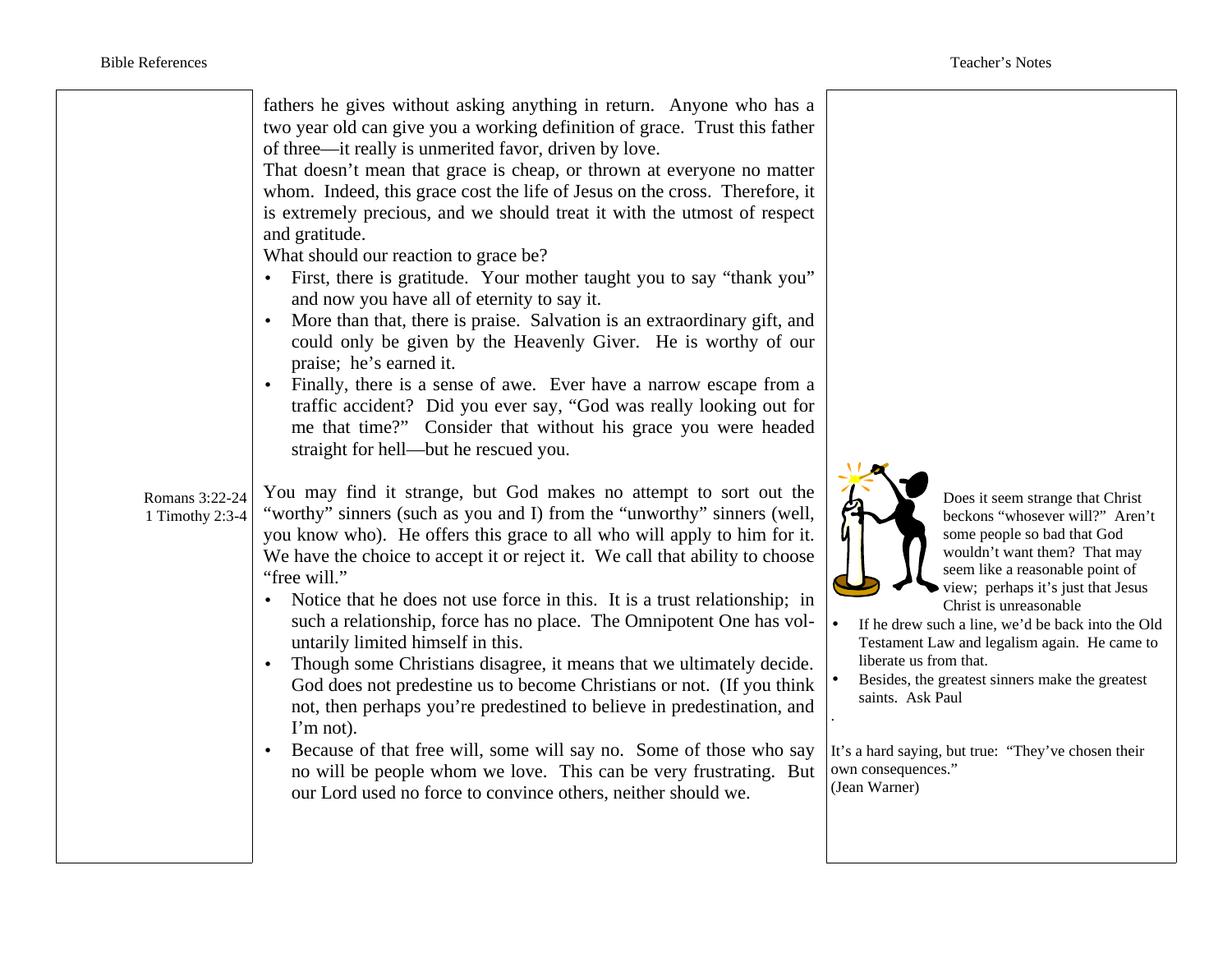| Acts 26:20<br>James 2:14-17 | Steps in the plan<br>All this chatter about faith and trust must ultimately come down to ac-<br>tion. Your wife may love you deeply, but one of the two of you is going<br>to have to take out the garbage. But even taking out the garbage can be<br>an act of love.<br>So what is it that God wants me to do? Not the bare minimum to get by,<br>not the exercise routine for SuperChristian, but just the ordinary human<br>being; what's he supposed to do?<br>Repent<br>He first tells you to repent. "Repent" is now such a church word that<br>most people really have no idea what it means. It means (in simple Eng-<br>lish) to make a U-turn in your life. Whatever it is in your life that you<br>know has been wrong, renounce it, keep away from it and ask God to<br>help you do that. This is the start of the new life.<br>Confession<br>This sounds a little odd at first, but think of it this way: if you're really<br>turning your life around, it sure helps to announce the fact. That way the<br>rest of us know just whose side you're on. | Yeah, but what does he say to the<br>person who's been good all their<br>life? Somebody who was raised in<br>the church? Well, Nicodemus my<br>friend, he tells $you$ to be born again.                                                      |
|-----------------------------|---------------------------------------------------------------------------------------------------------------------------------------------------------------------------------------------------------------------------------------------------------------------------------------------------------------------------------------------------------------------------------------------------------------------------------------------------------------------------------------------------------------------------------------------------------------------------------------------------------------------------------------------------------------------------------------------------------------------------------------------------------------------------------------------------------------------------------------------------------------------------------------------------------------------------------------------------------------------------------------------------------------------------------------------------------------------|----------------------------------------------------------------------------------------------------------------------------------------------------------------------------------------------------------------------------------------------|
| Acts 2:38                   | Obedience<br>If repentance is the U-turn, obedience is continuing to go in the right di-<br>rection. This is how we keep in touch with God in our new lives.<br>Obedience removes the barrier of sin between us and God. If you<br>have small children, you know that disobedience must be punished<br>before you can go back to being Mr. Nice Dad (or Mom, or what-<br>ever).<br>Obedience also sharpens our spiritual sight. This is really pretty easy<br>$\bullet$<br>to understand; you are practicing the Christian life and therefore you<br>get better at it.<br>Finally, there is the question of reward. God knows that we need to<br>be rewarded. He promises that reward at Judgment Day—to all those<br>who have been obedient.                                                                                                                                                                                                                                                                                                                       | Does this all sound too simple? Con-<br>sider it this way: it's an approach that<br>must work for everyone, no matter how<br>smart or dumb, rich or poor. If you<br>want to get to the right place, you have<br>to turn onto the right road. |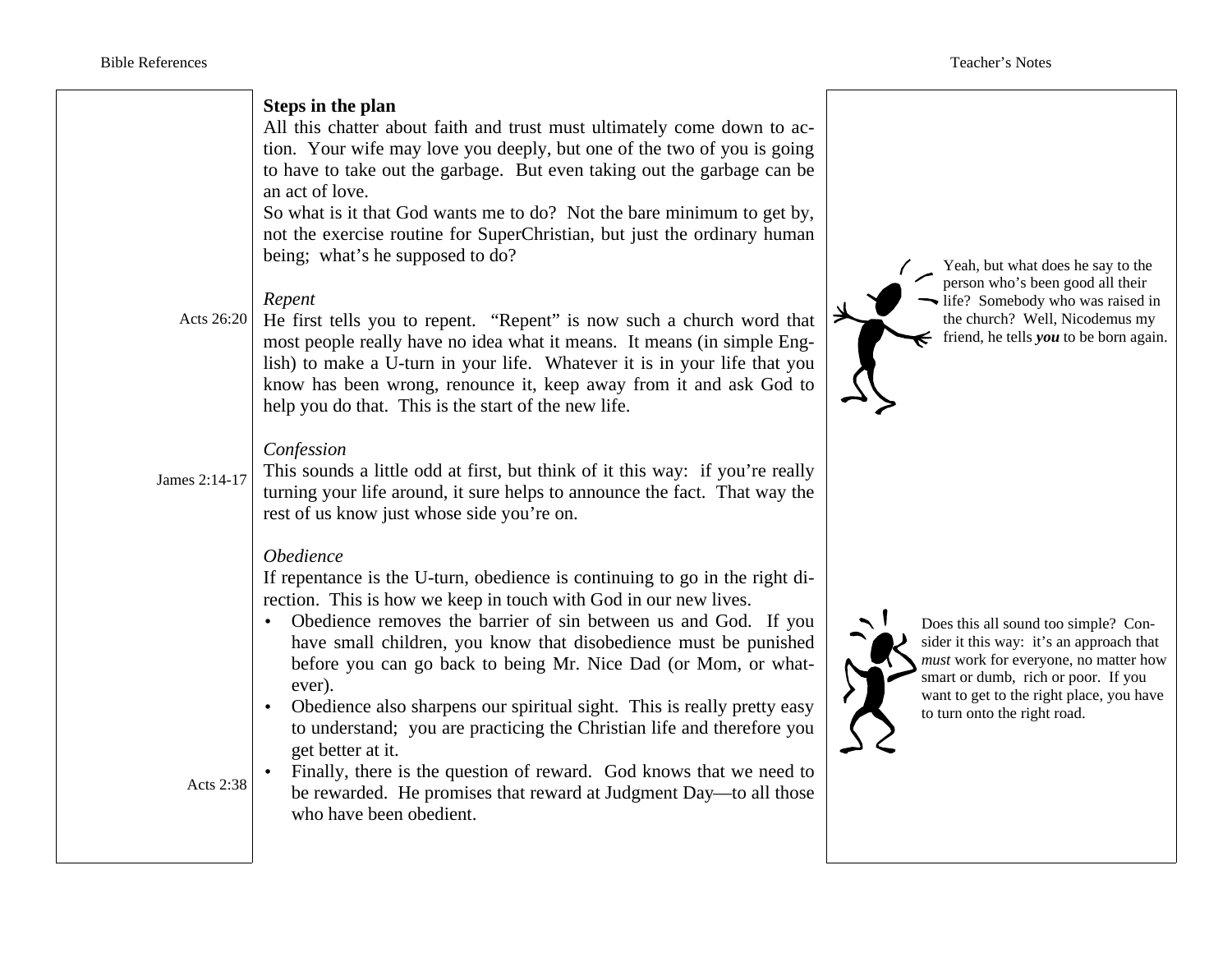#### *Baptism*

God commands that all new Christians be baptized. There are many forms of baptism practiced by various church bodies. In our congregation, we've reduced the problem to simply this: what did Jesus' disciples do? If they did it, we're safe in imitating it.

They performed baptism, as far as we know, in this way:

- They baptized by immersion. The word in the original meant "to submerge." It symbolically represents death, burial (in a watery grave) and resurrection.
- They did not baptize infants. Some churches recognize this as valid; in general, we do not.

It should be acknowledged that good, sincere Christians disagree on this. But it's really tough to go wrong in doing what Christ and the Apostles did.

Titus 3:9 Deuteronomy 29:29 We've spent a fair amount of time on some of the most argued-over sections of Christianity. It can be confusing. One church believes in predestination; another does not. One church pours water over you; another sprinkles it on you; we immerse. How are you supposed to decide?

May I give you a test that has been helpful over many, many years? It comes from a Medieval monk named Thomas a Kempis. It is simply this: Suppose you really knew the right answer. What would you do differently?

Suppose we really are predestined; would we do anything different? Suppose God thinks sprinkling is OK, but you've been immersed. He'll take that too.

If you can't come up with a practical difference in your daily life, then maybe it's nothing but theological hairsplitting. Which may explain why monks were bald.

Recognize that there are two questions which can be asked here:

- 1. "My late Aunt Millie was a devout (whatever) and she was sprinkled. Is she in heaven?"
- 2. "I'm thinking about being baptized—what's the right way?"

We're answering the second question, not the first. God gets to answer the first question, and we trust him to get it right.

You may have to point out—to the literal minded that baptism *by itself* means nothing. It's the outer sign of an inward life changed by God.



Focus, please, on the question "What should I do?" You might want to point out that people who like this kind of hairsplitting usually are the ones who aren't doing anything at all—just

looking for an excuse to delay real repentance.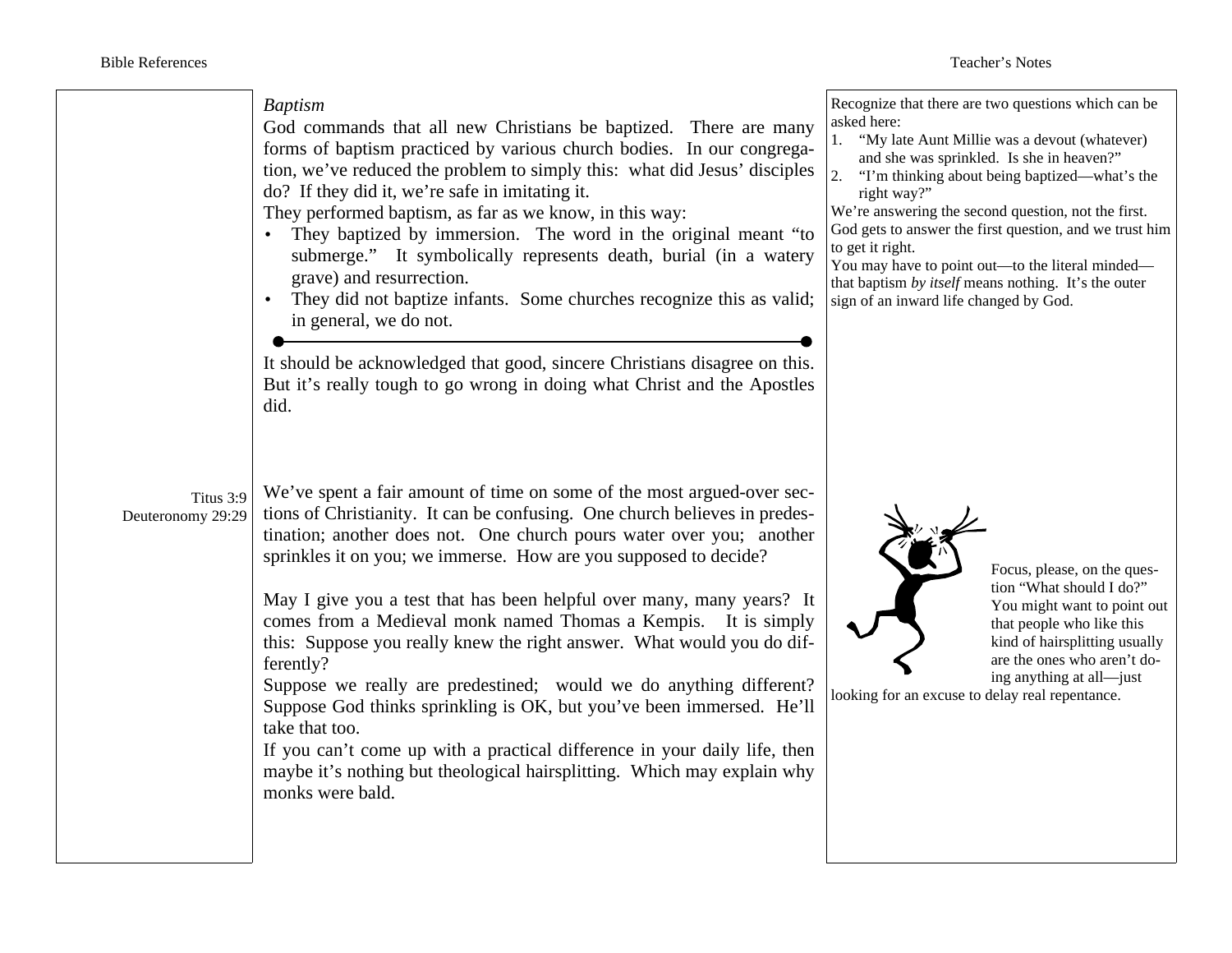## **Body Life**

Most Americans think that your religion is something that you keep to yourself. It's supposed to be conducted in private, and of course it would have no impact on the rest of your life.

Nothing could be further from the truth. Nowhere in the Bible will you find any support for the idea that Christianity is a solo flight. On the contrary; our God knows that it's tough to keep being a Christian—and therefore he created the church so that we could help each other. In this lesson we will see three things:

- Just exactly what is "the church?"
- How has God equipped that church?
- What should the church be doing?

### **Church—a definition**

Ask most people what a church is and they'll reply that it's a building. That's not how the early church saw it. During the early years of Christianity the church met in peoples' homes, often in fear of persecution. Only when Christianity became the dominant religion of the Roman Empire did the concept of "church = building" have any meaning.

So when you read about the church in the Bible, you need to realize that it doesn't mean a building. What does it mean? The writers of the New Testament used it in two ways:

- You will see phrases like "the church at Corinth." That means all the believers who happen to live in Corinth.
- You will also see "the church" without a geography. This refers to the church as a whole.

Church—the original word in the Greek meant "assembly" - means a collection of people. So when we talk about the church without geography, we are talking about all the people of all times in all places who have placed their faith in Jesus Christ. Note that this definition transcends the human barriers of Protestant and Catholic; it pays no attention to denominational or geographic lines. It doesn't even matter if you are in your body or out of it!

This is typical of the "underground church" in China today.



The church includes believers from all *times?* Well, think about it. Would you throw St. Paul and St. Peter out just because they happen to be dead?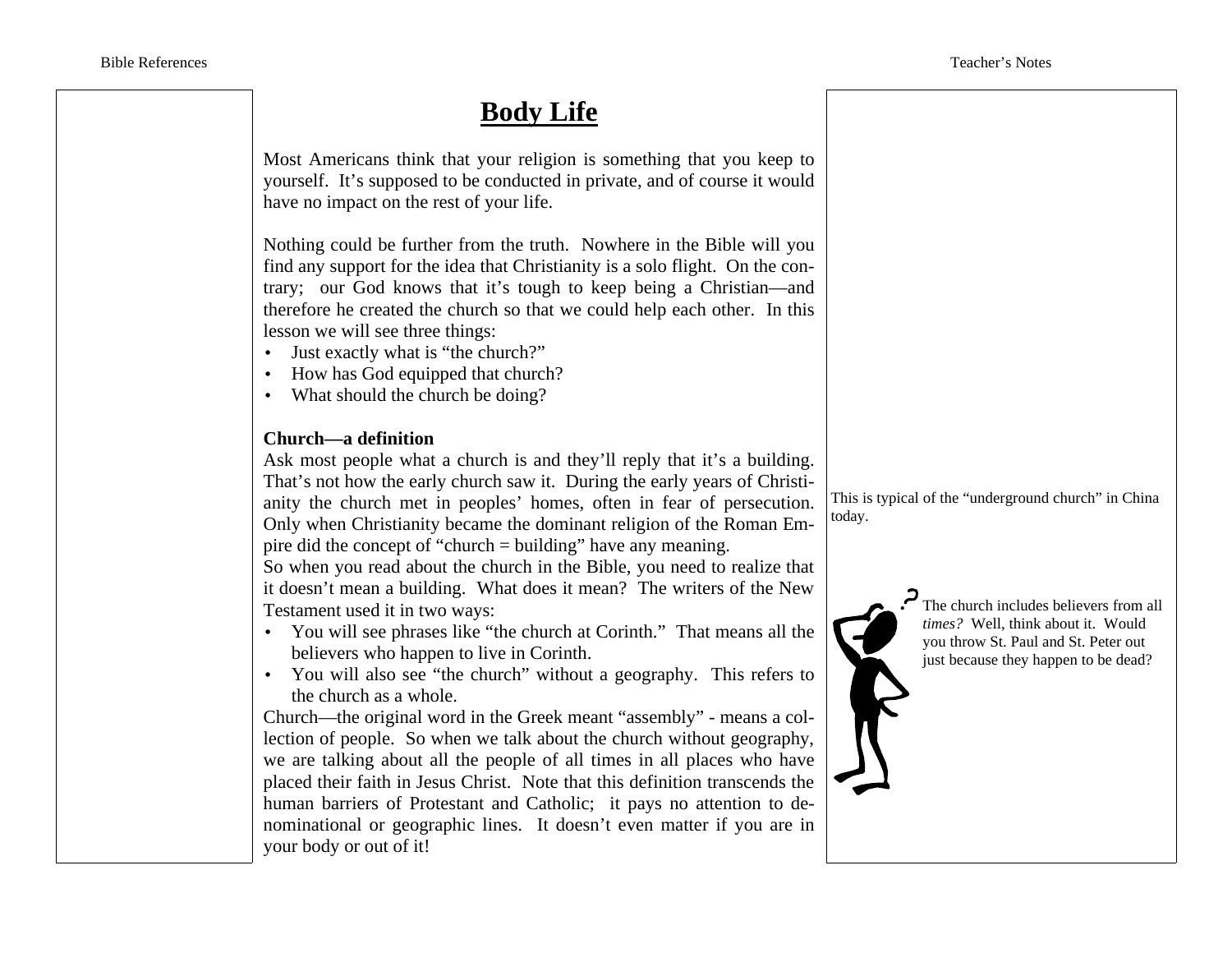| Acts 2:36-38          | Most churches enforce some form of entrance requirement for formal<br>membership. In our case, for example, we ask that the individual who<br>wants to be a member have a trusting faith in Jesus. Here are our particu-<br>lar steps:<br>Acknowledge publicly that Jesus is indeed Lord and Savior.<br>$\bullet$<br>Repentance of sin<br>Baptism by immersion (the way the Apostles did it).<br>Other local churches and denominations have differing views on this.<br>Some are fairly elaborate; others simple, like this. | You should note that this is not<br>something dreamed up by the lead-<br>ership, but an imitation of the prac-<br>tice of the early church.                                 |
|-----------------------|-------------------------------------------------------------------------------------------------------------------------------------------------------------------------------------------------------------------------------------------------------------------------------------------------------------------------------------------------------------------------------------------------------------------------------------------------------------------------------------------------------------------------------|-----------------------------------------------------------------------------------------------------------------------------------------------------------------------------|
|                       | When the authors of the New Testament set down what we need to know<br>about the church, they used three word pictures which are still useful to<br>us today.                                                                                                                                                                                                                                                                                                                                                                 |                                                                                                                                                                             |
| 1 Corinthians 3:10-15 | <b>Building</b><br>The church is compared to a building. In particular, the church is built<br>on the foundation of Jesus Christ. Anyone who's ever built a house<br>knows that if the foundation isn't solid, the building won't stand.<br>It's the same with the church. Lots of leaders have come along and es-<br>tablished their own version of the church. They built on themselves; the<br>waters of time have washed them away.                                                                                       | Of course, you need to<br>know how to build as<br>well. That's why we have<br>so many letters in the<br>New Testament that talk<br>about how the church<br>should be built. |
| 1 Corinthians 12:27   | <b>Body</b><br>The church is said to be the "body of Christ." That picture carries with it<br>two strong facts about the church:                                                                                                                                                                                                                                                                                                                                                                                              |                                                                                                                                                                             |
| 1 Corinthians 12:4    | Like a human body, it's made up of differing parts. Each of us has a<br>job to do in the church. The Holy Spirit is said to hand out "gifts of<br>the Spirit" to enable the church to perform its tasks. Some of those<br>gifts are miraculous; most are not. But whatever gift you have been<br>given, you are to use it for God's purposes.                                                                                                                                                                                 |                                                                                                                                                                             |
|                       | It also means that we are to do what Christ wants done on earth. We<br>are the arms and legs of the Gospel; it's up to us to do the things that<br>Christ commands. There is no place for a lazy Christian.                                                                                                                                                                                                                                                                                                                   | Some people are looking for<br>God-shouldn't they see you?<br>You are, after all, a little Christ-<br>a "Christ-ian."                                                       |
|                       |                                                                                                                                                                                                                                                                                                                                                                                                                                                                                                                               |                                                                                                                                                                             |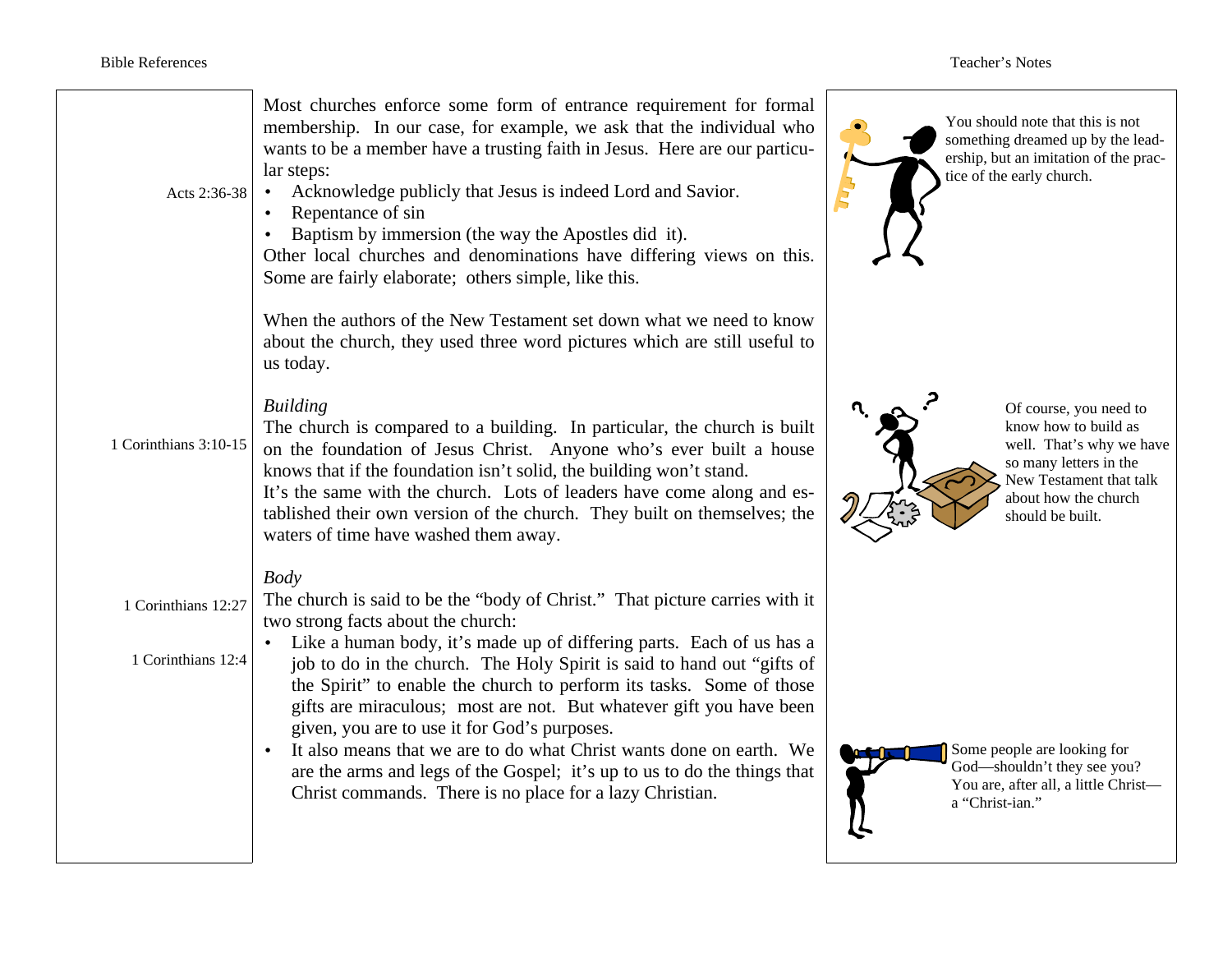| Revelation 21:9      | <b>Bride</b><br>Finally, the church is said to be the "bride of Christ." This is a powerful<br>word picture:<br>It means that the church is in submission to her Lord Jesus Christ-<br>she takes her direction from him alone.<br>It also means that the love between Christ and his church is the deep-<br>est love possible.                        | Have a little patience on that<br>word "submission." We will get<br>to the why and wherefore of sub-<br>mission in a later lesson.                                               |
|----------------------|-------------------------------------------------------------------------------------------------------------------------------------------------------------------------------------------------------------------------------------------------------------------------------------------------------------------------------------------------------|----------------------------------------------------------------------------------------------------------------------------------------------------------------------------------|
|                      | There are many other pictures in the Bible for the church; but these are<br>the ones most commonly used.                                                                                                                                                                                                                                              |                                                                                                                                                                                  |
|                      | <b>Spiritual Gifts</b><br>"Wait a minute," you say. "You almost slipped one by me there. I've<br>heard about spiritual gifts. Isn't that like speaking in tongues?"                                                                                                                                                                                   |                                                                                                                                                                                  |
| John 17:11,21,22     | That's one of the spiritual gifts. Unfortunately, some people have used<br>spiritual gifts to divide the body of Christ. Our Lord makes it particu-<br>larly clear that the church is to be united. Sometimes you hear them tell<br>you that if you <i>don't</i> speak in tongues, you're not a real Christian. So-<br>let's take it from the basics: | Why gifts? So that none of us can<br>boast about what we gave to Christ.<br>We are the ones receiving the gifts.<br>Otherwise, think how proud we<br>would be to do God a favor! |
| Acts 2:38            | All Christians get "the gift of the Spirit" - the indwelling presence of<br>God's Holy Spirit, to guide us, comfort us and reassure us of our<br>place in the church.                                                                                                                                                                                 |                                                                                                                                                                                  |
| 1 Corinthians 12:4-9 | In addition, all Christians receive varying "gifts of the Spirit" - note<br>the plural there—to make them useful for work in the church.<br>Most of these gifts are rather ordinary—teaching, preaching—but<br>there are miraculous ones (such as tongues) as well.                                                                                   | Note the difference: it's                                                                                                                                                        |
|                      | This matter so divided the early church that Paul was compelled to issue<br>some pretty strict regulations on the matter. His objective was to pre-<br>serve order in the church. Order helps maintain unity.                                                                                                                                         | unity, not uniformity. We<br>are parts of the church, but<br>not interchangeable parts.                                                                                          |
|                      | This system is really for our benefit. The simple truth is that if you want<br>to be a big shot in the Kingdom of God, the way is wide open. God tells<br>us that whoever wants to be the ruler of all must become the servant of                                                                                                                     |                                                                                                                                                                                  |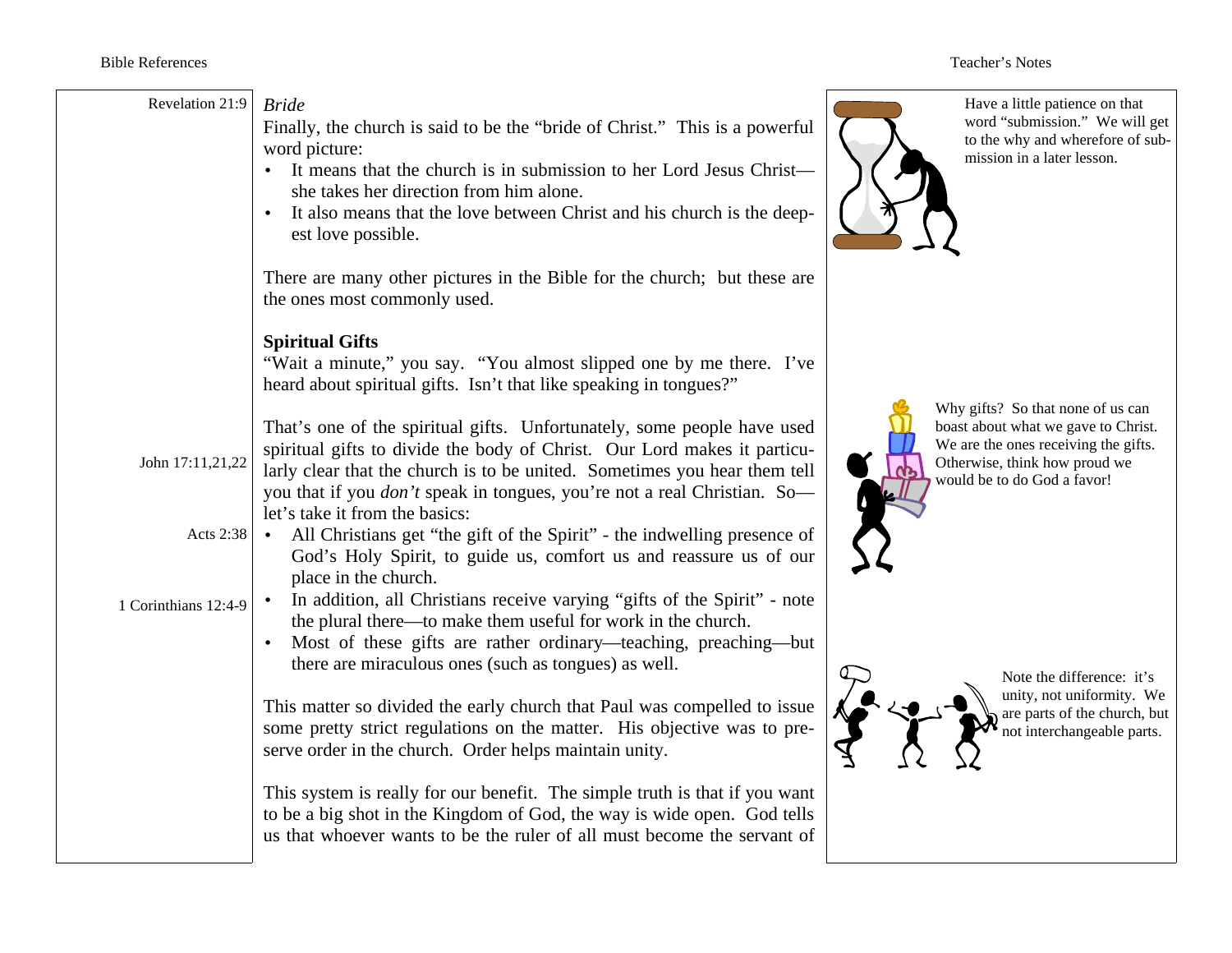| Mark 9:35         | all. With hard work and the right gifts you can go right to the bottom—<br>which is the top, in the church. It's called servant leadership. If God<br>gives you a gift, put it to work for him.<br>When I was a young child, my father used to take me for long walks.<br>We'd talk about all those things that bother you when you're a boy.<br>Once it a while I'd complain about something, and I usually ended with,<br>"Somebody ought to do something about it!" My dad would just look at<br>me and quietly reply, "You're somebody. Do something."<br>That's how it is in the kingdom of God. You are now somebody, the<br>child of the Heavenly King. So do something.                                                                                                                                                                                                                                                                                                          |          | Teachers have a very hard<br>time with servant leader-<br>ship—because we're on<br>display. The key is to re-<br>member that this is your<br>gift from God, not to Him. |
|-------------------|------------------------------------------------------------------------------------------------------------------------------------------------------------------------------------------------------------------------------------------------------------------------------------------------------------------------------------------------------------------------------------------------------------------------------------------------------------------------------------------------------------------------------------------------------------------------------------------------------------------------------------------------------------------------------------------------------------------------------------------------------------------------------------------------------------------------------------------------------------------------------------------------------------------------------------------------------------------------------------------|----------|-------------------------------------------------------------------------------------------------------------------------------------------------------------------------|
| Matthew 28:19     | What to do?<br>OK—so what are you supposed to do? The church has one objective.<br>That objective was given to the church by Christ as he ascended into<br>heaven. In two words: Make disciples.<br>That generally involves two steps: evangelism and discipleship.                                                                                                                                                                                                                                                                                                                                                                                                                                                                                                                                                                                                                                                                                                                      |          |                                                                                                                                                                         |
| 2 Timothy 3:12-13 | Evangelism<br>Evangelism is the process of telling people the good news about Jesus<br>Christ and bringing them to know him as Lord and Savior. Some people<br>are given the gift of evangelism, but it's something every Christian<br>should do. So, you need to be telling others about Christ.<br>This is going to cause you some trouble. Remember the "cockroach prin-<br>ciple" - when the lights go on, the cockroaches scatter. You are now the<br>light of the world because you know Jesus Christ. Those who don't will<br>find this very unpleasant. They will not like to have someone around<br>who reminds them of what sinners they are.<br>How do you evangelize people? Your way! You are the leading expert<br>on what God has done for you. You are the personal witness of the<br>change in your life that comes from God. You are the arms and legs of<br>Christ's body, visible in the world. Don't miss the chance to share the<br>good things God has given you. | <b>B</b> | Remember—the Holy Spirit<br>lives in you. The mission of<br>the Spirit is to convict the<br>world of sin and judgment.<br>So really, it's not you they're<br>mad at.    |
|                   | Discipleship<br>You often hear people who have been evangelized described as being                                                                                                                                                                                                                                                                                                                                                                                                                                                                                                                                                                                                                                                                                                                                                                                                                                                                                                       |          |                                                                                                                                                                         |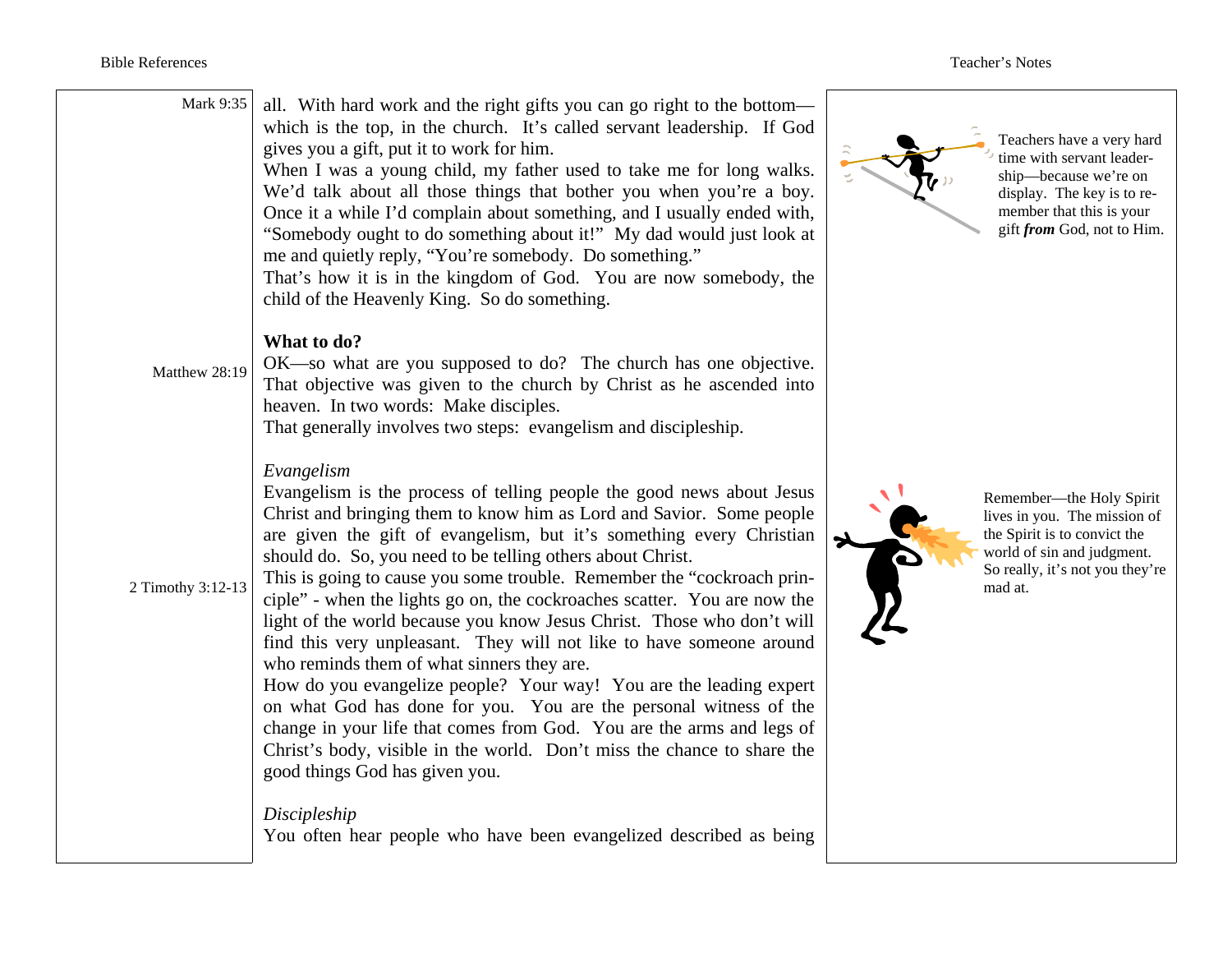"born again." There are many ways to understand that phrase, but one is fairly obvious. Anyone who's just been born again needs to mature. We call that maturing process "discipleship."

The word, as you can see, comes from the same roots as "discipline." We often think of discipline as something unpleasant and very much undesirable. But if you think of it in terms of a "disciplined athlete," you have the idea that is being used here. Each of us needs to be in training to become fit as mature Christians.

This has very little to do with your physical age. If you're a new Christian at the age of 80, you still have some growing and changing to do. That's another reason Christ gave us the church—so that we would not lack for those to help us grow.

So, then, where do you find such growth?

- One place is in the sermon each Sunday. The preacher spends quite some time preparing this for your benefit.
- Another might be a Bible class. This is where you get to ask questions—and share experiences with others.
- A very good one is in a small group setting. This helps you remain accountable (keeps you out of trouble).

In doing all this, remember Christ's words: "that they might be one." The unity of the church (not uniformity, unity) is Christ's prayer. Do all you can to make that happen.

Let me share the secret that has informed Christians for two millennia. It's expressed in our time by WWJD—what would Jesus do? Our ancestors would have expressed it more eloquently as the imitation of Christ. In any circumstance you should ask: what would Jesus do? Let the answer be your guide.

Of course, to know what he would do you have to know him well. That comes by prayer, reading the Scriptures and hearing the word of God as it is taught and preached. If your actions are informed by his character and motivated by love for him, you cannot go far astray.



Being "born again" has a rather Southern Baptist, bible thumping tone in our time. It's worth noting again that most of the sinners Christ met were NOT told to be born again—they were told to repent. Only one person was told to be born again—Nicodemus, who was a godly man.

It's a good idea to have the list of Promise Keepers, Trust Keepers and Adult Bible Fellowships handy at this point.



G)

"Love God," said St. Augustine, "and do as you please." If you truly love him, you will know his word. If you love him and know his word, you will do his will.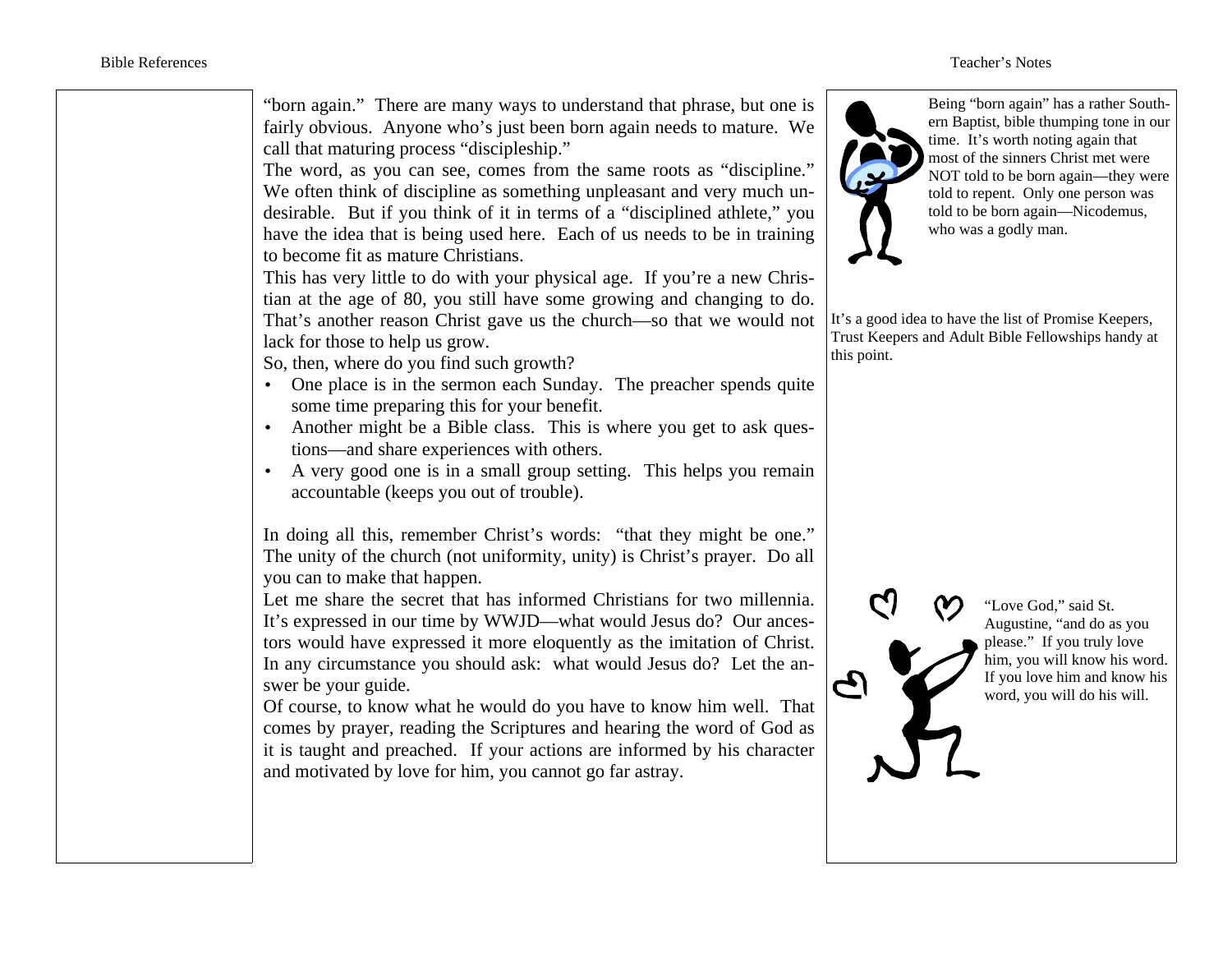## **Elements of Worship**

#### *Introduction*

It's not something you hear too much about. When people talk about the worship service, it's usually to complain that the music is too loud. So let me ask you a question: how would you know if a worship service is a good one?

Remember: a good one, not one that pleases you. What's the difference? Supposed the preacher gives forth with a mighty sermon that causes you to repent of some sin in your life. That's a good worship service—but not one that pleased you.

To understand why we worship the way we do, you need to learn two preliminary concepts:

- *Ritual is symbolic communication.* Think of it this way. How many times have you seen a wedding where the bride and groom exchange rings? It's very common. But ask that bride if she'd care to part with that wedding ring and you'll find it's not for sale. To her, that ring symbolizes her wedding. We use symbols to convey the thing which are deep and profound in life. Ritual is simply symbolic communication, acted out.
- *Worship and Service are the same thing.* If you look at the Greek of the New Testament, you'll find that the same word is translated "worship" and "service." This reflects a truth: what you symbolically do in worship, you are to put in practice the rest of the week.

Now you can see why the worship is so important. It's the church reminding herself, week after week, of the essentials. We're going to take some elements of worship and examine their daily life impact.

#### *Praise*

See Psalm 134 for a short example.

We spend a lot of time in praise, in song. Indeed, the Scripture frequently commands us to "praise the Lord." We do this in song, for it is in song that we praise Him with all our heart, soul, mind and strength. So our praise to God, in those few minutes, takes every bit of who and what we are.

This is as it should be. We have a personal relationship with Jesus; any



I am indebted to Athanasius for this point. He is better known as the defender of the Trinity against the Arians.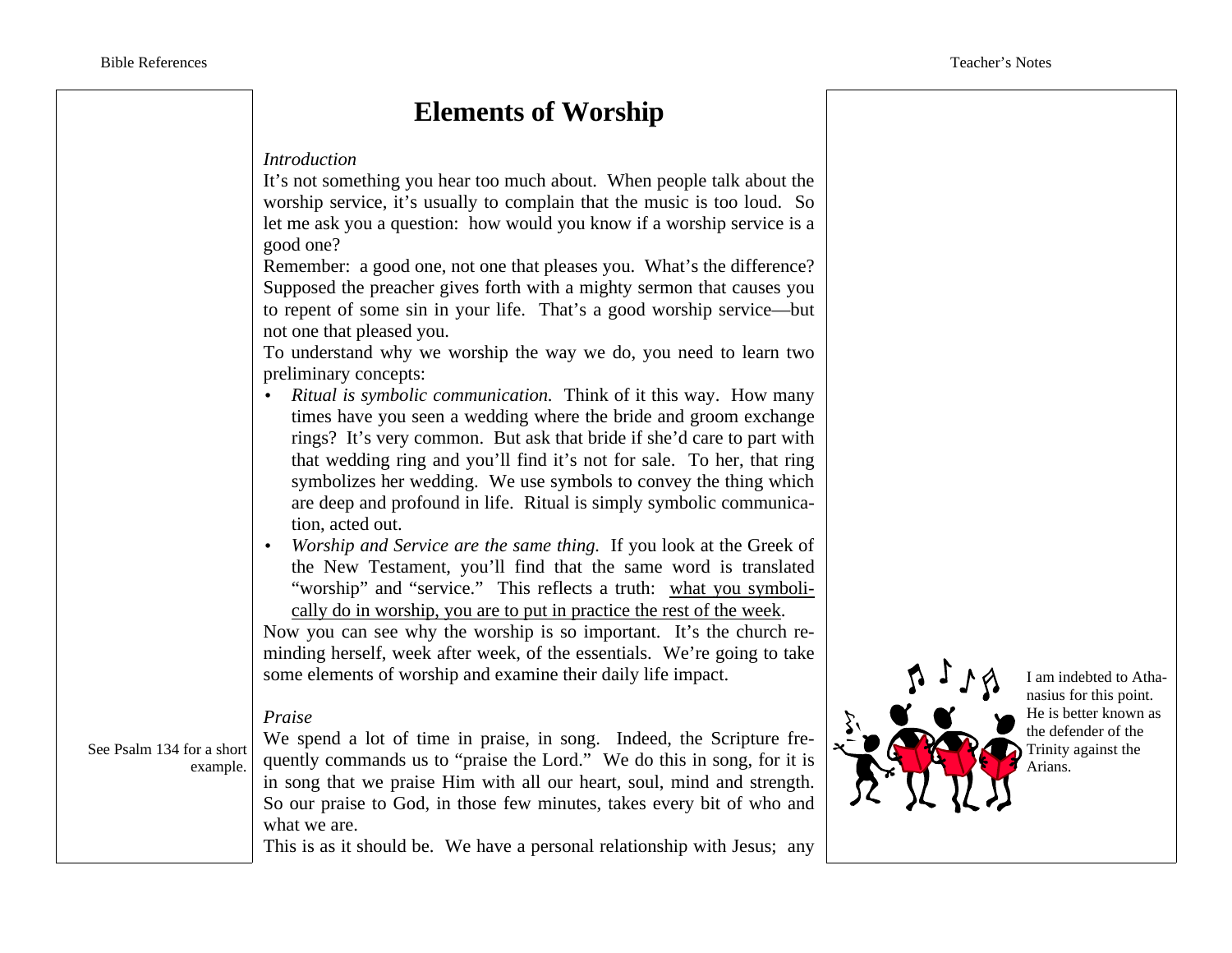|                                                                           | personal relationship starts with knowing who the other person is. If you<br>know him, you know he is worthy of our praise. It's a natural human re-<br>action to give praise where it is due (think about cheering at a ball game).<br>We praise God for two things: his character and his actions.<br>We should carry this over into our daily lives. Those around you should<br>hear from you on this subject. There are things God has done for you;<br>tell others about it. You rely on his character; tell others why. Praise<br>should not be limited to Sunday morning.                                                                                                                                                                                                                                                               |                                                |
|---------------------------------------------------------------------------|------------------------------------------------------------------------------------------------------------------------------------------------------------------------------------------------------------------------------------------------------------------------------------------------------------------------------------------------------------------------------------------------------------------------------------------------------------------------------------------------------------------------------------------------------------------------------------------------------------------------------------------------------------------------------------------------------------------------------------------------------------------------------------------------------------------------------------------------|------------------------------------------------|
| Deuteronomy 11:19<br>Jeremiah 23:29<br>2 Timothy 3:16-17<br>James 1:22-25 | <b>Scripture Reading</b><br>In older churches you may still see two pulpits. One was used for<br>preaching; the other for Scripture reading. This practice is very ancient;<br>the Jews were told read the Law aloud. They did so with great cere-<br>mony.<br>When we read the Scripture in church, we are portraying the Bible read-<br>ing we should be doing during the week. As it is done every week, so<br>you should read every day. It is done with respect; you should read the<br>Bible with respect. Indeed, the ancients were commanded to post it on<br>the walls!<br>If you will do this, God promises great reward. First, you will be con-<br>victed of your sins (which means you can then get rid of them). You will<br>be equipped as a Christian ought to be. But take warning: don't be just a<br>reader, but be a doer. |                                                |
| Genesis 14:14-20<br>Leviticus 27:30-33<br>Malachi 3:8-12                  | Tithing<br>Tithing—the giving of a tenth—is ancient; it goes back to the time of<br>Abraham, at least. The ancient Jew understood the principle quite well:<br>the tithe belongs to God, so you might just as well give it to him. Other-<br>wise, he'll come get it. You wind up with no blessing and parting with<br>the tenth anyway. Indeed, God warns us that to fail to tithe is to rob<br>God! Why does God want us to tithe?<br>Simple enough: we tend to put our mouth where our money is. He<br>wants your mouth proclaiming him. Tithing involves three things:<br>• It's a recognition that God has blessed you. You don't title what you<br>don't have.                                                                                                                                                                           | you to handle it with<br>bility, not rules and |

The key point of tithing is not mathematics; it's using the tenth for God. How you use that tenth—that's stewardship. God gave you the money in the first place; He expects

you to handle it with wisdom. We proclaim responsiand regulations.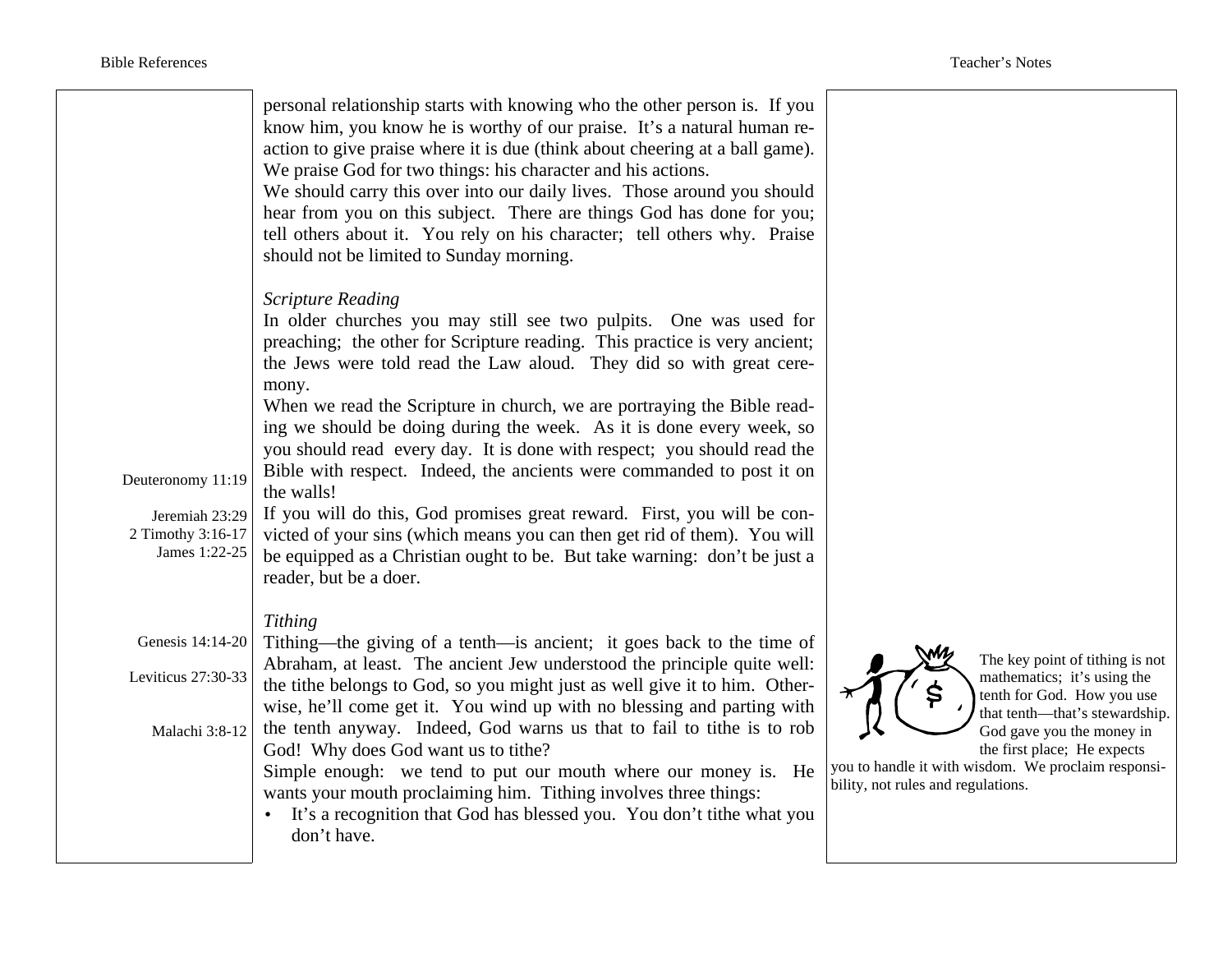|                                                                   | It also is a symbol of sound stewardship—if you can't part with the<br>tenth, you aren't managing your money very well.<br>Tithing is a recognition of the sacred. God commands it; you obey<br>in a way which is most clear.<br>Prayer<br>Prayer is a subject on which volumes have been written. But public<br>prayer—prayer from the pulpit—tells the world something about us.<br>Public prayer is a form of praise.<br>Public prayer tells the world that we are depending not on our weak-<br>ness but God's strength.<br>Public prayer acknowledges our sins, and asks forgiveness.<br>Public prayer commonly is used to pray for others.<br>Take those four points home with you; you'll need them.                                                                                                                                                                                                                                                                                                                                                                                                                                                                                                                                                                                                                                                                                                                 | The key point is that prayer in<br>worship should guide our<br>prayers in daily life. It's an ex-<br>ample to all of us.<br>Ę                                                               |
|-------------------------------------------------------------------|-----------------------------------------------------------------------------------------------------------------------------------------------------------------------------------------------------------------------------------------------------------------------------------------------------------------------------------------------------------------------------------------------------------------------------------------------------------------------------------------------------------------------------------------------------------------------------------------------------------------------------------------------------------------------------------------------------------------------------------------------------------------------------------------------------------------------------------------------------------------------------------------------------------------------------------------------------------------------------------------------------------------------------------------------------------------------------------------------------------------------------------------------------------------------------------------------------------------------------------------------------------------------------------------------------------------------------------------------------------------------------------------------------------------------------|---------------------------------------------------------------------------------------------------------------------------------------------------------------------------------------------|
| 1 Corinthians 11:28<br>1 Corinthians 10:17<br>1 Corinthians 11:26 | Communion<br>Of all worship elements, this is the most sacred. It is in this ritual that we<br>proclaim the death of Christ as the atonement for our sins. The Scrip-<br>tures tell us of the exceeding importance of Communion. Communion is<br>also the ritual which gives us the most guidance during the week:<br>Self-examination. We are to examine ourselves before taking Com-<br>munion. We should do this during the week as well, recognizing that<br>all of us are sinners. We should then confess our sins and repent.<br>One body. Just as Christ had one body here on earth, the church is<br>one body. By eating Communion together, we proclaim our unity.<br>We also recall that Christ washed the feet of his disciples on the night<br>of the Last Supper; we should serve in like humility. Indeed, as we<br>are one body on Sunday, so we should be during the week. Therefore<br>we proclaim our willingness to help our brothers and sister in Christ.<br>Hope of the resurrection. The Bible tells us to do this "until He<br>comes." By taking communion we proclaim not only the death, bur-<br>ial and resurrection but also our hope of his return. This carries over<br>during the week. Is your attitude different towards death, knowing<br>that our Lord's return will bring your resurrection from the grave? Is<br>your sense of urgency that others need to be saved sharpened by this? | That Communion pro-<br>claims we are one body<br>can be a bit of a surprise,<br>since we take it in private<br>meditation. Most Chris-<br>tians of most times took<br>Communion as a group. |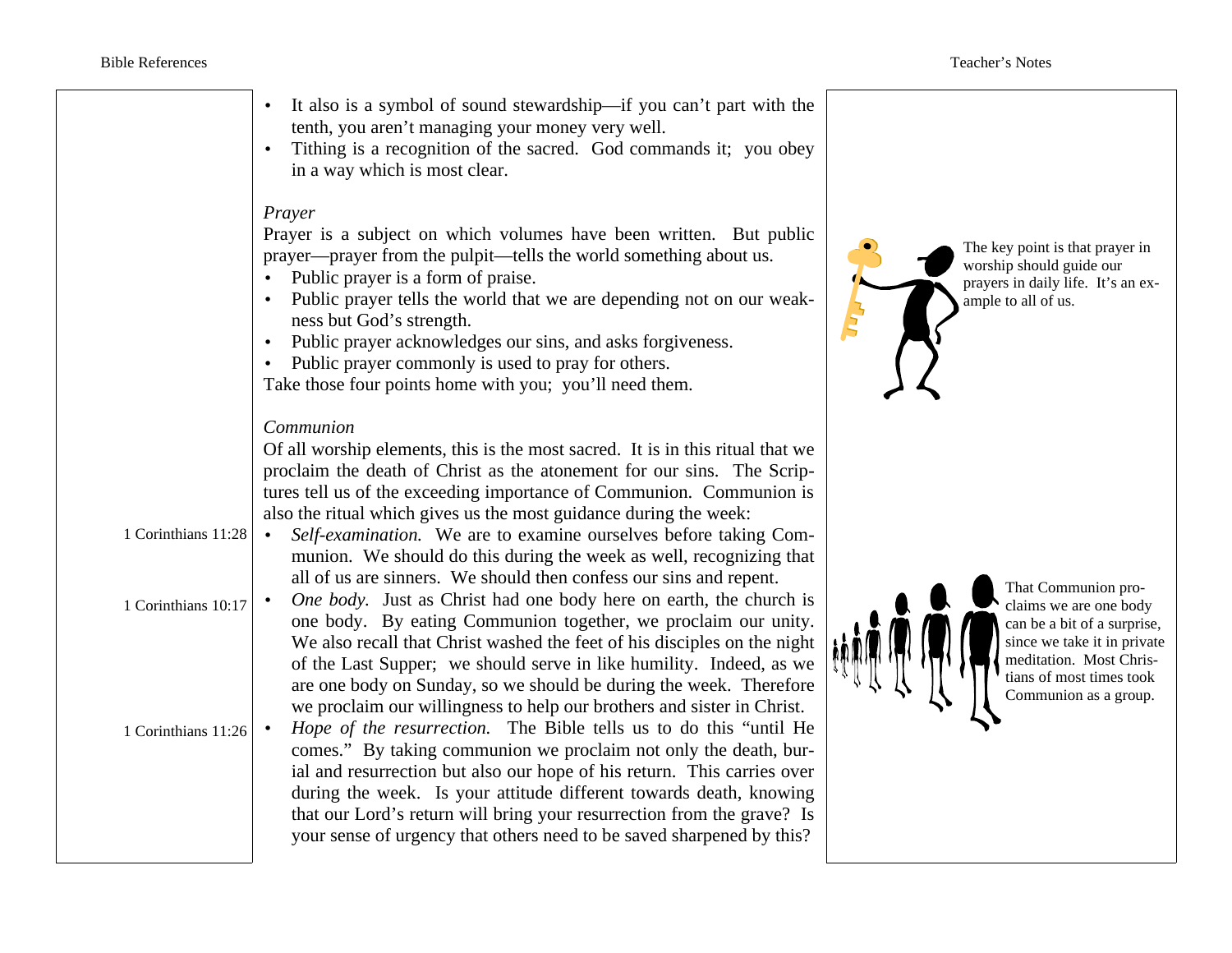| 1 Corinthians 11:29-30<br>1 Corinthians 11:26 | Forgiveness. The reason for repentance is to receive forgiveness<br>based upon Christ's atonement. Forgiveness is "one person's will-<br>ingness to bear the consequences of another person's sin." As we ask<br>for forgiveness during Communion, we should forgive during the<br>weak. Christ forgave us unconditionally; we should do likewise. In<br>this we bring about reconciliation and the unity of the church.<br><i>Proclamation.</i> Most profoundly, in Communion we proclaim the<br>central truth of the faith: that Jesus of Nazareth, the Son of God, died<br>for our sins on the Cross; was buried, raised by the power of God.<br>He is returning to judge the living and the dead. We need to live like<br>it day by day. | Most of think of "proclamation" as something<br>the preacher does. We forget that our actions<br>are watched and they proclaim what we really<br>believe. You're the only Jesus some will ever<br>see.                                                     |  |
|-----------------------------------------------|----------------------------------------------------------------------------------------------------------------------------------------------------------------------------------------------------------------------------------------------------------------------------------------------------------------------------------------------------------------------------------------------------------------------------------------------------------------------------------------------------------------------------------------------------------------------------------------------------------------------------------------------------------------------------------------------------------------------------------------------|------------------------------------------------------------------------------------------------------------------------------------------------------------------------------------------------------------------------------------------------------------|--|
|                                               | In Communion you eat a wafer of bread. It symbolizes Christ's body.<br>You take some grape juice, which symbolizes His blood. Our Lord un-<br>derstood ritual and symbolic communication; that's why we have this<br>ritual—to proclaim the most important matter of the faith. Most of all,<br>remember his death, burial and resurrection. His death, because it paid<br>the price for your sins. His burial, so that you know it was a death like<br>you and I will experience. His resurrection, because it means that at His<br>return, we shall rise from the dead.<br>What you proclaim in worship on Sunday morning should be what you<br>do in service the rest of the week. Worship and service mean the same<br>thing.            | You should note that most Christians of most times<br>have used wine, not grape juice. It's a better symbol,<br>and it also is that which Christ used.<br>The center of worship is Christ; the center of memory<br>the Cross—the two combine in Communion. |  |
|                                               |                                                                                                                                                                                                                                                                                                                                                                                                                                                                                                                                                                                                                                                                                                                                              |                                                                                                                                                                                                                                                            |  |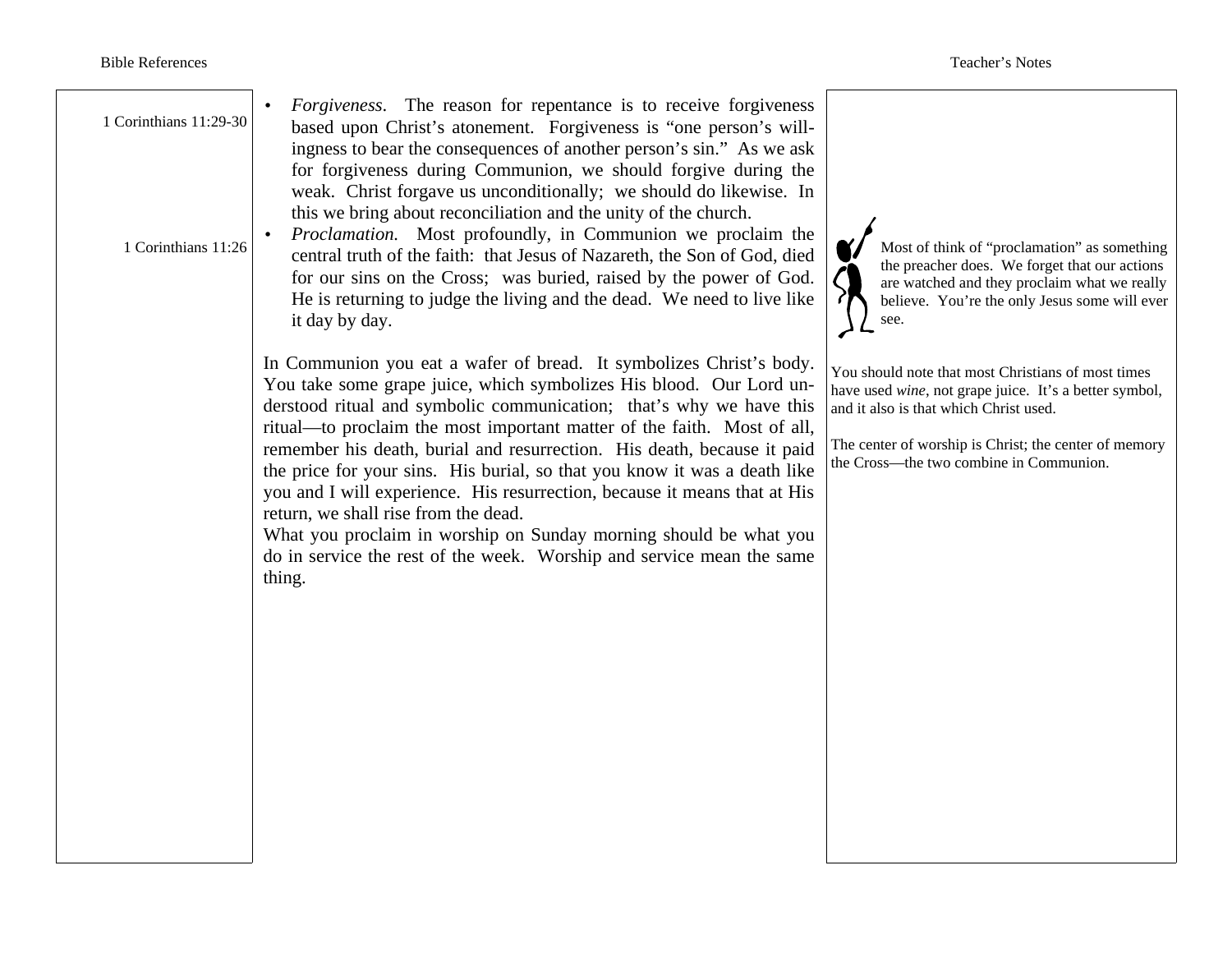## **On The Scriptures**

You might have noticed that we pay a lot of attention to the Bible—the Scriptures, as they are also known. The word "Bible" starts with a capital "B" in the English language. This is a reflection of the place of esteem this book has held for centuries.

But lately it seems that "everyone knows" the Bible is untrustworthy. In this lesson we will examine the evidence for the Bible, see what its proper use truly is, and suggest some habits you should form in reading it.

### *Authenticity*

The myth goes something like this: "well, the Bible was never written down until several centuries after the time of Christ. He probably did some cool things—but how can we know which parts are authentic and which aren't?"

Great sounding statement; only one problem—it's false. Let's take this problem in three easy steps:

- How do I know the original documents of the Bible are trustworthy? In particular, how do I know they're old enough that the eyewitnesses to Jesus read them?
- Given that I have a good original, how do I know that all those monks didn't mess up the copies?
- And given those two, how do I know I have a good translation?

Let's consider the original documents first. If the original documents date from the time of the Apostles, you know that they're likely to be correct. If they don't, then who knows what errors might have crept in, right? So what about those documents? A few facts:

- The time we are concerned about runs up to about AD 70—when Jerusalem was sacked by the Romans. St. Paul died in AD 64, so we would be looking for indications that the originals existed in Jerusalem before AD 70. Is there any such indication?
- The myth says there's nothing there. But—by way of example there is an almost complete copy of the Gospel of John (one of the

The best known of these folks call themselves "The Jesus Seminar." The liberal press adores these people, so they get a lot of publicity. They have very little to do with the real Jesus, and everything to do with their own pride.



 $\sim$ Notice that we are talking about the New Testament here. The literature of the Old Testament is quite a bit more  $\epsilon$  complex, and well beyond any short explanation.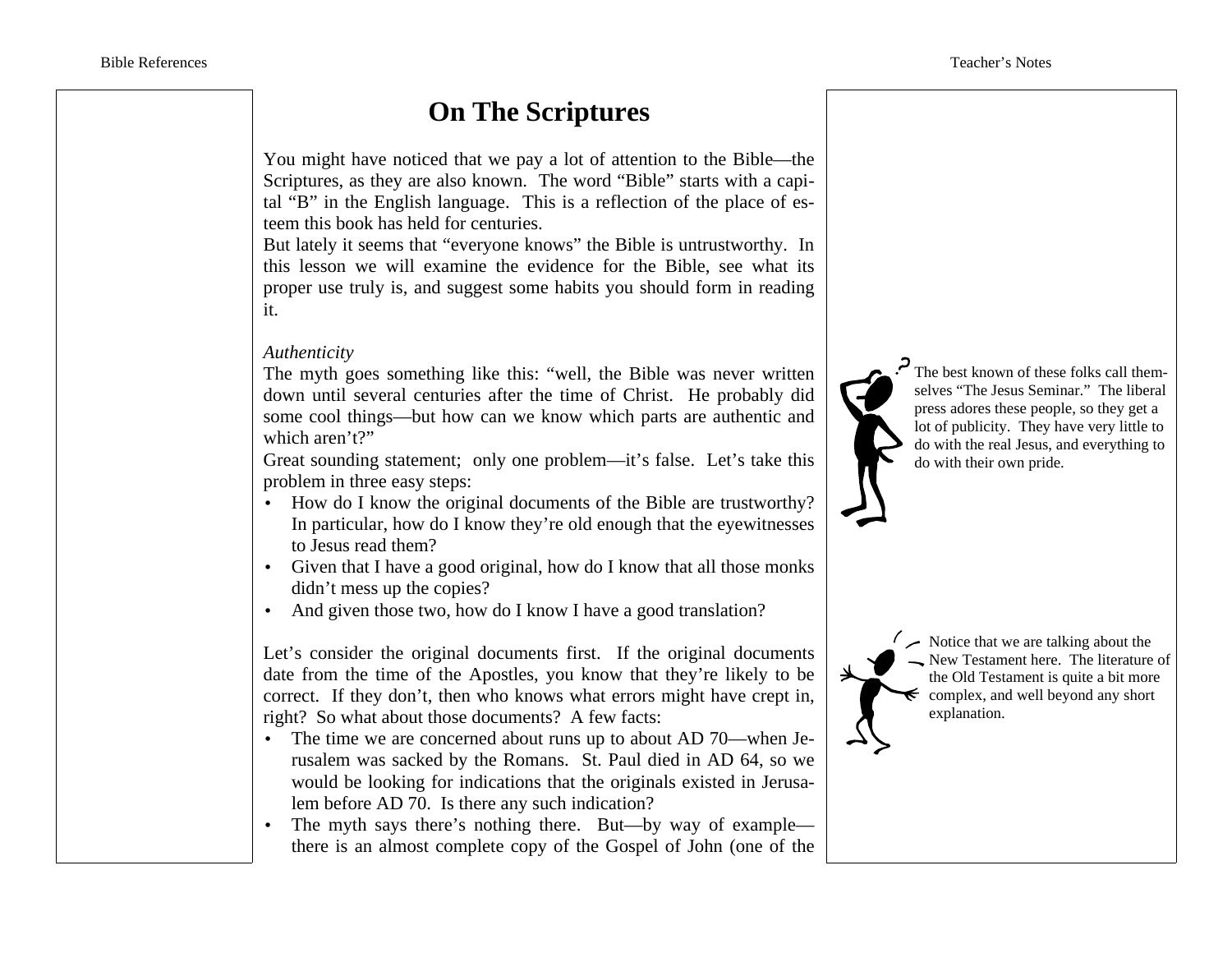later books—which has been carbon dated to AD 120. It was found in a monastery in Egypt. That means that it's not the original, and that the original must have been copied several times before this copy was made.

- There is also the internal evidence of the book itself. Look at the book of Acts, for example. There are dozens of place names and ruler names—minor rulers whose names would have been forgotten after a few years (can you tell me who was mayor of Los Angeles in 1933?). That book ends with Paul still living. We know from history that he died in AD 64. Acts is either an extremely well researched hoax—or it's genuine.
- There are other witnesses, too. The enemies of Christianity—mostly Roman—quoted the Gospels extensively during the second century AD. Their quotations track quite nicely with the Gospels. This evidence tells us that the Gospels were well known by about AD 100.
- Other evidence is found in the fact that complete translations of the New Testament into other languages show up starting about AD 120.
- Iraneus—a Christian writer—gives us a summary of the Gospels. The undisputed date for this is AD 170.

With all this evidence, why is there such a myth? Simple. Until the 4th century AD, the New Testament was available only in pieces—book by book. When Constantine—the first Roman emperor who was a Christian—took over, he commissioned an Imperial set of copies of the New Testament. This was about AD 325. One of those copies is still in existence. But making official copies is very different from writing down the legends.

Now, let's take up the "Xerox problem" - how do we know we have good copies? There are two answers to that:

- First, there are something like 15,000 manuscripts of the New Testament (or parts thereof) which date before AD 1000. Just in sheer numbers alone this dwarfs the copies of any other ancient book. (The Odyssey of Homer is second—with less than two hundred).
- More to the point, have you every considered how people know there are thousands of mistakes in the Bible? It's because scholars have

It's like a detective story, piecing together the trail of the documents. This goes by the name of "lower criticism" and is actually a very well developed discipline.



There is one fragment, called "The Jesus Fragment," at Oxford which is a part of the Gospel of Mark. It has been dated to AD 47—and you can imagine how the liberals can't stand that. Debate continues; but it's interesting to note that no one rejected it out of hand—there's just too much real evidence.

And if you know where to purchase it, you can get a copy in English.



This book, or codex as they were called, is in the Vatican library. Two other early versions exist as well. They are thought to be first generation copies of that codex.



Other counts run higher; it depends on whether or not you count two fragments from the same place as one or two.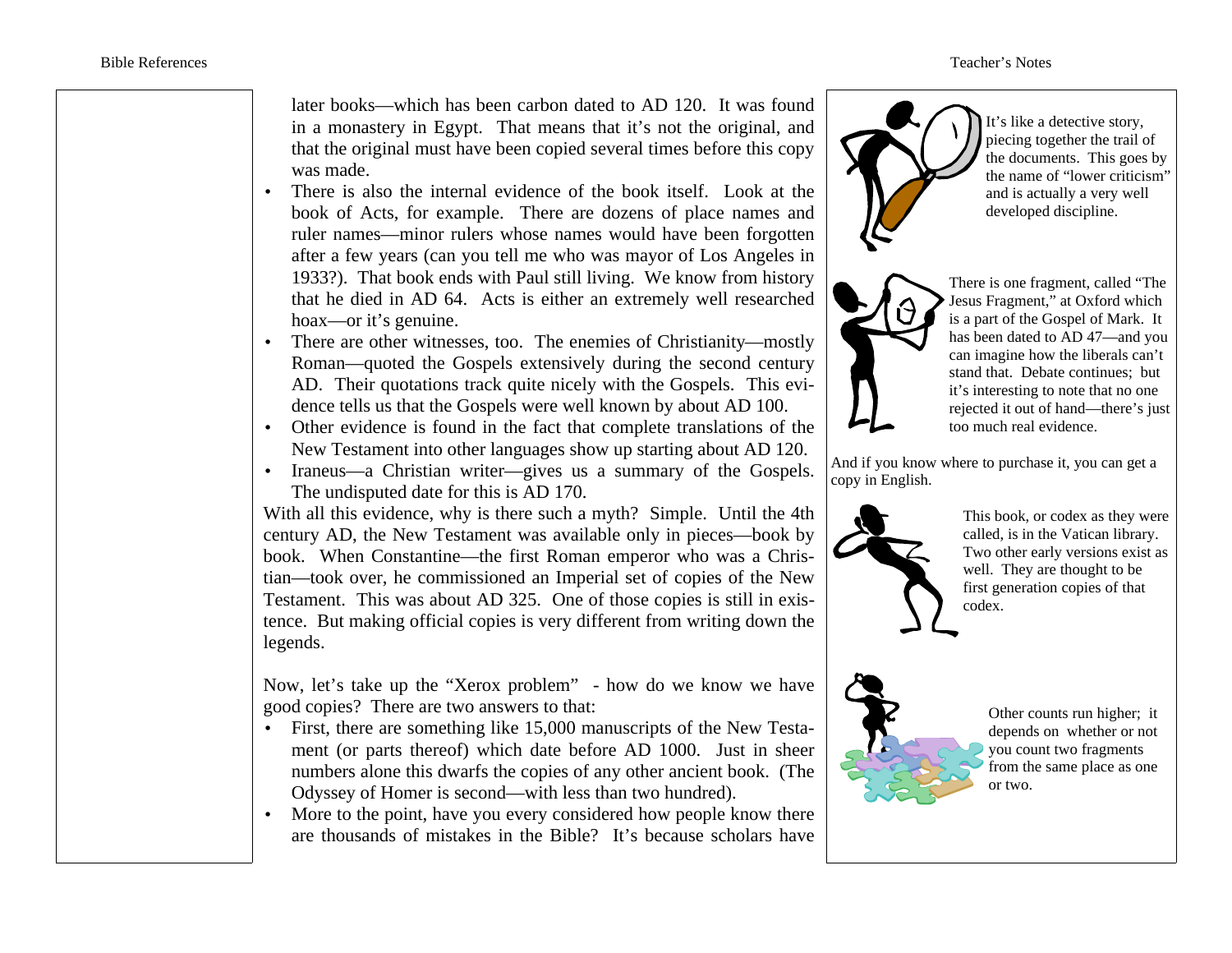been able to trace the origins of these mistakes from copier to copier. If you know how many mistakes there are, you must have a pretty good idea of the correct answer.

One other thing: most of the earliest copies were not made by monks, but by professional copiers. You went down to the local *scriptorum* and asked for a copy to be made. The slaves who did it checked their work by adding all the letters in the rows, and in the columns—and checking those totals against the originals. Some of those tallies can still be seen in manuscripts today.

One last: how do I know I have a good translation? Since the time of the King James we've known how to do that. James (the king, not the apostle) had a problem—all the existing English translations were riddled with someone's bias. He had a kingdom to unite. So he commissioned two groups of scholars to work on the translation. A scholar would translate the work to start with; his work would be reviewed by a small group; their work would be reviewed by the entire company. When finished, the two companies got together to hash out the differences. The result was the King James Bible—the standard of the English speaking peoples for almost 300 years. The method was so successful that it is still used for modern translations today.

#### *Inspiration*

Now that we've disposed of the question of authenticity, we need to know what to do with the Bible. All Christians agree that the Bible is "inspired." What they don't agree on is what "inspired" means.

- Liberal Christians hold that much of the Old Testament is composed of Jewish myths (particularly in Genesis), and that only the later parts of the Bible are accurate. The later parts certainly have more manuscript evidence, but is this sufficient to draw such a conclusion?
- At the other end of the spectrum we have conservative Christians who claim that every word is literally, infallibly correct. But only when read from the King James—the 1611 version of the King James.

Maybe we ought to take a look at what the Bible says about the Bible.



the New International, is about to introduce their "gender accurate" (radical feminist, politically correct) version.



 $\cdot$  One such believer in this "myth becomes". fact" idea was C. S. Lewis. Don't think so? Pick up a copy of *Mere Christianity* and look for a chapter titled, "Myth Become Fact."

It does get worse. There are those who hold to the "automatic writing" theory—that the writers of the Bible did so in a godly trance. It's hard to picture Paul writing I Corinthians in a trance.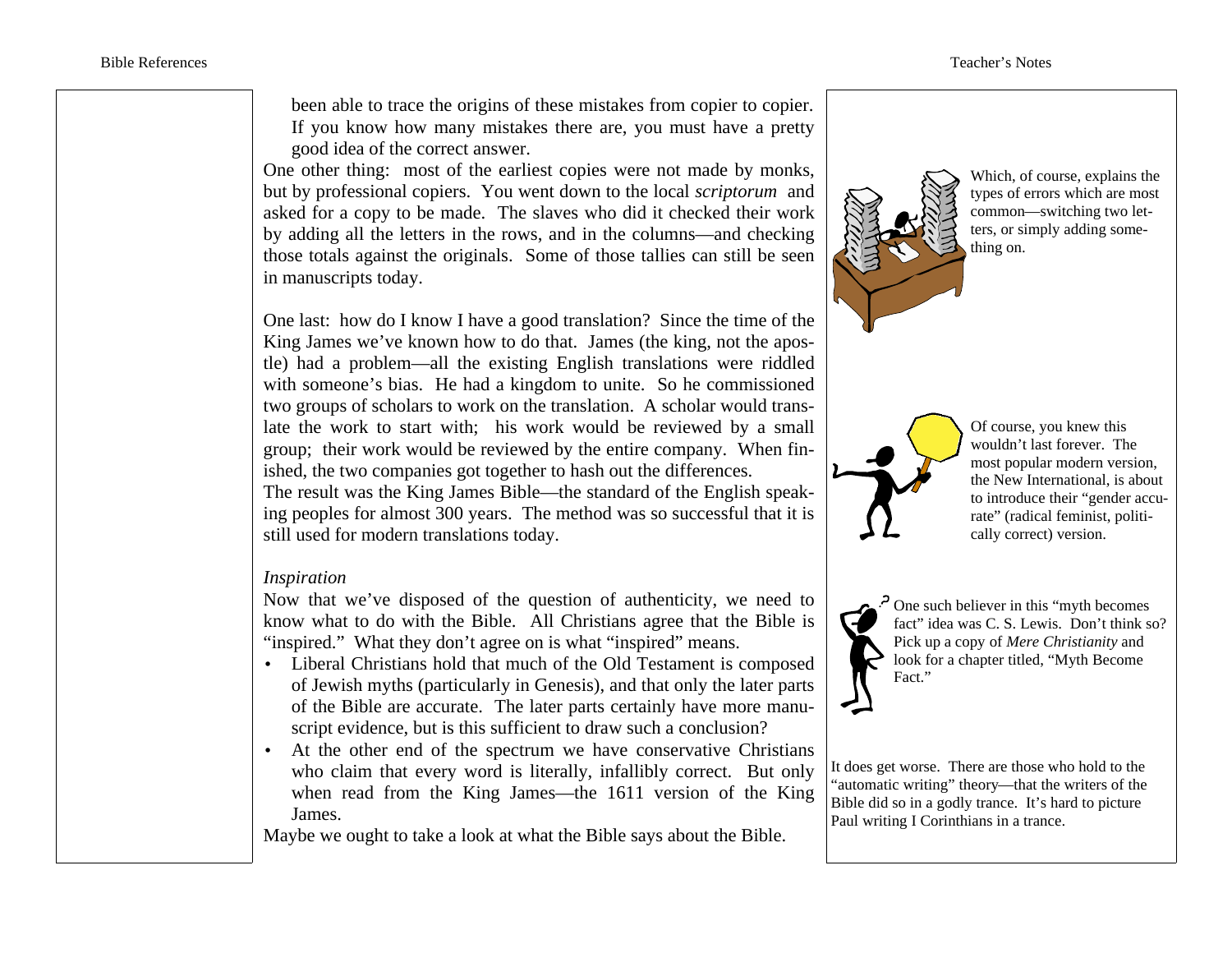Most hammers are not very good at driving screws; they're even worse at mending broken pottery. So if you want to know how to interpret the Bible, perhaps you should start with the purpose of the Bible. That's found here:

The Holy Bible, New International Version

 $16$ All Scripture is God-breathed and is useful for teaching, rebuking, correcting and training in righteousness,  $17$  so that the man of God may be thoroughly equipped for every good work. (2 Timothy 3:16-17)

So now it's clear: whatever your view of the Bible's inspiration, it's God's book which is intended to

- Teach us what to do right
- Rebuke us when we do wrong
- Educate us in righteousness
- Equip us for good works.

### *Use of the Bible*

If you want to do this the wrong way, go out and get a massive looking copy of the Bible. One with plenty of pictures and sections added on. Put it on your coffee table—and never read it.

But if you want that Bible to do what God intended it to do, here are some ideas:

- Buy a translation that you can *read*. The King James is magnificent, but not very readable today.
- Use a program of daily Bible reading. Make it a habit—at the same time each day, read the Scripture reading for the day. You should be able to read through it all in a year.
- *Memorize.* In times of trouble the key verses you memorize will come back to comfort you.
- Attend a regular Bible study—once a week—either on Sunday morning or during the week (both, if you can arrange it).

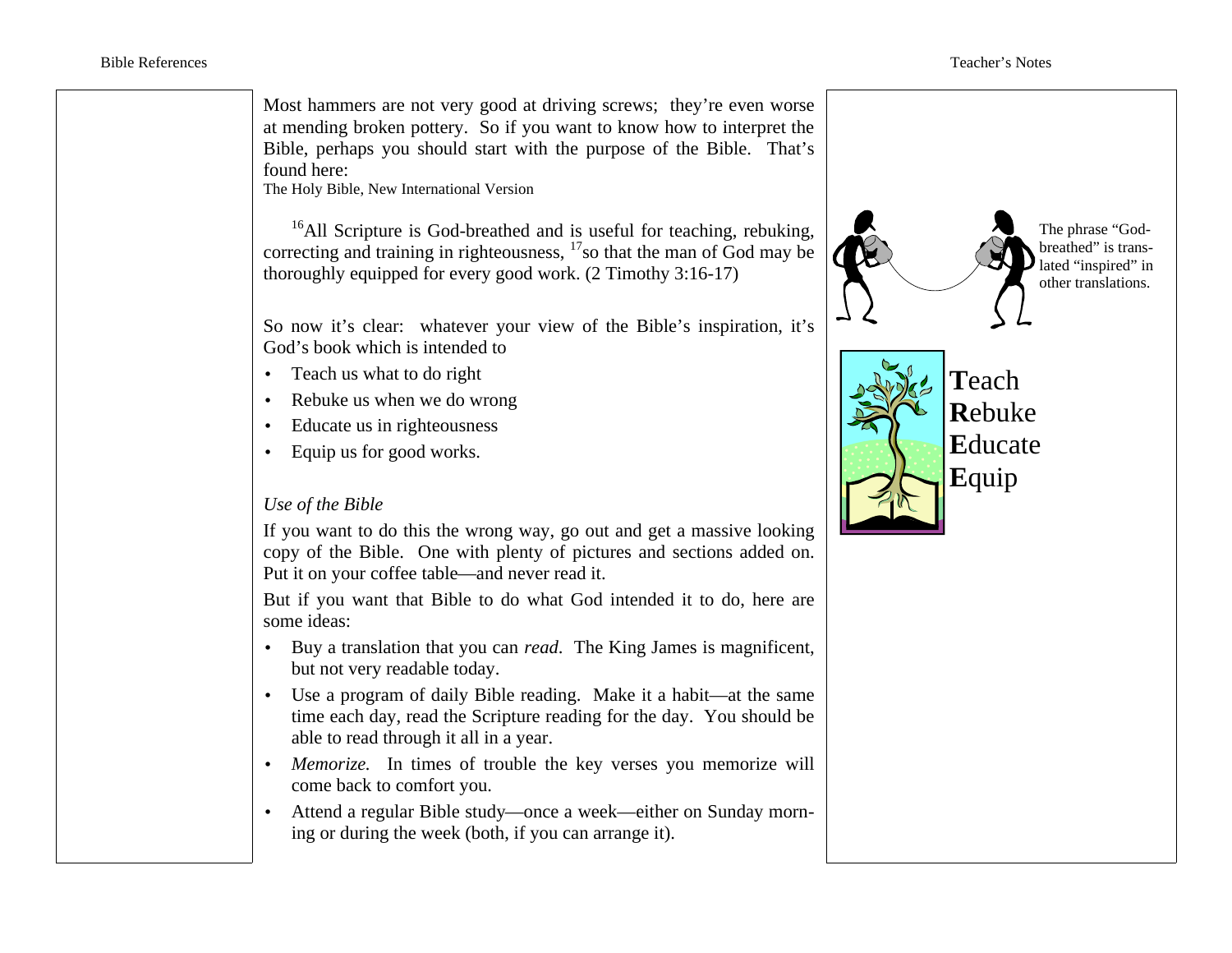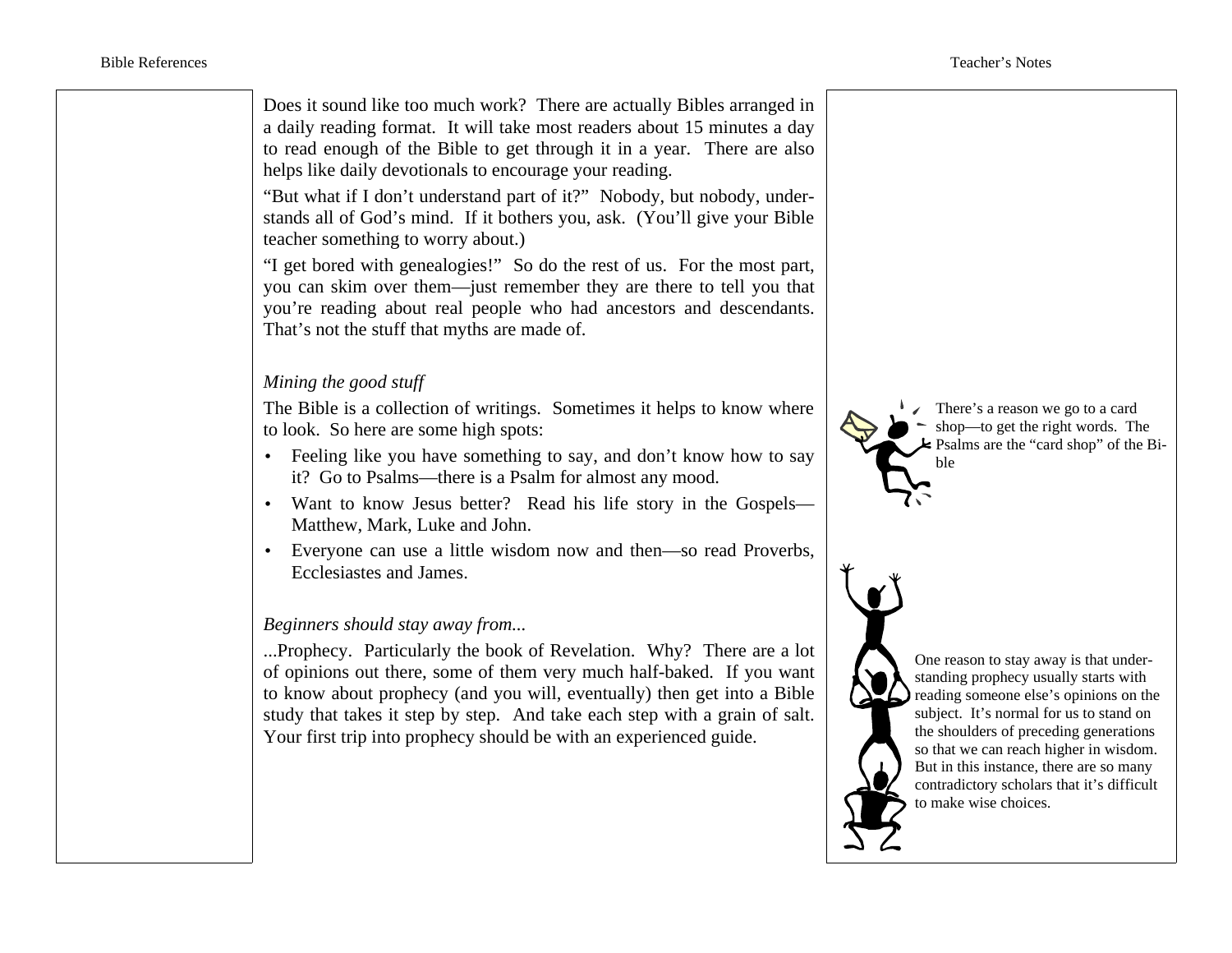## **Authority, Submission and Obedience**

Galatians 3:28 "We hold these truths to be self-evident, that all men are created equal, …" This the opening line of the Declaration of Independence. These are words which bring tears to the patriot's eyes, for in these words our forefathers cast off the idea that your class at birth determined your worth. There is a parallel to this some 1700 years earlier. "In Christ there is no Jew nor Greek, …" going on to the point of proclaiming that there is neither male nor female. In our society we have taken this to heart—to the point of absurdity. To understand this, we will need to look at this on two lines: legal and Christian. *Legal* It is the pride of our legal system that all who come before it are presumed equal. It is, of course, false. It is, however, the most convenient of legal fictions. It's false—but a lot closer to the truth than any other system we can devise. By proclaiming our equality in court, we help prevent the miscarriage of justice. *Christian* The church, however, has no room for fiction. You will note that we are equal "in Christ." What does that mean? It means when God sees us "in Christ" he sees us as sinless—and therefore pure, like Jesus. But in our discussion today, we shall have to deal with the sinners. And those come in all shapes and sizes, and are not equal at all. If you want to understand the nature of equality, and how it works in the kingdom of God, you will need to study the basic relationship between God and his follower: submission. It may seem a strange spot to start, so let me give you a worldly example. Are you in submission to the traffic cop? If he turns on his flashing lights, are you going to pull over—or assert your fundamental equality with him by driving right on? No, you pull over. But you don't pull over because he is somehow "better" than you. You pull over because you are obedient to the police. We're going to take a long look at that traffic cop today—he has much to teach us

Don't think so? How many Samoan players do the Lakers have this year? Are they prejudiced against Samoans? Don't we have discrimination here? Or does short and stout really mean something in basketball?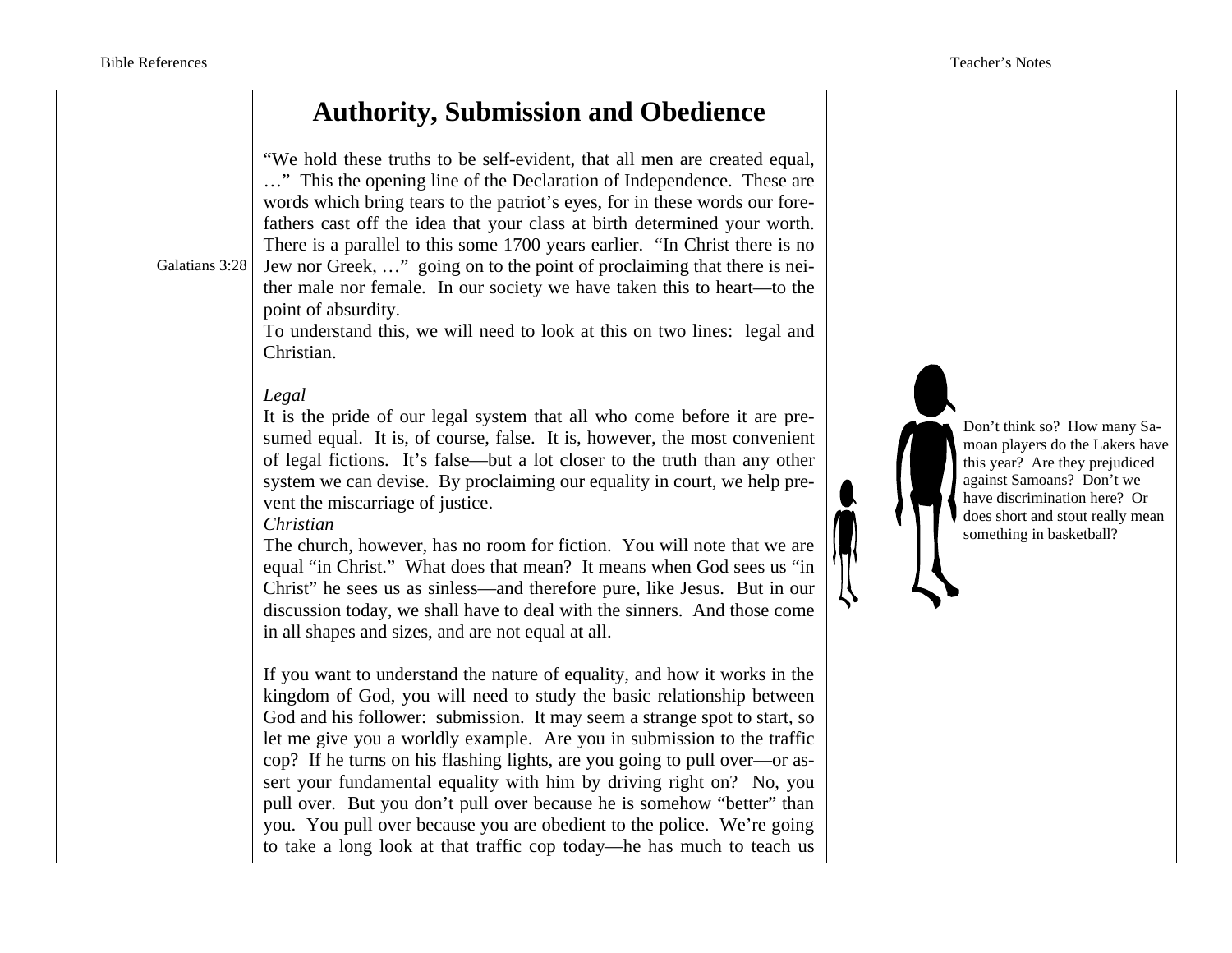Matthew 28:18 Romans 13:1 about submission. To understand it clearly, we will begin with the concept of authority. *Authority* Let's begin by establishing one thing: we are talking about legitimate authority here—not authority which is abused. That's tyranny. How do I tell the difference? All legitimate authority is descended from the authority of Christ—for He has all authority. Is the policeman's authority from Christ? Yes it is; God ordains governments. But what kind of authority does the traffic cop have? He has authority over (it's blindingly obvious) "traffic." But to use this as an example to get to the principle, *his authority is determined by his task.*  Why does he have such authority? Because without such, people will not obey the traffic laws. This is a general reflection of the fact that authority is parceled out in this world because of sin and disobedience. But here's another obvious point: who gets the benefit? It's not the sinner (we hope); it's those of us who are law-abiding. One more thing: his authority is not nearly as wide as our submission. We have to obey him any time he directs it; but he has authority only when circumstances require it. *So submission is much wider than authority.* Let's summarize: • Authority is determined by the task assigned. • Legitimate authority comes from God • The reason authority is give is that this is a fallen world. • Submission is much broader than the authority commanding it. Easy so far? Let's take a look at submission itself. *Submission* It may come as a surprise to you, but all Christians are in at least one submission relationship—their relationship to Christ. We call him Lord. But most of us are in submission relationships in many ways. We've talked about the traffic cop, but how about these: • You are in submission to your doctor—he tells you that you need this surgery—and you let him carve on you! How submissive! Please note that we are talking about the honest cop—not the one who needs six more tickets for his quota. We're speaking of legitimate authority, not tyranny. Have you ever asked yourself, "Where's a cop when you need one?"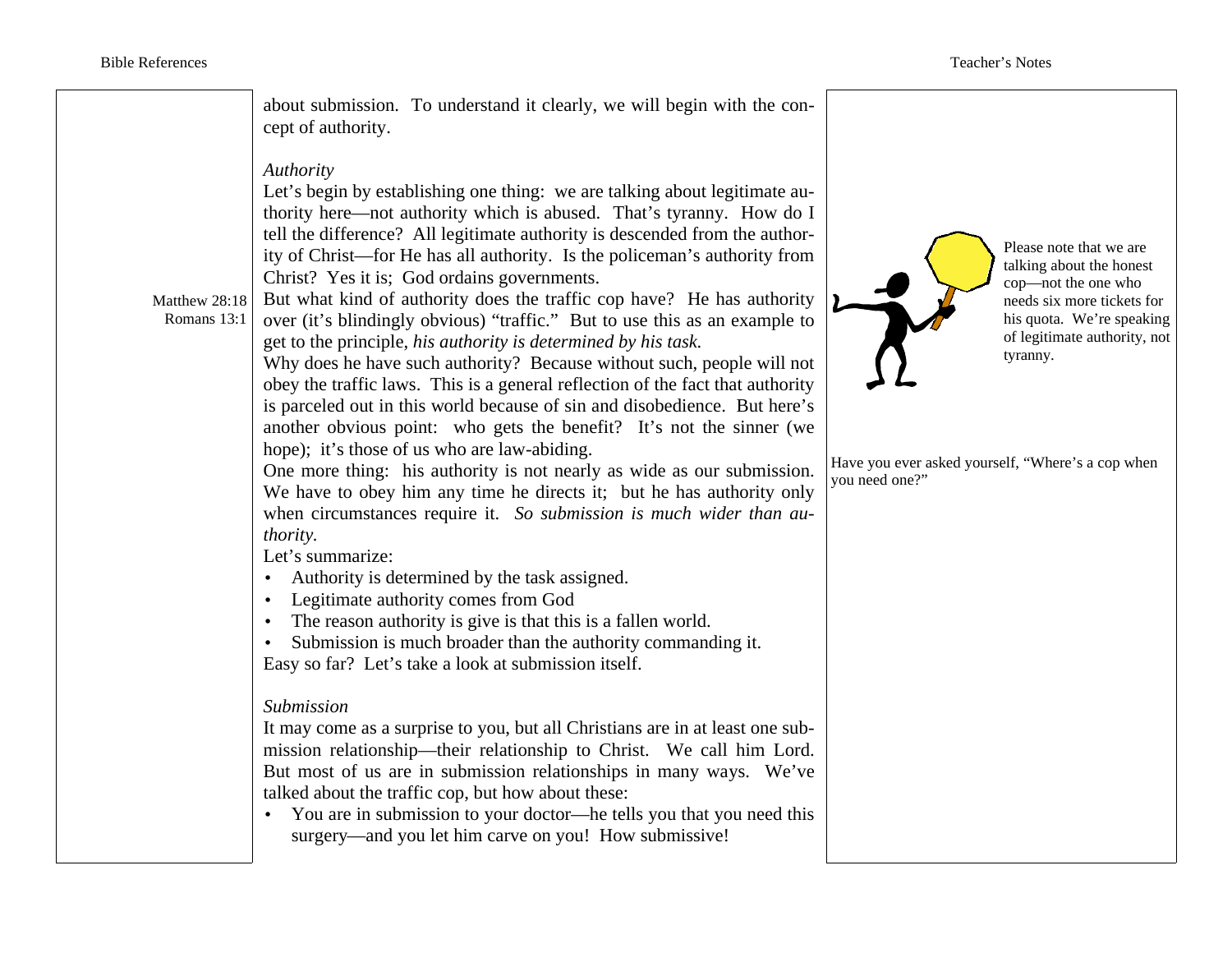| Hebrews 13:17<br>(You didn't think I had a ref-<br>erence for that, did you?) | You are in submission to your teachers in the classroom<br>You are in submission to employers, and many others.<br>In short, being in submission is a common relationship. Indeed, it is not<br>uncommon to be in authority over and in submission to the same person<br>at the same time. The key to making the relationship work is two-fold:<br>The authority must be righteous—given by God, and exercised in his<br>will.<br>The submission must be the right response to that authority.<br>What's the right response? Believe it or not: whatever it takes to make<br>that authority's task a joy.<br>Submission is a voluntary relationship. Why would anyone volunteer to<br>be in submission? Because the chief beneficiary of the relationship is the<br>person in submission.<br>The traffic cop is the terror of the reckless; but have you ever been<br>cut off by some idiot and wished you had a motorcycle officer in<br>view?<br>Doctors are well paid—but they exist so that patients might get well.<br>Teachers are poorly paid—and their task is for the benefit of their<br>students. | Not necessarily explicitly<br>given, but rather can be<br>traced. For example, a<br>doctor's authority is<br>based on knowledge-<br>and knowledge is ulti-<br>mately the province of<br>God.                                                                                                                                    |
|-------------------------------------------------------------------------------|--------------------------------------------------------------------------------------------------------------------------------------------------------------------------------------------------------------------------------------------------------------------------------------------------------------------------------------------------------------------------------------------------------------------------------------------------------------------------------------------------------------------------------------------------------------------------------------------------------------------------------------------------------------------------------------------------------------------------------------------------------------------------------------------------------------------------------------------------------------------------------------------------------------------------------------------------------------------------------------------------------------------------------------------------------------------------------------------------------------|---------------------------------------------------------------------------------------------------------------------------------------------------------------------------------------------------------------------------------------------------------------------------------------------------------------------------------|
|                                                                               | Aha! Now we understand! The reason we volunteer for submission rela-<br>tionships is that they benefit the person in submission.<br>So, summarizing:<br>Legitimate authority descends from Christ.<br>The nature of submission depends upon the authority given.<br>$\bullet$<br>Submission is voluntary.<br>$\bullet$<br>Submission relationships exist to deal with sin.<br>The primary beneficiary of the relationship is the person in submis-<br>sion.                                                                                                                                                                                                                                                                                                                                                                                                                                                                                                                                                                                                                                                  | Note, please, that if the relationship primarily benefits<br>the one in authority, that authority is most likely a ty-<br>rant. Indeed, that is the test of tyranny—those in sub-<br>mission didn't volunteer, nor do they benefit. If you<br>have authority solely for your own benefit, you are<br>not a prince but a tyrant. |
| Ephesians 5:22-24 (but see<br>also the verse right before).                   | Now let's apply that to women in the church—particularly in marriage.<br>First, let it be clear that women are commanded to be in submission to<br>their husbands. This is not just a passing thought, but is specifically tied<br>to a very graphic idea:<br>The marriage relationship is a picture of the relationship between Christ<br>and the church.                                                                                                                                                                                                                                                                                                                                                                                                                                                                                                                                                                                                                                                                                                                                                   | Ephesians 5:21 makes it clear that husband and wife<br>(like all Christians) are in submission to each other.<br>For example, his body is not to have sex with anyone<br>but her-because it's her body too.                                                                                                                     |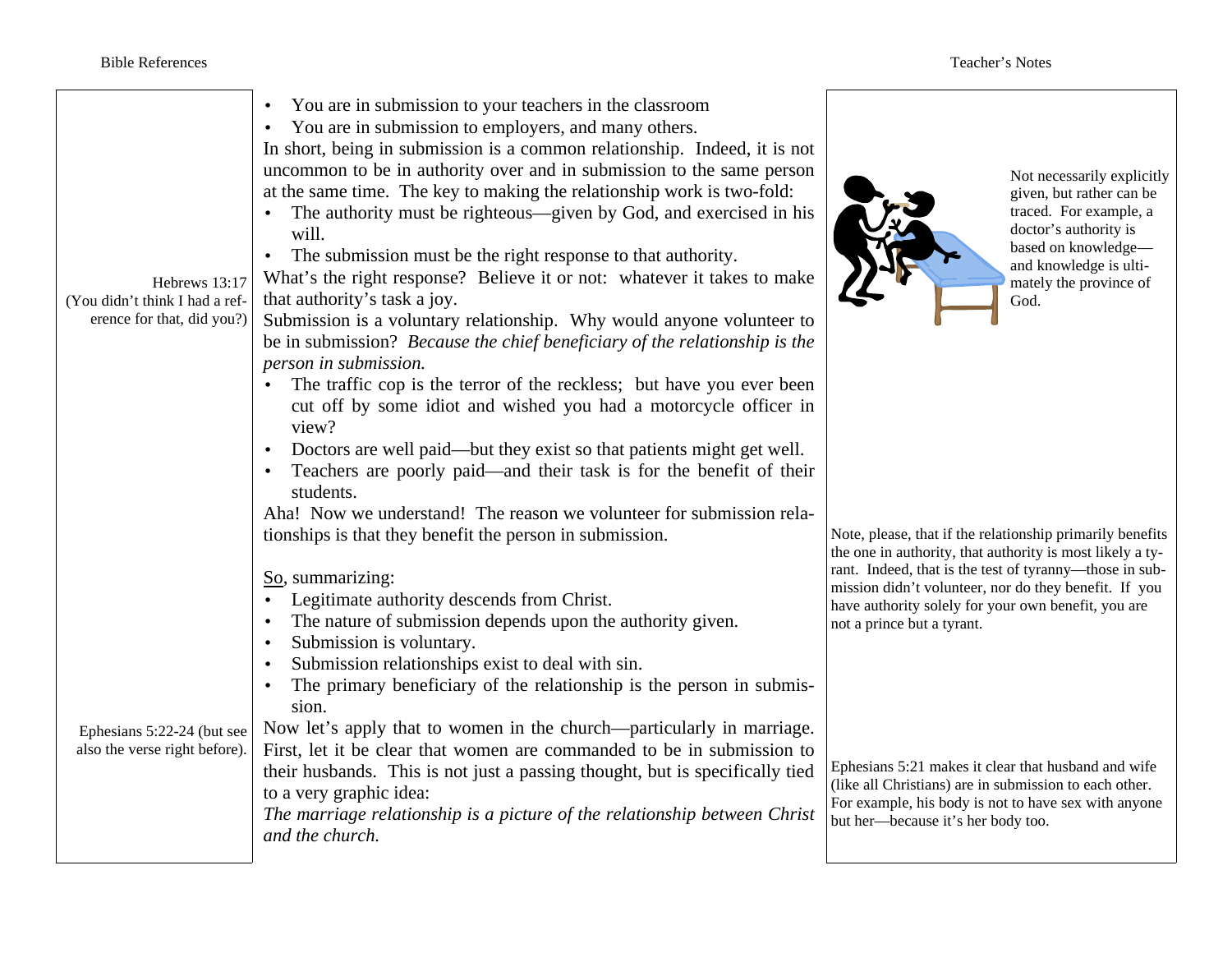|                     | God gives the man in the relationship the authority of Christ. Which is to<br>say, the same kind of responsibility as Christ (remember that responsibil-<br>ity or task determines authority in the kingdom?) What authority is that?<br>Christ's authority is absolute and complete dominion over the church—<br>for the purpose of presenting that church to himself as a spotless, radiant<br>bride. Look behind the picture image: Christ's primary concern for us is<br>not whether or not our socks match; it's our spiritual welfare. That's the<br>primary concern of the Christian husband as well—he is required to be<br>the spiritual leader in his house.<br>Let's take a reality check here. Walk into a Sunday morning Bible class<br>containing women over 40. Even in a mixed group, there will be several<br>women there who are SOS—single on Sunday. But there will be very<br>few, if any, men in that condition. Why? God had it right; the man is<br>the spiritual leader.<br>Take another reality check: look at your friends with teenage children.<br>Some of them have real problems keeping them under control; others | This has nothing to do with who earns<br>the money, who does the dishes, who<br>takes the trash out. The man is the<br>spiritual leader of the family, whether<br>he wants to be or not. And it works<br>much better if he wants to be. |
|---------------------|----------------------------------------------------------------------------------------------------------------------------------------------------------------------------------------------------------------------------------------------------------------------------------------------------------------------------------------------------------------------------------------------------------------------------------------------------------------------------------------------------------------------------------------------------------------------------------------------------------------------------------------------------------------------------------------------------------------------------------------------------------------------------------------------------------------------------------------------------------------------------------------------------------------------------------------------------------------------------------------------------------------------------------------------------------------------------------------------------------------------------------------------------|-----------------------------------------------------------------------------------------------------------------------------------------------------------------------------------------------------------------------------------------|
|                     | seem to go through those years with little trouble. In which households                                                                                                                                                                                                                                                                                                                                                                                                                                                                                                                                                                                                                                                                                                                                                                                                                                                                                                                                                                                                                                                                            |                                                                                                                                                                                                                                         |
|                     | is the man the spiritual leader? Ah ha!<br>Why does this work? Children need a sense of place. If they can play                                                                                                                                                                                                                                                                                                                                                                                                                                                                                                                                                                                                                                                                                                                                                                                                                                                                                                                                                                                                                                    | This works particularly well when Dad makes sure                                                                                                                                                                                        |
|                     | Mom off against Dad, they quickly conclude that no one is really in                                                                                                                                                                                                                                                                                                                                                                                                                                                                                                                                                                                                                                                                                                                                                                                                                                                                                                                                                                                                                                                                                | that the kids go to Mom first.                                                                                                                                                                                                          |
|                     | charge.<br>Ladies, let's take stock of what we've learned and apply it to you and to                                                                                                                                                                                                                                                                                                                                                                                                                                                                                                                                                                                                                                                                                                                                                                                                                                                                                                                                                                                                                                                               | There's a reason behind asking,<br>"What did your Mother say?"                                                                                                                                                                          |
|                     | your marriage.                                                                                                                                                                                                                                                                                                                                                                                                                                                                                                                                                                                                                                                                                                                                                                                                                                                                                                                                                                                                                                                                                                                                     |                                                                                                                                                                                                                                         |
|                     | The Bible tells you that you are to be in submission to your husband.<br>So his authority descends from Christ; it is therefore legitimate au-                                                                                                                                                                                                                                                                                                                                                                                                                                                                                                                                                                                                                                                                                                                                                                                                                                                                                                                                                                                                     |                                                                                                                                                                                                                                         |
|                     | thority.<br>Your submission to him is a complete submission, for he has the<br>$\bullet$                                                                                                                                                                                                                                                                                                                                                                                                                                                                                                                                                                                                                                                                                                                                                                                                                                                                                                                                                                                                                                                           |                                                                                                                                                                                                                                         |
|                     | same authority over you that Christ has over the church.                                                                                                                                                                                                                                                                                                                                                                                                                                                                                                                                                                                                                                                                                                                                                                                                                                                                                                                                                                                                                                                                                           |                                                                                                                                                                                                                                         |
|                     | That submission is voluntary. (He can't draft you into marriage.)                                                                                                                                                                                                                                                                                                                                                                                                                                                                                                                                                                                                                                                                                                                                                                                                                                                                                                                                                                                                                                                                                  | One key thought: "in submission to"                                                                                                                                                                                                     |
| 1 Corinthians 7:2-6 | That relationship exists to deal with sin. Interestingly, in this instance                                                                                                                                                                                                                                                                                                                                                                                                                                                                                                                                                                                                                                                                                                                                                                                                                                                                                                                                                                                                                                                                         | does not mean "inferior to."                                                                                                                                                                                                            |
|                     | it's his sin we're talking about.<br>The primary beneficiary of this submission relationship is you.                                                                                                                                                                                                                                                                                                                                                                                                                                                                                                                                                                                                                                                                                                                                                                                                                                                                                                                                                                                                                                               |                                                                                                                                                                                                                                         |
|                     | Which brings us, neatly, to the husband.                                                                                                                                                                                                                                                                                                                                                                                                                                                                                                                                                                                                                                                                                                                                                                                                                                                                                                                                                                                                                                                                                                           |                                                                                                                                                                                                                                         |
|                     | You, sir, have the tougher part of the job. It is no surprise that men in                                                                                                                                                                                                                                                                                                                                                                                                                                                                                                                                                                                                                                                                                                                                                                                                                                                                                                                                                                                                                                                                          |                                                                                                                                                                                                                                         |
|                     | general have acquiesced to woman's liberation—it spares them much                                                                                                                                                                                                                                                                                                                                                                                                                                                                                                                                                                                                                                                                                                                                                                                                                                                                                                                                                                                                                                                                                  |                                                                                                                                                                                                                                         |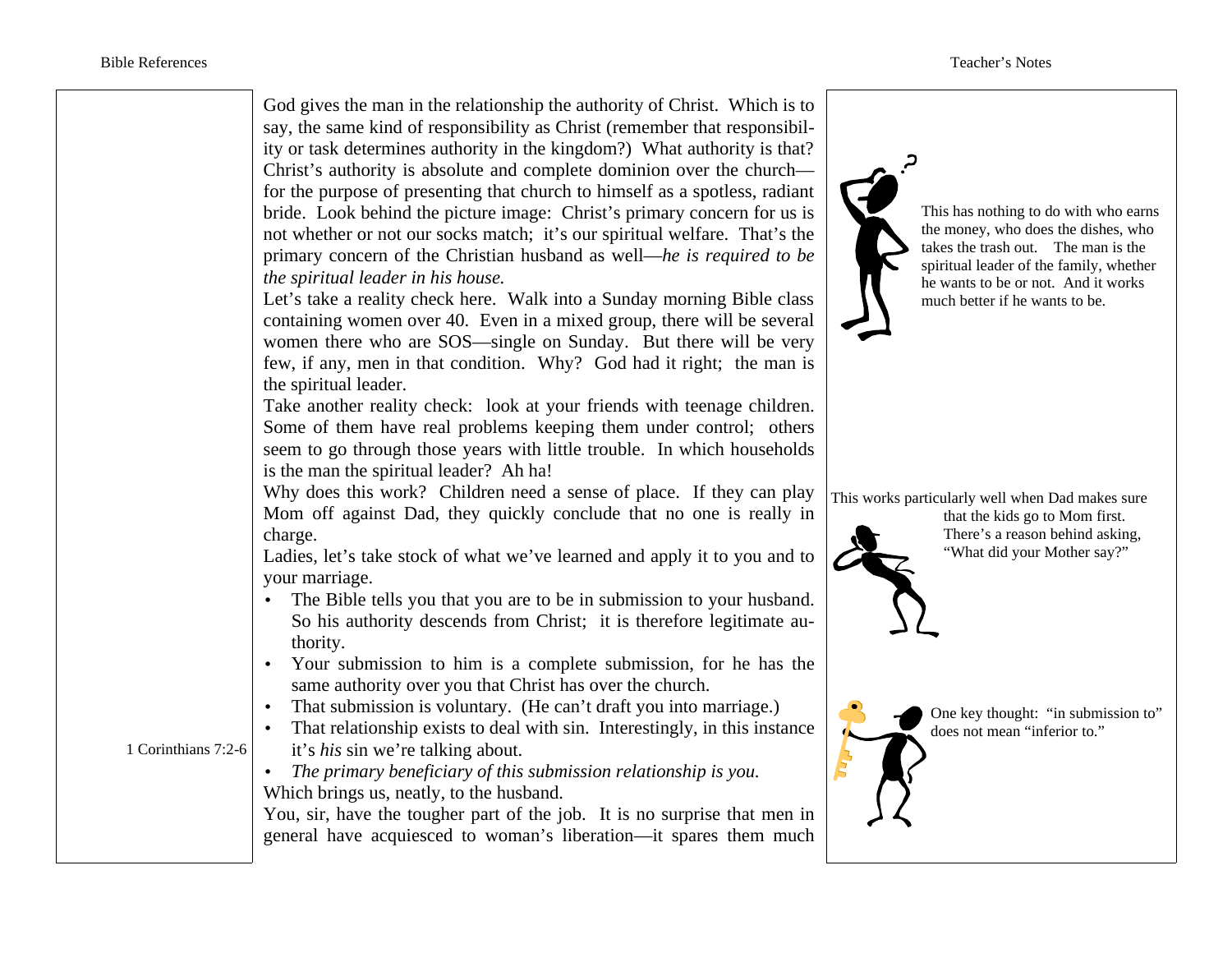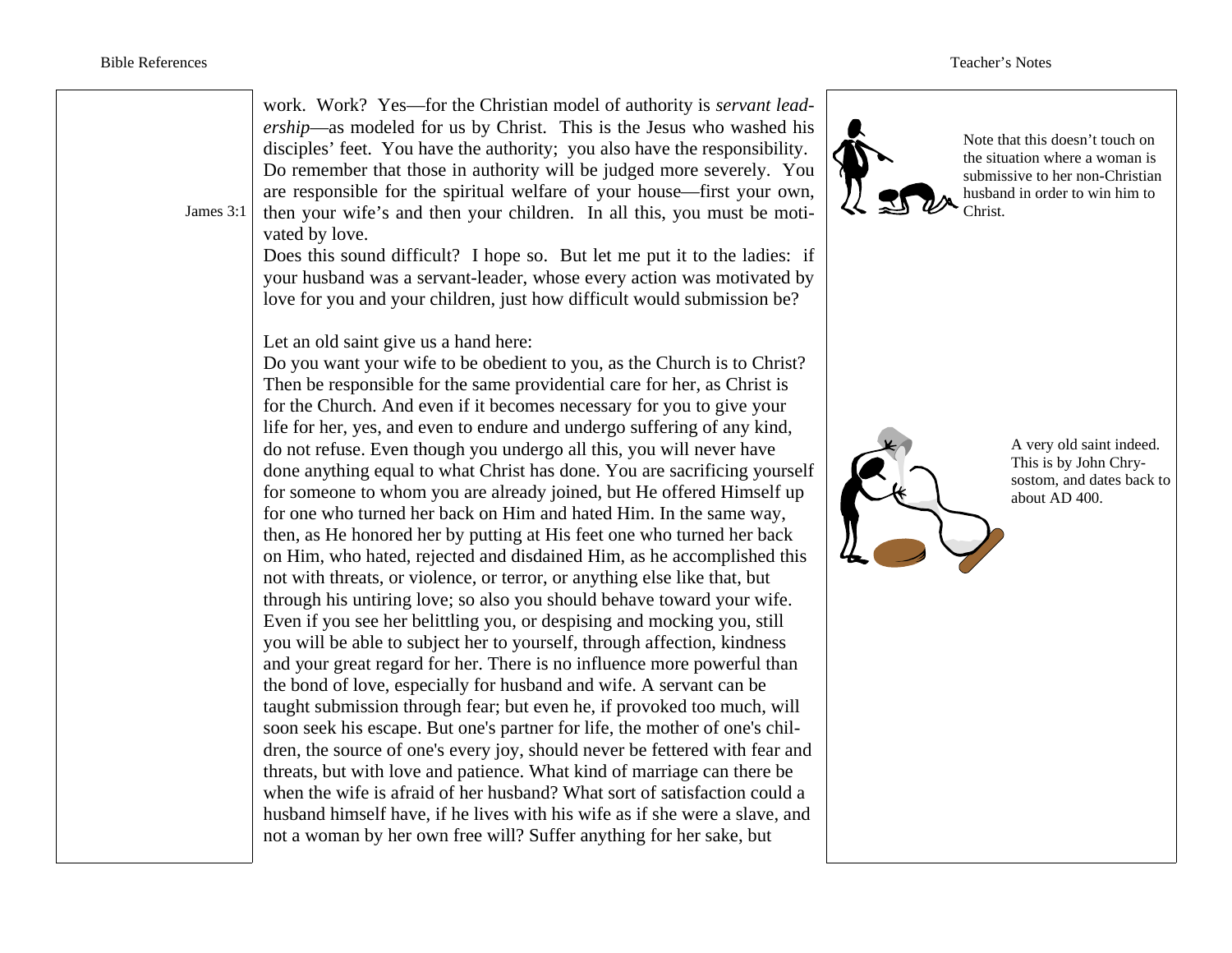|                            | never disgrace her, for Christ never did this with the Church.                                                                                                                                                                                                                                                                                                                                                                                                                                                                                                                                                                                                                        |                                                                                                                                                                                                                                                                                                                                                                                                                                                  |
|----------------------------|---------------------------------------------------------------------------------------------------------------------------------------------------------------------------------------------------------------------------------------------------------------------------------------------------------------------------------------------------------------------------------------------------------------------------------------------------------------------------------------------------------------------------------------------------------------------------------------------------------------------------------------------------------------------------------------|--------------------------------------------------------------------------------------------------------------------------------------------------------------------------------------------------------------------------------------------------------------------------------------------------------------------------------------------------------------------------------------------------------------------------------------------------|
|                            | So this lesson is about wives—but mostly about husbands. Submission<br>sounds strange to our ears. But if you will remember what Christian sub-<br>mission is—the righteous response to righteous authority—you will have<br>little trouble enjoying the practice. Husbands, pick up your authority and<br>exercise it—as a servant-leader. If you will follow Christ in this, your<br>wife will make this task a joy.                                                                                                                                                                                                                                                                | You may find that the chief<br>complaint is that "he won't l<br>ten." It should be fairly obv<br>that a servant-leader gets the<br>facts before he makes a deci<br>sion. Fairly obvious, but evi<br>dently not fairly common.                                                                                                                                                                                                                    |
| Titus 1:6<br>Matthew 20:16 | Submission in church discipline<br>You will find it a fairly common practice that women are denied certain<br>positions in the church. This again is based upon the practice of the<br>Apostles. Usually, the restriction is on becoming an elder, as the guide-<br>lines in Scripture are rather specific here.<br>But here is where servant leadership shows its true beauty. If you see a<br>task in the church that needs doing, you will usually find that no one will<br>check you for submission if you volunteer to do it. The way you rise in<br>the church is by service, not by pomp or title.<br>Indeed, all church discipline is based upon the nature of submission and | A war story: the church we were in went through<br>debate about whether or not we should have deacd<br>esses. It was finally decided we should. But when<br>approached the selected women asking them to<br>please volunteer, we got a very interesting reaction<br>As one put it to me, "You mean I get to do all the<br>things I'm doing around the church already, plus I<br>to attend meetings that you men complain are bori<br>No thanks!" |
|                            | obedience. The steps in church discipline are very simple:<br>1. If you see your brother or sister in Christ sinning, you are to go to<br>that person, privately, and attempt to gently bring them back to the<br>truth.<br>2. If that doesn't work, you are to take two or three others with you and<br>try it again.<br>3. Only if that doesn't work are you to take it to the church as a whole.                                                                                                                                                                                                                                                                                   | The first step is NOT to run<br>the phone and tell everyone<br>know just what he's done.<br>makes discipline much wor:<br>not better.                                                                                                                                                                                                                                                                                                            |
| Galatians 5:21             | The purpose? The benefit of the sinner in submission. If you are admin-<br>istering the discipline, you get the pains of servant leadership. The sinner<br>is the one who is rescued. Each step is designed to return a sinner quietly<br>and without disgrace to them, or to the church.<br>But did you catch one thing? All Christians are in submission to one an-<br><i>other!</i> For example, the wife (so submissive in the paragraphs above) is<br>to assume the authority of Christ—to keep her husband from sinning. Do<br>you now see that the husband is in submission to the wife in this in-                                                                            | Remember: it's discipline, as<br>disciplined athlete—not punis<br>ment.                                                                                                                                                                                                                                                                                                                                                                          |

int is that "he won't lisshould be fairly obvious ervant-leader gets the fore he makes a deciairly obvious, but eviot fairly common.

ere in went through a ve should have deaconwe should. But when we en asking them to y interesting reaction. an I get to do all the hurch already, plus I get  $t$  en complain are boring?

> st step is NOT to run to one and tell everyone you ust what he's done. That discipline much worse, er.

er: it's discipline, as in ed athlete—not punish-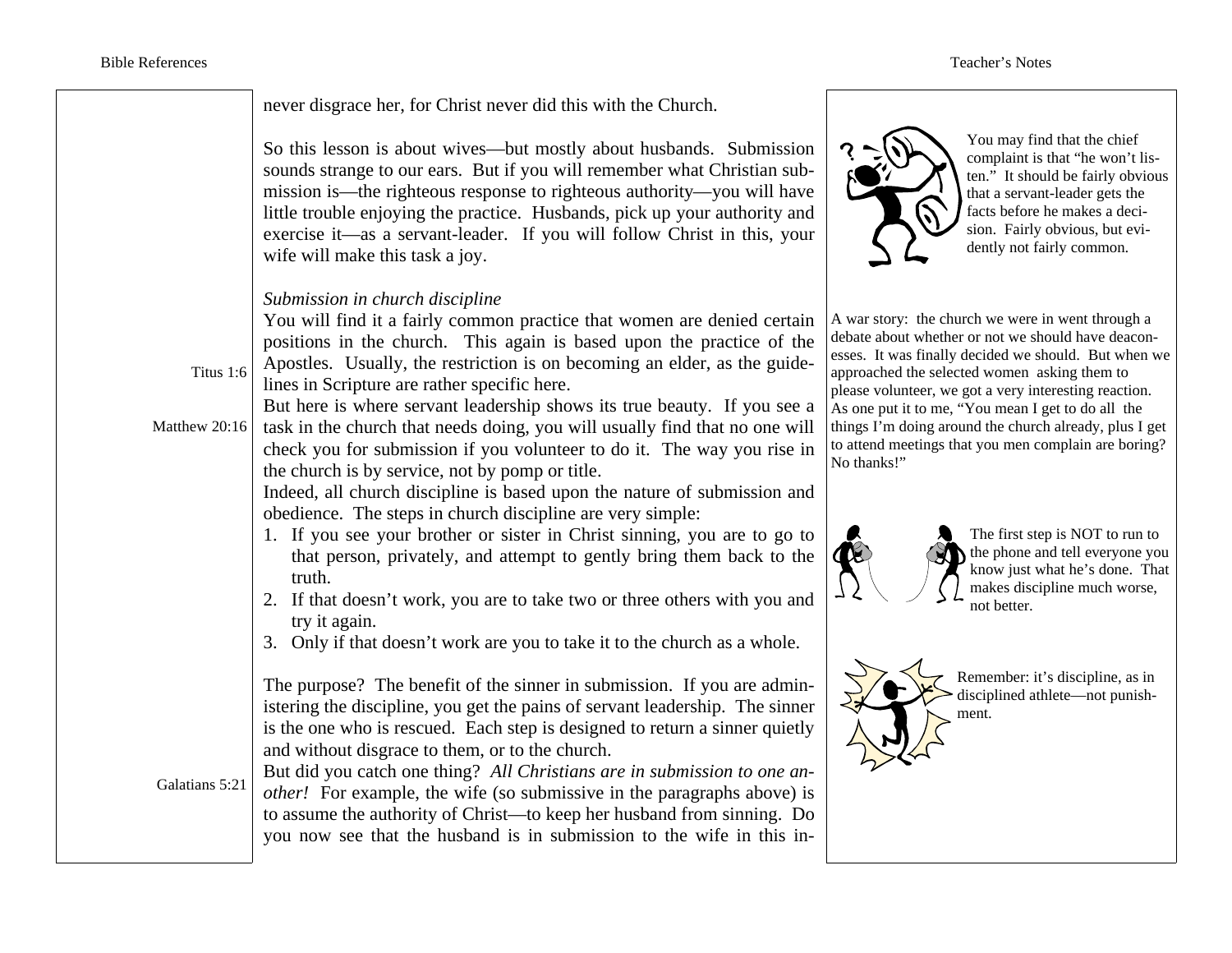stance? She now has the authority of Christ. But just as she would not want to be ridiculed in public, so she should now speak to her husband privately.

#### *Christians and the state*

In many countries of the world the relationship between the church and the state is very antagonistic. In most Muslim countries, it is a capital offense to be a Christian or to attempt to speak to anyone about Christianity. In communist countries the technique is to have a state sponsored church—which does nothing effective.

Why? Any time the state proclaims itself supreme, the Christian must decide: state, or God? Our forefathers knew this well; in their time, the attempt was to prescribe a state religion. Hence the now twisted amendment to the constitution. The original purpose was to keep the state's nose out of the church. The purpose now is to eliminate any public presence of the church.

How do we know when the state has overstepped its bounds? The test is very simple. If the state claims the submission of the Christian, then the Christian must be the beneficiary of the relationship. (Go back and read the preamble to the constitution). If the primary beneficiary is the state, that is not authority; that is tyranny. Our forefathers knew it and rebelled against it.

Do you need examples?

- The schools can teach Islam, transcendental meditation and other "scientific" religions—but the mere possession of a Bible is grounds for expelling a student or firing a teacher.
- Since 1991, with the demise (after 800 years of use in law) of the legal doctrine of "urgent necessity", the government now has an almost unlimited right to bar the church from anything. There's a case in California right now in which a church wants to construct a building *on land they own*. The city is telling them they must sell the land to a developer who can put in a strip mall.

Ask yourself this: why do they fear Christ so much? Surely if he is as irrelevant as our government proclaims, they would not bother. The problem is, He isn't. And they know it.



Remember: the objective is not to win the debate, but to help each other remain faithful in Christ. That's why the first step is one on one.

Perhaps it is time to review what our forefathers knew so well. Here is the second paragraph of the constitution of the United States:

We hold these truths to be self-evident, that all men are created equal, that they are endowed by their Creator with certain unalienable Rights, that among these are Life, Liberty, and the pursuit of Happiness. That to secure these rights, Governments are instituted among Men, deriving their just powers from the consent of the governed. That whenever any Form of Government becomes destructive of these ends, it is the Right of the People to alter or to abolish it, and to institute new Government, laying its foundation on such principles and organizing its powers in such form, as to them shall seem most likely to effect their Safety and Happiness.

Written and approved by an overwhelmingly Christian body of men, *they* understood authority, submission and obedience. A pity their heirs have so perverted it.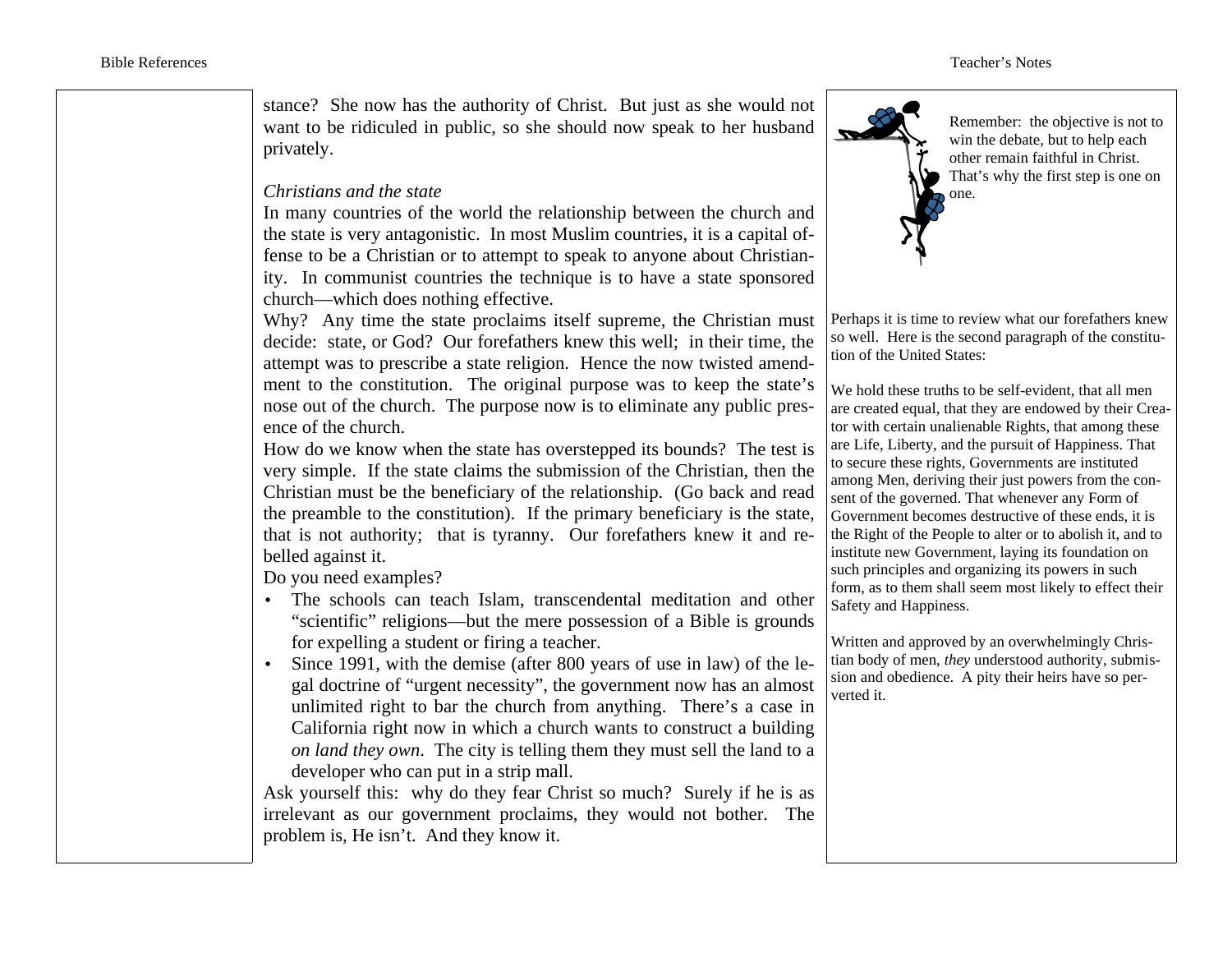| Romans 12:21 | What's a Christian to do? We must remember the basics:<br>All legitimate authority comes from Jesus Christ. If the government<br>turns itself to tyranny, the authority is no longer legitimate.<br>The Christian's basic method of dealing with this is longsuffering.<br>Are your children having their heads stuffed with lies at the public<br>school? Then make the sacrifices necessary to send them to Christian<br>schools. Yes, it is expensive. Yes, you will suffer for it. But did not<br>your Lord warn you of this? | The solution is not to overcome evil with evil, but<br>overcome evil with good. |                                                                                                       |
|--------------|-----------------------------------------------------------------------------------------------------------------------------------------------------------------------------------------------------------------------------------------------------------------------------------------------------------------------------------------------------------------------------------------------------------------------------------------------------------------------------------------------------------------------------------|---------------------------------------------------------------------------------|-------------------------------------------------------------------------------------------------------|
|              | The problem is not an easy one, nor will it go away soon. But remember<br>this: if God is for us, who can be against us? There is a reason the<br>ACLU and the teachers' unions have set out to destroy the church. They<br>know their real enemy.                                                                                                                                                                                                                                                                                |                                                                                 | It may interest you that St.<br>Paul commanded obedi-<br>ence to the Emperor-<br>whose name was Nero. |
|              | I leave you with one thought: the Christian response to authority—be it<br>submission or outright rebellion—depends upon how that authority is re-<br>lated to Jesus Christ. It is the easiest thing in government to obtain the<br>obedience of the Christian. You simply need exercise all the authority<br>God gave you (and no more).                                                                                                                                                                                         |                                                                                 |                                                                                                       |
|              | Winston Churchill, in his History of the English Speaking Peoples,<br>speaks of Magna Carta, the great charter of English liberties. Surpris-<br>ingly, this document does not contains sweeping, grand statements of lib-<br>erty. The respect it so rightly deserves comes from its establishment of<br>one doctrine: the king is not superior to the law. Churchill tells us this:                                                                                                                                             |                                                                                 |                                                                                                       |
|              | "The underlying idea of the sovereignty of the law, long existent in feudal<br>custom, was raised by it into a doctrine for the national State. And when in<br>subsequent ages the State, swollen with its own authority, has attempted to<br>ride roughshod over the rights or liberties of the subject it is to this doc-<br>trine that appeal has again and again been made, and never, as yet, without<br>success."                                                                                                           |                                                                                 |                                                                                                       |
|              | "As yet." The challenge is still before us. May we prove to be worthy<br>heirs of the 800 years of English and American freedom.                                                                                                                                                                                                                                                                                                                                                                                                  |                                                                                 |                                                                                                       |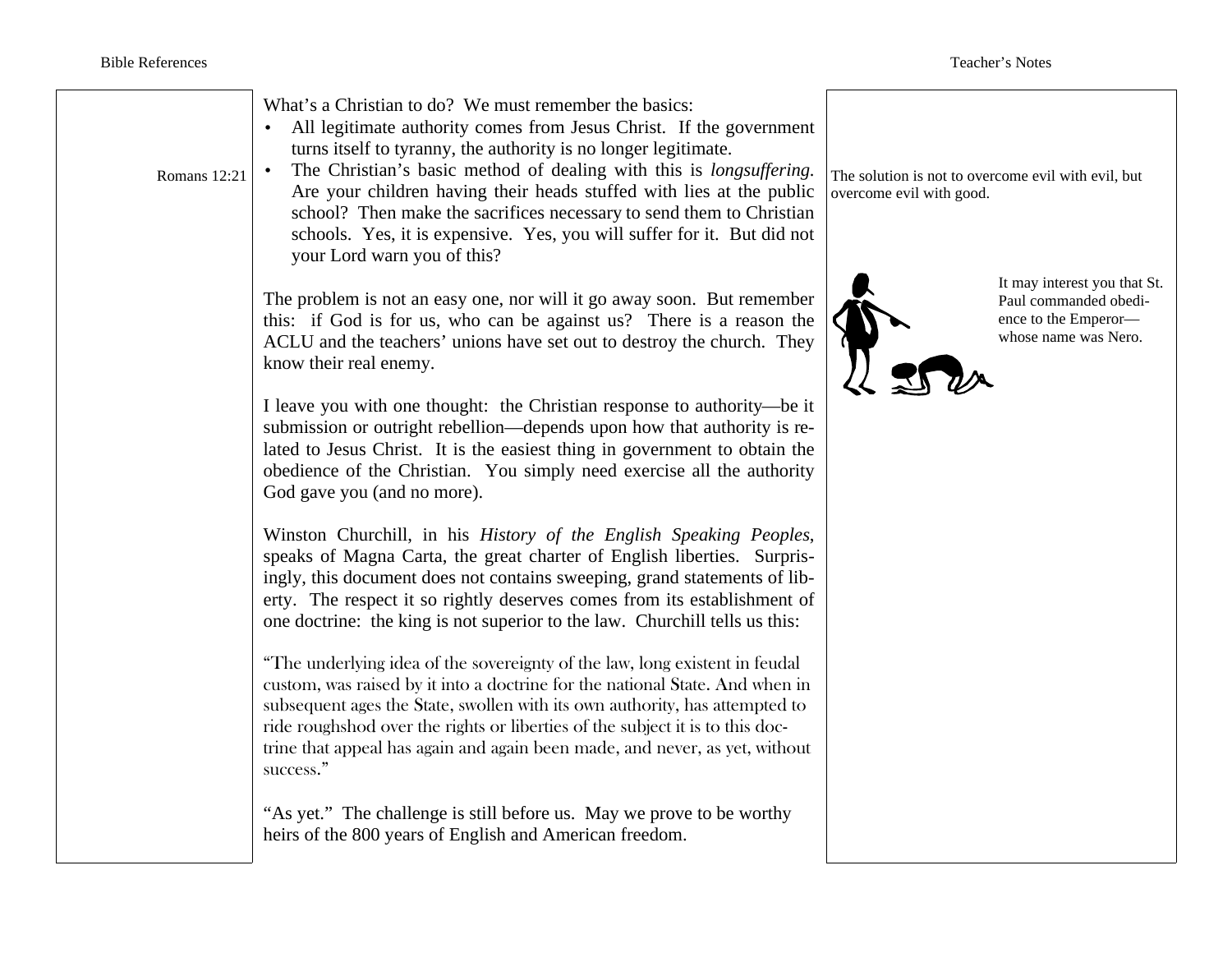## **The End**

The aspect of Christianity in this last lesson is fittingly titled. We are to study today the end of all things as we know them.

A word of caution is provided first. The subject of prophecy, particularly with regard to the book of Revelation, is a source of hot partisanship. Regrettably, it is not uncommon for personal invective to be a major factor. So, in roughly their order of appearance in the church, here are the three major views of Revelation. It all depends on when you think the millennium happens:

#### *Amillennialism*

It sounds very much like this view says there is no millennium. That's not quite the case; they simply state that we are in that period. This view was first put forth in detail by St. Augustine. Generally speaking, this view tends to emphasize the poetic aspects of the book of Revelation, but does not deny the historical imagery. They are a little vague on what that imagery means. The reason is simply this: very little study will convince you that the city of Rome plays a key role in prophecy. That role is definitely a villainous one. This is the preferred interpretation by the Roman Catholic church—which is obviously not anxious to play that part. The view is held by many scholars.

#### *Post-millennialism*

As the name implies, this view says that the return of Jesus Christ (on which more later) happens at the end of the millennium. This view sees most of Revelation as history, and assigns very specific events to various passages. Not all followers of this theory use the same assignments. This method arose during the Protestant Reformation. It is highly anti-Catholic, and assumes that the Rome of Revelation is indeed the Roman Catholic Church. This view was the main view of the Protestant churches up until World War I.

Why World War I? The followers of this system were convinced that a golden age, brought on by the acceptance of Christianity (Protestant, of course) was just around the corner. Seen through the eyes of late Victo-

You didn't expect that at the beginning, did you?

One sermon put it this way: "I don't know any postmillennialists. I don't even know anyone who eats Post Toasties!"

You should point out that "millennium" means "thousand years."



How can this be? The Millennium is only mentioned in Revelation 20:1-5. You'll see that it starts when Satan is thrown out of heaven and bound in the pit. This theory says that has already happened .

You're sure that can't be right? See Luke 10:18—where Jesus says he saw Satan fall like lightning. The sign that he is bound is simply that all new religions since the time of Christ have been perversions or heresies

of Christianity. No longer are the demons allowed to seek worshipers. But—he must be released for a little while.



This is the view that gave us most of the interpretive literature on Revelation. It hinges on tying certain events on certain dates.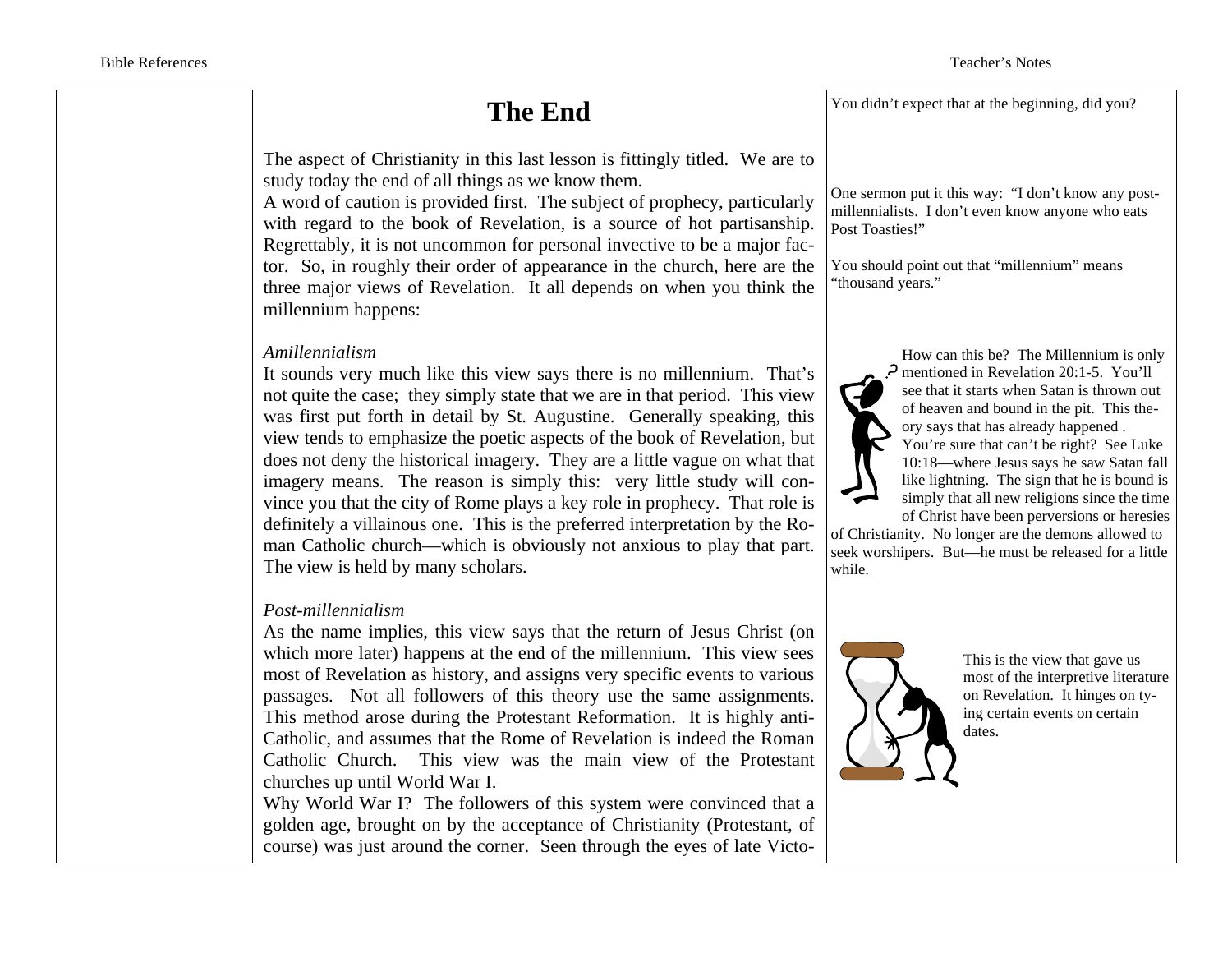| rian England, this seemed very likely. There had been no war since<br>1815; technology was viewed as making leaps and bounds with no nega-<br>tive effects; and Christian leadership in the political arena was at its<br>height in dealing with things like child labor. The "golden age" looked<br>very plausible. Then came World War I. The death rate from that war<br>seemed like God's own rejection of this theory.                                                                                                                                                                                                                                                                                                                                                                                                                                                                                 | Point out that "most popular" and "correct" aren't<br>necessarily the same thing.                                                                                                                                                                                                                                                                                                                                                                                                                             |
|-------------------------------------------------------------------------------------------------------------------------------------------------------------------------------------------------------------------------------------------------------------------------------------------------------------------------------------------------------------------------------------------------------------------------------------------------------------------------------------------------------------------------------------------------------------------------------------------------------------------------------------------------------------------------------------------------------------------------------------------------------------------------------------------------------------------------------------------------------------------------------------------------------------|---------------------------------------------------------------------------------------------------------------------------------------------------------------------------------------------------------------------------------------------------------------------------------------------------------------------------------------------------------------------------------------------------------------------------------------------------------------------------------------------------------------|
| Premillennialism<br>This is the theory most commonly associated with Hal Lindsey, the au-<br>thor of Late Great Planet Earth. Most of the popular writing today on<br>the subject takes this viewpoint. It provides an excellent starting point<br>for fiction writers, as in this view everything in the book of Revelation<br>from Chapter 4 on happens after the Christians leave the planet.<br>Hence<br>Jesus' return is before the Millennium.<br>This theory spread rapidly after World War I. One reason for this is that<br>the denominations which espoused it were very forward thinking in their<br>evangelistic efforts. They used the new invention of commercial radio to<br>put forward their ideas. Since that time, this theory has grown in popular-<br>ity to the point of being the most popular. Its exponents are still highly<br>evangelical, a characteristic unique to this view. | Think of the impact today if one point of view con-<br>trolled all television broadcasting.<br>The fact that it's evangelical doesn't make it better.<br>One could also call this a fault in the other theories.                                                                                                                                                                                                                                                                                              |
| And the winner is<br>Which of these points of view is right? That's a good question. We<br>don't really know, so we allow all three. Premillennialism is the most<br>popular, but Christian liberty permits polite disagreement. The reason<br>for the "no stress" attitude is simple: it really doesn't make any differ-<br>ence.<br>So what does make a difference? Simply this: what the church does to<br>prepare for such events. So to make it clear, we're going to have a quick<br>review of what happens at the end of time. There are seven things which<br>are agreed upon by all interpreters. These are the things we need to pre-<br>pare for.                                                                                                                                                                                                                                                | This is not to say we shouldn't do as good a job as we<br>can in interpreting Revelation. We just need to recog-<br>nize that the specific interpretation is not an essential<br>of the faith. The Seven Last Things, however, are a<br>constant for virtually all writers on the subject.<br>A homely analogy might be this: the thief is com-<br>ing—but we don't know if he'll use the front door, the<br>back door or a window. But just because we don't<br>know which doesn't mean we wouldn't prepare. |
| The Seven Last Things<br>Please note that these are not in any particular order, and that good schol-                                                                                                                                                                                                                                                                                                                                                                                                                                                                                                                                                                                                                                                                                                                                                                                                       |                                                                                                                                                                                                                                                                                                                                                                                                                                                                                                               |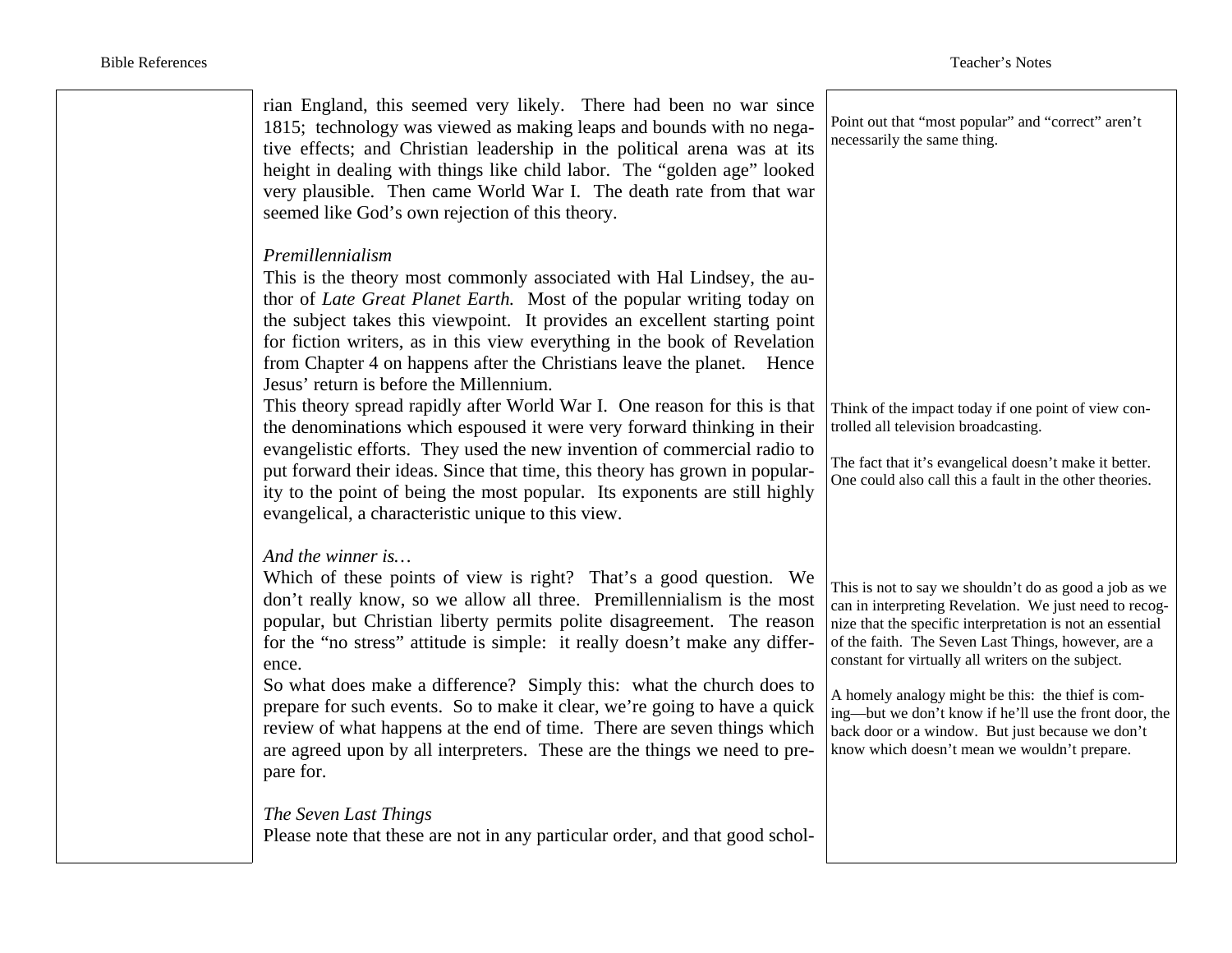| Revelation 7:14     | ars disagree as to the order. They are placed here in a logical grouping<br>which is not necessarily chronological.<br>• The Tribulation. One theory holds that this has already happened, but<br>all agree that there will come a time when the persecution of Chris-<br>tians will become very intense. Some hold this to be a seven year pe-                                               | The word "tribulation" only occurs in Revelation.                                                                                                                                   |
|---------------------|-----------------------------------------------------------------------------------------------------------------------------------------------------------------------------------------------------------------------------------------------------------------------------------------------------------------------------------------------------------------------------------------------|-------------------------------------------------------------------------------------------------------------------------------------------------------------------------------------|
| Revelation 16:13-16 | riod of trial.<br>Armageddon. The "last battle" to be fought is viewed as being a bat-<br>$\bullet$<br>tle between good and evil. The location for this battle is known; it is<br>in Palestine. The result of this battle will be an immense slaughter.                                                                                                                                       | The site is still known as Har-Megiddo.                                                                                                                                             |
| Daniel 12:1-2       | Resurrection of the Dead, or Rapture. All views agree that at the end<br>$\bullet$<br>the dead will rise from their graves. Those Christians still alive at the<br>time will rise into the air with the resurrected ones. This is usually<br>(but not always) associated with the next event. There is vigorous de-<br>bate as to how many separate resurrections there will be, and for what | By way of example, Hal Lindsey posits six separate<br>resurrections, including Christ. The key point is that<br>this is not some fuzzy, ghostly resurrection but a bod-<br>ily one. |
| Acts 1:11           | purpose (e.g., judgment).<br>Second Coming. All interpretations agree that Jesus is returning in<br>$\bullet$<br>bodily form. He ascended into heaven after his resurrection; he is<br>returning the same way.                                                                                                                                                                                | Stress point: bodily return.                                                                                                                                                        |
| Matthew 25          | Judgment. Often referred to as the Great White Throne Judgment,<br>this is a time when all will be judged. Those who are true Christians<br>will be rewarded for their deeds; non-Christians will be judged for<br>their sins.                                                                                                                                                                | Point out that judgment is not always negative-this<br>should be a time of reward for Christians.                                                                                   |
| Revelation 20:1-5   | Millennium. Literally "thousand years," it is the time when Satan is<br>restrained. This is often connected with passages which suggest that<br>a golden era for mankind is coming. At the end of this period, Satan<br>is released for a little while.                                                                                                                                       | In the Greek, the word for "thousand" and the word<br>for "a large number" are the same word—myriad.                                                                                |
| 2nd Peter 3:10-13   | New Heaven, New Earth. At the very end God recreates all things;<br>there will be a new heaven and a new earth. Contact with God will<br>be very close; death will no longer happen.                                                                                                                                                                                                          | This is taken by most scholars to be something uni-<br>maginable—but there are many who hold the descrip-<br>tion of the "city foursquare" in Revelation to be a lit-<br>eral one.  |
|                     | The immediate reaction to this is something like, "Huh?" After all, this<br>collection of events seems almost unthinkable. Only in the last century<br>did we possess the means to slaughter so many people in one battle as<br>Revelation portrays Armageddon. The rest of these seem kind of far-<br>fetched.                                                                               |                                                                                                                                                                                     |